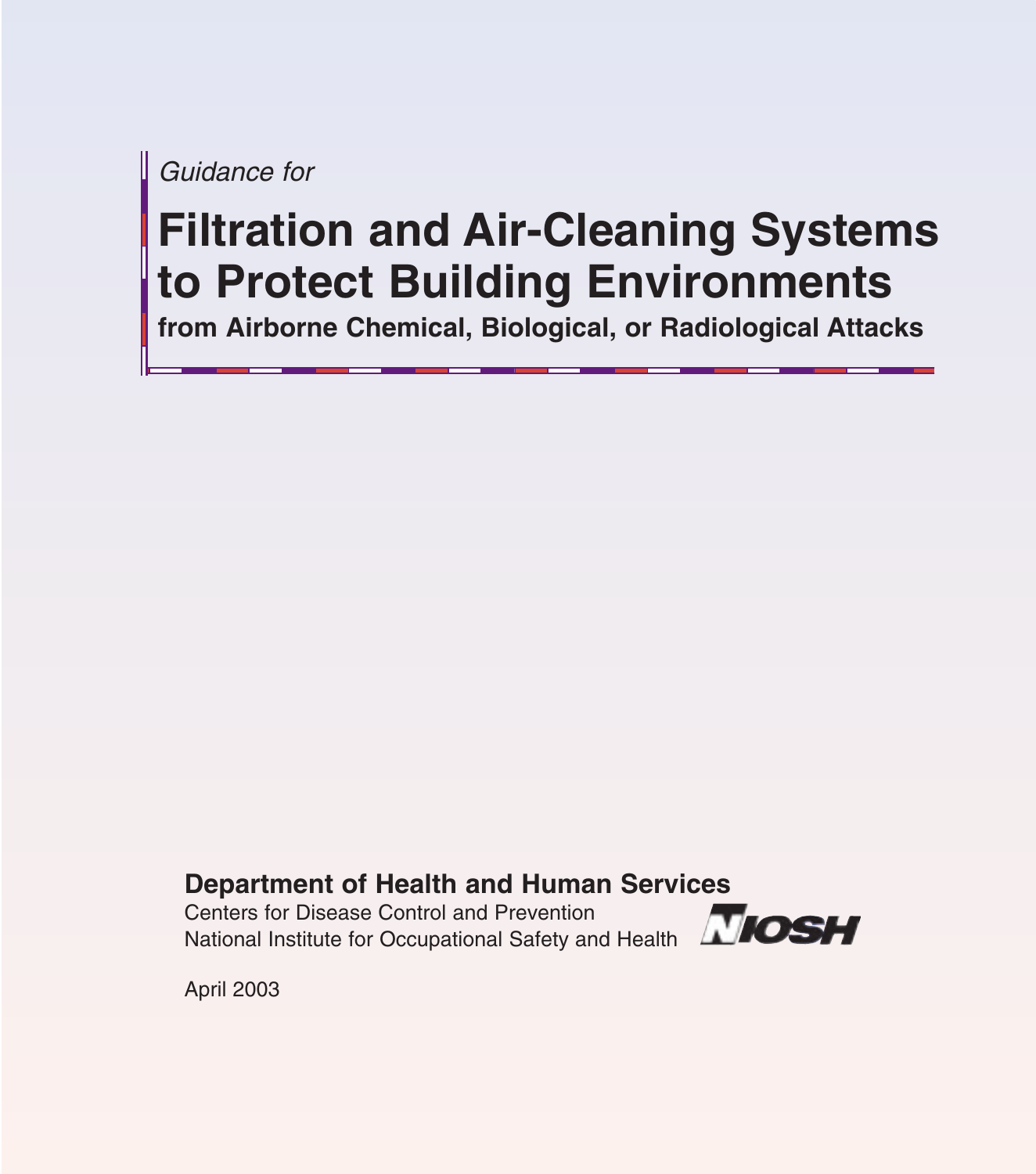# **Ordering Information**

To receive documents or other information about occupational safety and health topics, contact the National Institute for Occupational Safety and Health (NIOSH) at

> NIOSH Publications Dissemination 4676 Columbia Parkway Cincinnati, OH 45226-1998

Telephone: 1-800-35-NIOSH (1-800-356-4674) Fax: 1-513-533-8573 E-mail: **pubstaft@cdc.gov**

or visit the NIOSH Web site at www.cdc.gov/niosh

This document is in the public domain and may be freely copied or reprinted.

Disclaimer: Mention of any company, product, policy, or the inclusion of any reference does not constitute endorsement by NIOSH.

**DHHS (NIOSH) Publication No. 2003-136**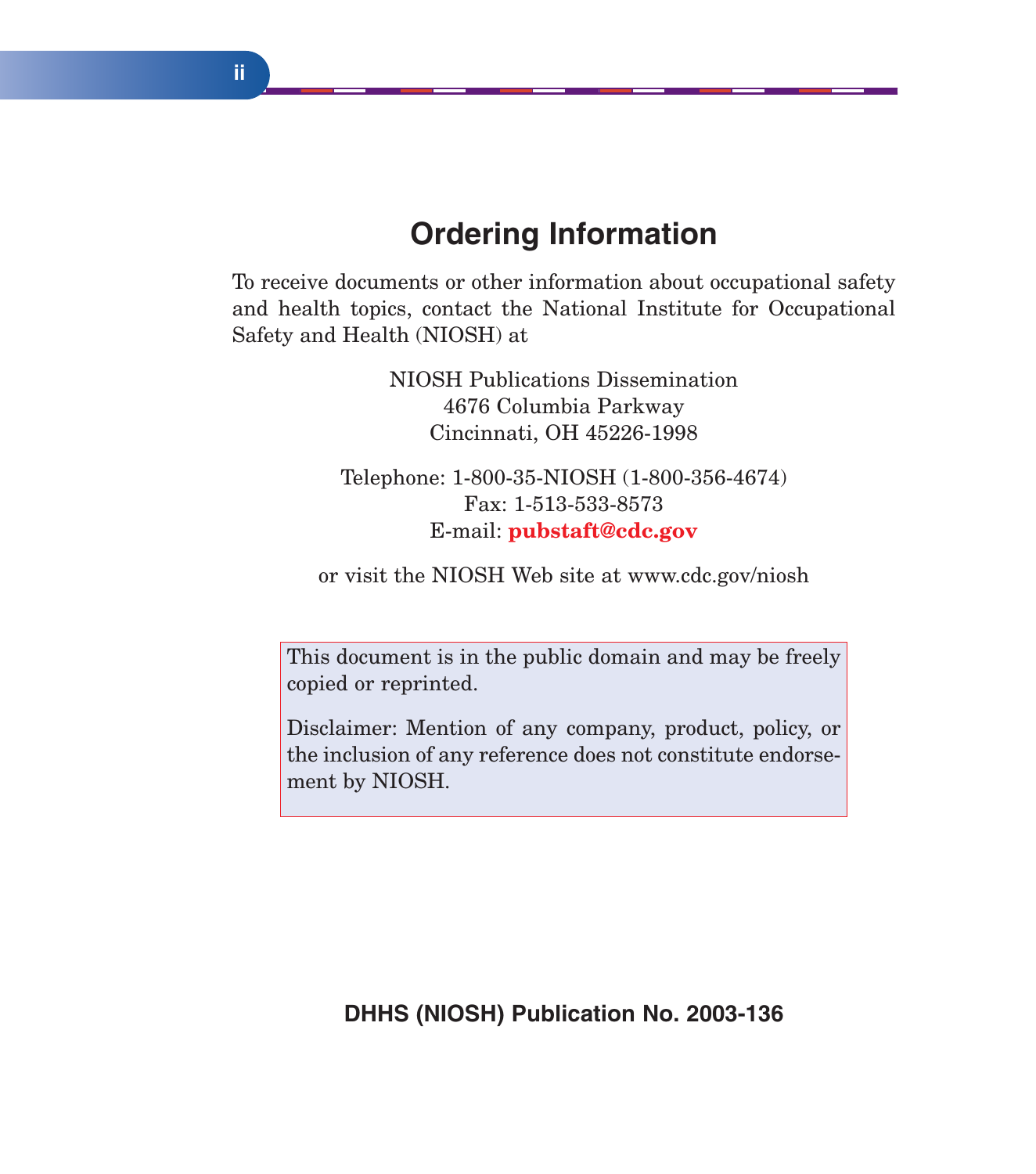#### **Foreword**

The Occupational Safety and Health Act of 1970 [Public Law 91-596] assures so far as possible every working man and woman in the Nation safe and healthful working conditions. The Act charges the National Institute for Occupational Safety and Health (NIOSH) with conducting research and making science-based recommendations to prevent work-related illness, injury, disability, and death.

On October 8, 2001, the President of the United States established by executive order the Office of Homeland Security (OHS), which is mandated "to develop and coordinate the implementation of a comprehensive national strategy to secure the United States from terrorist threats or attacks." In January 2002, the OHS formed the Interagency Workgroup on Building Air Protection under the Medical and Public Health Preparedness Policy Coordinating Committee of the OHS. The workgroup included representatives from agencies throughout the Federal Government, including NIOSH, which is part of the Department of Health and Human Services, Centers for Disease Control and Prevention. In May 2002, NIOSH, in cooperation with this workgroup, published *Guidance for Protecting Building Environments from Airborne Chemical, Biological, and Radiological Attacks*. This document provided building owners, managers, and maintenance personnel with recommendations to protect public, private, and government buildings from chemical, biological, or radiological attacks.

With U.S. workers and workplaces facing potential hazards associated with chemical, biological, or radiological terrorism, the occupational health and safety dimension of homeland security is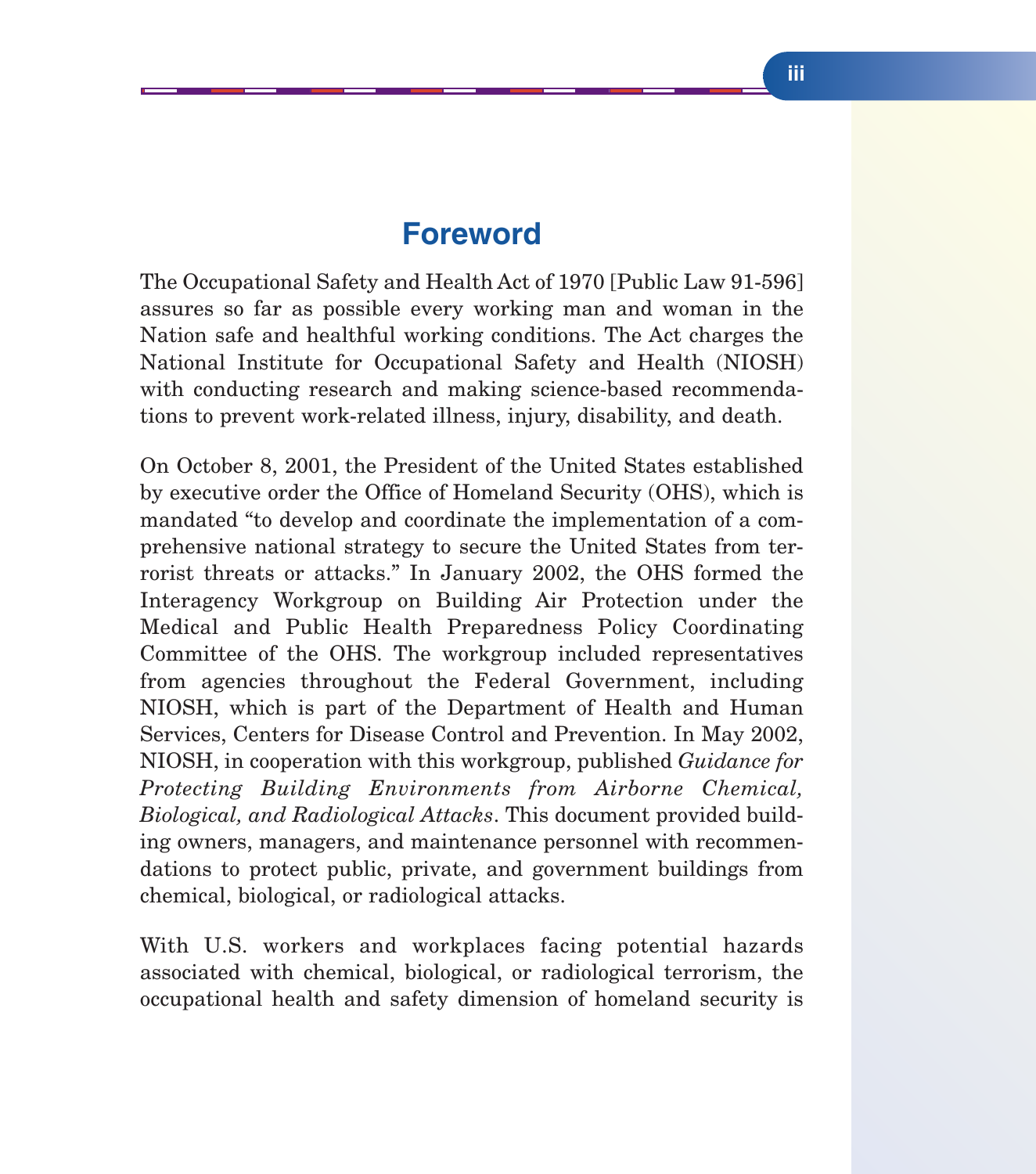increasingly evident. As with most workplace hazards, preventive steps can reduce the likelihood and mitigate the impact of terrorist threats. This publication is the second NIOSH Guidance document aimed at protecting workplaces from these new threats. It provides detailed, comprehensive information on selecting and using filtration and air-cleaning systems in an efficient and cost-effective manner. Filtration systems can play a major role in protecting both buildings and their occupants.

Prevention is the cornerstone of public and occupational health. This document provides preventive measures that building owners and managers can implement to protect building air environments from a terrorist release of chemical, biological, or radiological contaminants. These recommendations, focusing on filtration and air cleaning, are part of the process to develop more comprehensive guidance. Working with partners in the public and private sectors, NIOSH will continue to build on this effort.

Howah

John Howard, M.D. Director National Institute for Occupational Safety and Health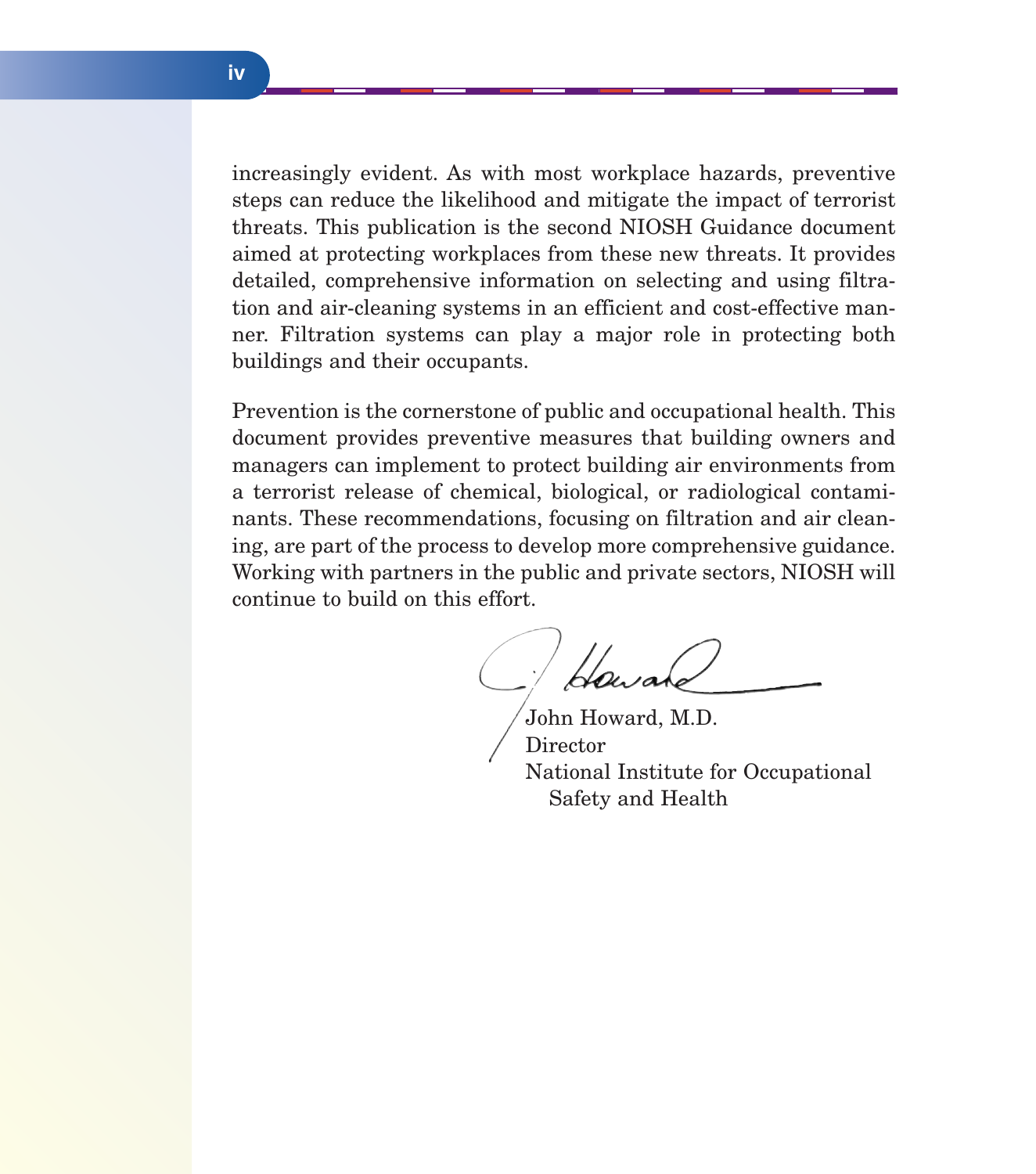# **Contents**

T

|                                                 | iii         |
|-------------------------------------------------|-------------|
| Acknowledgments                                 | viii        |
|                                                 | $\mathbf x$ |
|                                                 | xii         |
|                                                 | 1           |
|                                                 | 3           |
| 3. Filtration and Air-Cleaning Principles       | 8           |
| 3.1 Particulate Air Filtration                  | 8           |
|                                                 | 15          |
| 4. Recommendations Regarding Filter and         |             |
| Sorbent Selection, Operations, Upgrade,         |             |
| and Maintenance                                 | 17          |
| 4.1 Particulate Filter Selection, Installation, |             |
|                                                 | 20          |
| 4.2 Sorbent Selection, Installation, and Use    | 26          |
| 4.3 Bypass and Infiltration                     | 30          |
|                                                 | 32          |
| 4.5 Note on Emerging Technologies               | 35          |
| 5. Economic Considerations                      | 37          |
|                                                 | 37          |
| 5.2 Operating Costs                             | 38          |
| 5.3 Replacement Costs                           | 38          |
|                                                 | 39          |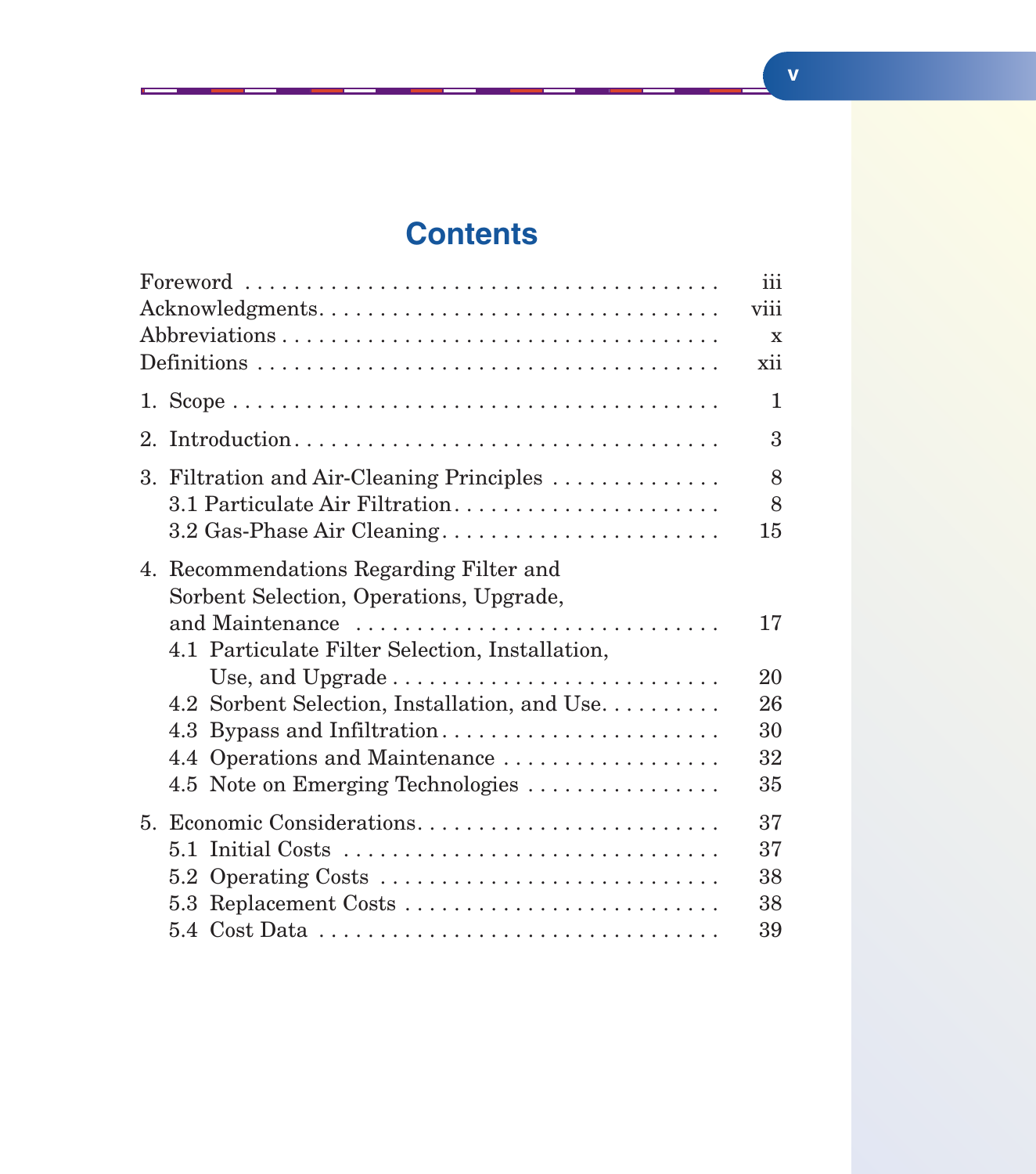|                                                                                                                                                                                                           | 41                               |
|-----------------------------------------------------------------------------------------------------------------------------------------------------------------------------------------------------------|----------------------------------|
| 7. Key References and Bibliography<br>7.2 Bibliography                                                                                                                                                    | 43<br>43<br>46                   |
| Appendix A: OHS Building Air Protection                                                                                                                                                                   | 49                               |
| Appendix B: CBR Threats<br>Chemical Warfare Agents<br>Toxic Industrial Chemicals and Materials<br>$Toxins. \ldots \ldots \ldots \ldots \ldots \ldots \ldots \ldots \ldots \ldots$<br>Radiological Hazards | 51<br>51<br>52<br>54<br>54<br>55 |
| Appendix C: Gas-Phase Air-Cleaning Principles                                                                                                                                                             | 56                               |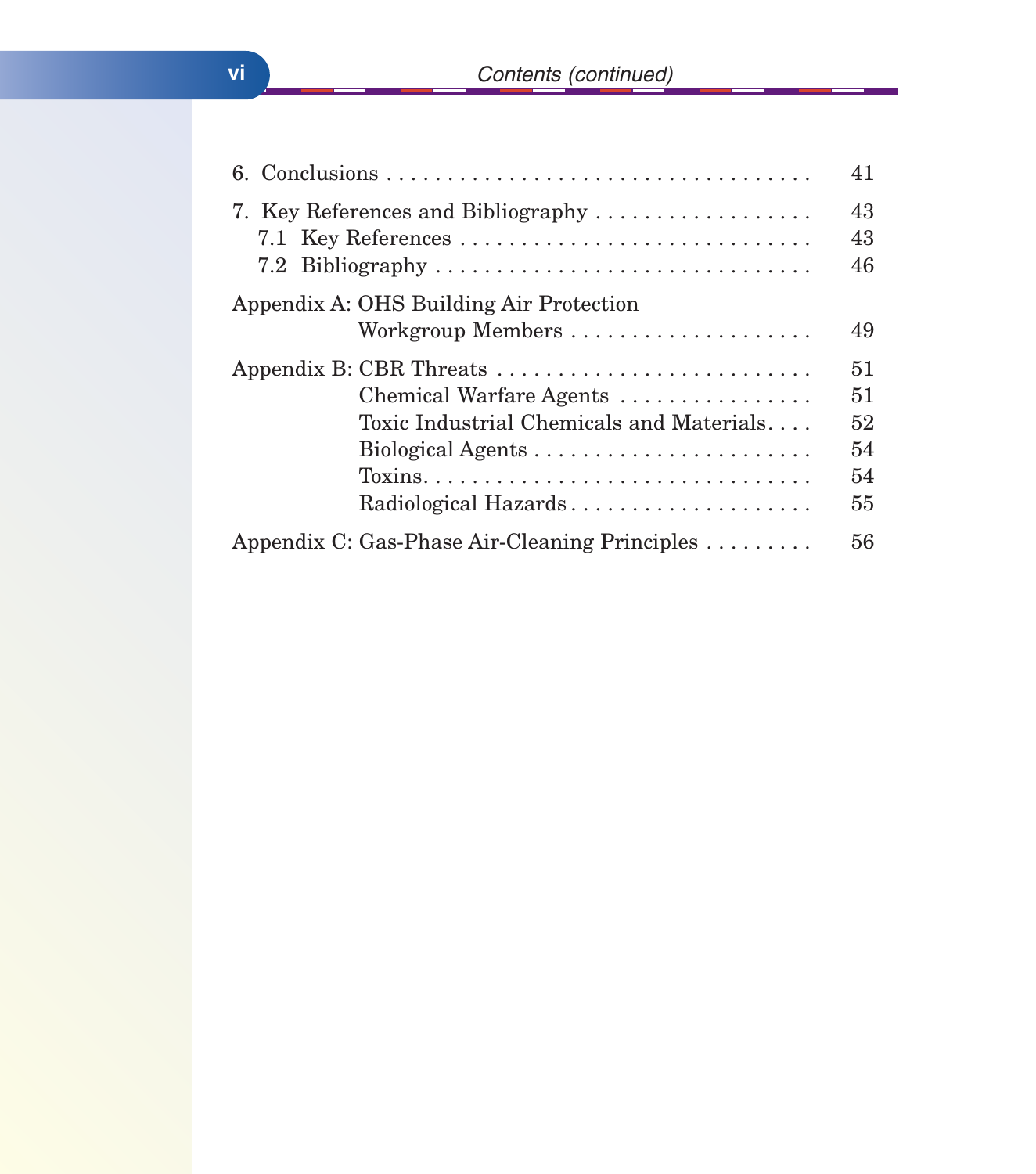Œ

# **Tables**

| Table 1. Comparison of ASHRAE Standards 52.1                                     |     |
|----------------------------------------------------------------------------------|-----|
| and $52.2 \ldots \ldots \ldots \ldots \ldots \ldots \ldots \ldots \ldots \ldots$ | 14  |
| Table 2. Mechanisms of agent vapor filtration by                                 |     |
| ASZM-TEDA carbon                                                                 | 53  |
| Table 3. Application of activated carbon impregnates                             | -58 |

# **Figures**

| Figure 1.  | Common air contaminants and their                                |    |
|------------|------------------------------------------------------------------|----|
|            |                                                                  | 7  |
| Figure 2.  | Scanning electron microscope image of                            |    |
|            | a polyester-glass fiber filter $\dots\dots\dots\dots\dots$       | 9  |
| Figure 3.  | Four primary filter collection mechanisms                        | 10 |
| Figure 4.  | Fractional collection efficiency versus particle                 |    |
|            | diameter for a mechanical filter                                 | 11 |
| Figure 5.  | ASHRAE Standard 52.2 test data for                               |    |
|            | a MERV 9 filter showing how collection                           |    |
|            | efficiency increases as the filter loads $\dots\dots$            | 15 |
| Figure 6.  | Scanning electron microscope image of                            |    |
|            | activated carbon pores                                           | 16 |
| Figure 7.  | Comparison of collection efficiency and particle                 |    |
|            | size for different filters $\dots \dots \dots \dots \dots \dots$ | 21 |
| Figure 8.  | Relationship among total cost, filter life,                      |    |
|            | and power requirements                                           | 24 |
| Figure 9.  | Effect of face velocity on the collection efficiency             |    |
|            | and the most penetrating particle size                           | 26 |
| Figure 10. | Breakthrough curves for cyanogen chloride                        |    |
|            | at various filter bed depths                                     | 59 |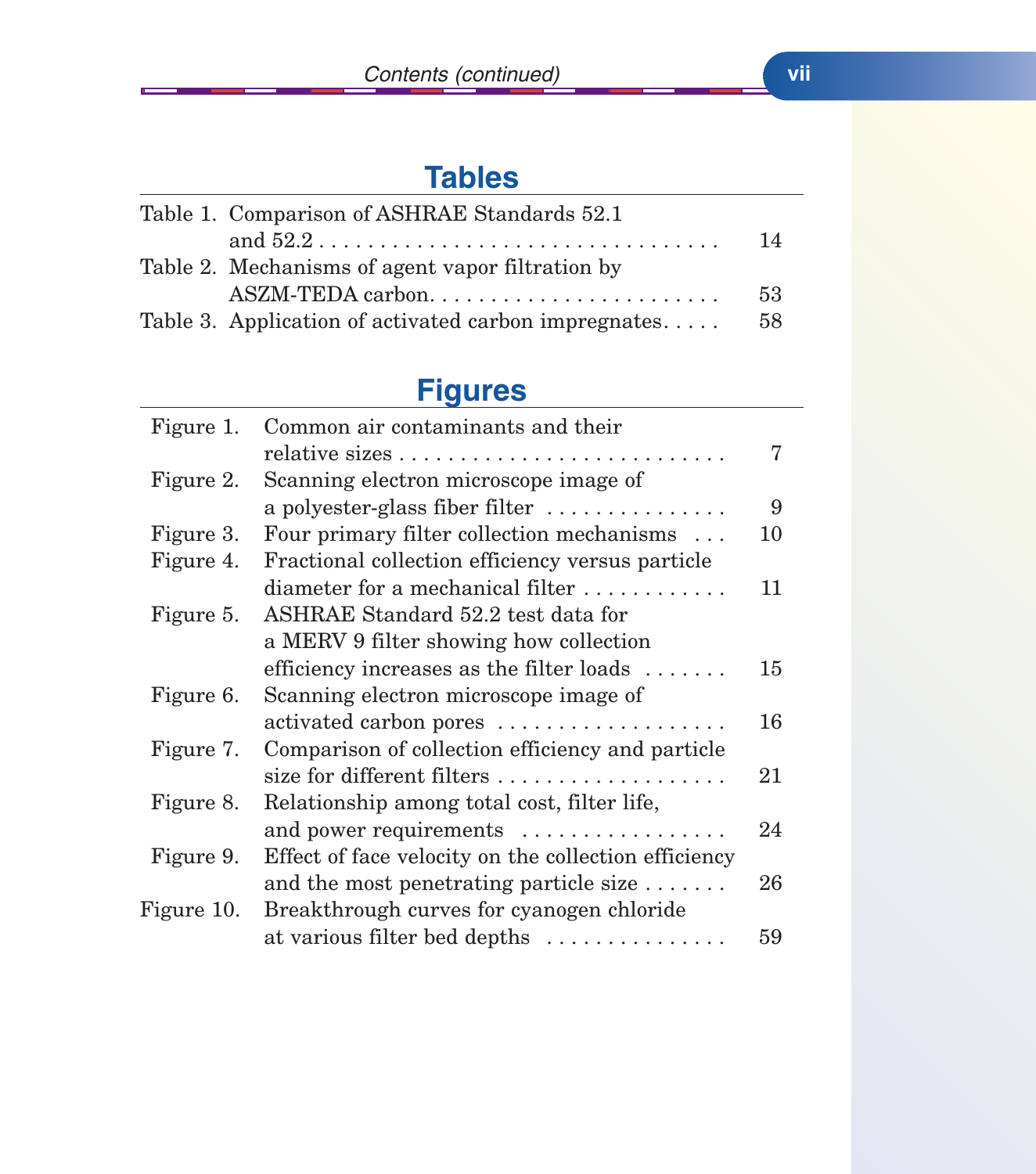### **Acknowledgments**

This document was produced by the National Institute for Occupational Safety and Health (NIOSH) in cooperation with the White House Office of Homeland Security (OHS), Interagency Workgroup on Building Air Protection. The Interagency Workgroup on Building Air Protection was formed under the Medical and Public Health Preparedness Policy Coordinating Committee (PCC) of the OHS to focus on building air protection issues associated with an airborne chemical, biological, or radiological (CBR) attack. Workgroup participants provided guidance and direction at various times during this document's development. A list of the workgroup members is given in Appendix A. This document was written by a group of Federal Government employees under the direction of CDR G. Scott Earnest, Ph.D., P.E., C.S.P. and CDR Michael G. Gressel, Ph.D., C.S.P. Contributing authors to the document and their agency affiliations are listed below.

#### **National Institute for Occupational Safety and Health**

CDR G. Scott Earnest, Ph.D., P.E., C.S.P. CDR Michael G. Gressel, Ph.D., C.S.P. CAPT R. Leroy Mickelsen, M.S., P.E. Ernest S. Moyer, Ph.D. CAPT Laurence D. Reed, M.S.

#### **Department of the Army**

Chris J. Karwacki Robert W. Morrison David E. Tevault, Ph.D.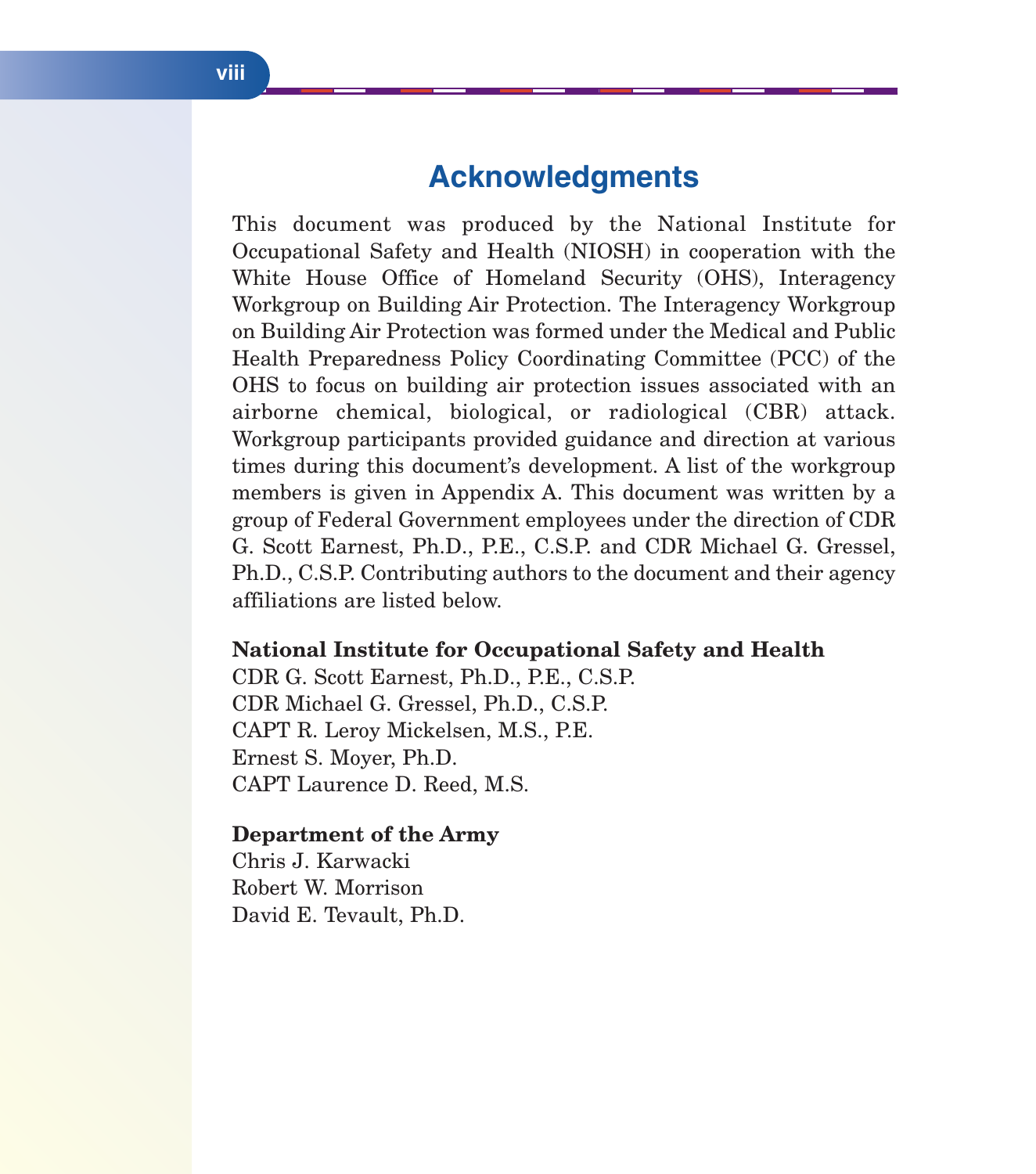#### **Lawrence Berkeley National Laboratory**

Woody Delp, Ph.D.

#### **National Institute of Standards and Technology**

Andrew K. Persily, Ph.D.

The contributions of Patrick F. Spahn of the U.S. Department of State and Joseph E. Fernback and CAPT William G. Lotz of NIOSH are also gratefully acknowledged. Anne Votaw, Pauline Elliott, Anne Stirnkorb, and Dick Carlson of NIOSH provided editorial support, produced the camera-ready copy, and prepared the graphics. Review and preparation for printing were performed by Penny Arthur.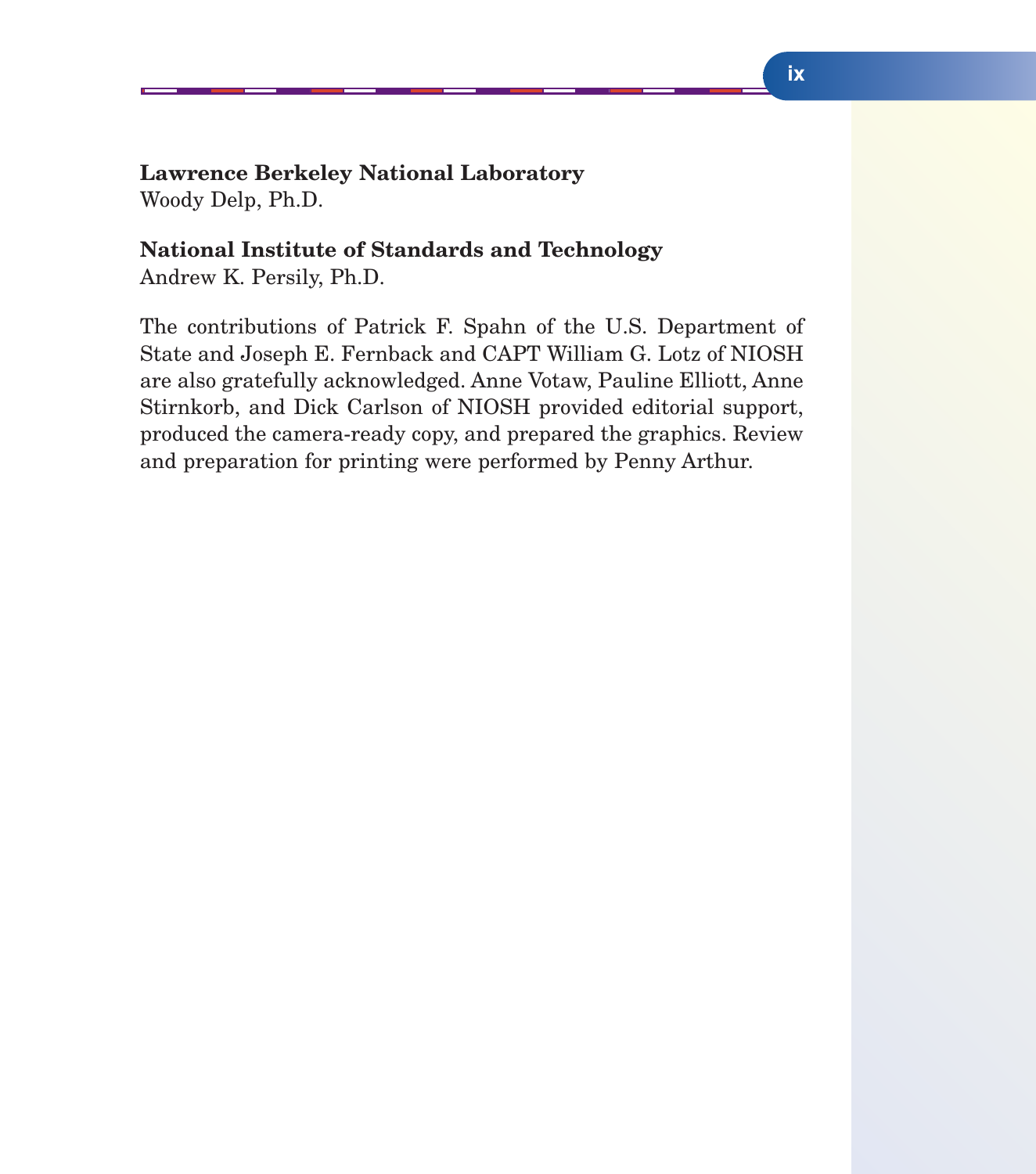# **Abbreviations**

| um              | micrometer or micron, one-millionth of a meter      |  |  |  |  |
|-----------------|-----------------------------------------------------|--|--|--|--|
| AC              | hydrogen cyanide; a blood agent*                    |  |  |  |  |
| <b>ACGIH</b>    | American Conference of Governmental Industrial      |  |  |  |  |
|                 | Hygienists                                          |  |  |  |  |
|                 | ARI Air-Conditioning and Refrigeration Institute    |  |  |  |  |
| <b>ASHRAE</b>   | American Society of Heating, Refrigerating, and     |  |  |  |  |
|                 | <b>Air-Conditioning Engineers</b>                   |  |  |  |  |
| <b>ASTM</b>     | American Society for Testing and Materials          |  |  |  |  |
| ASZM-TEDA       | U.S. military carbon: copper-silver-zinc-molybde-   |  |  |  |  |
|                 | num-triethylenediamine                              |  |  |  |  |
| BZ              | 3-quinuclidinyl benzilate; an incapacitating agent* |  |  |  |  |
| $\rm ^{\circ}C$ | degrees Celsius                                     |  |  |  |  |
| CBR             | chemical, biological, or radiological               |  |  |  |  |
| $\rm CDC$       | Centers for Disease Control and Prevention          |  |  |  |  |
| CFC             | chlorinated fluorocarbons                           |  |  |  |  |
| $\rm CFR$       | Code of Federal Regulations                         |  |  |  |  |
| cfm             | cubic feet per minute                               |  |  |  |  |
| CG              | phosgene; a choking agent*                          |  |  |  |  |
| CIF             | chemically impregnated fibers                       |  |  |  |  |
| CK              | cyanogen chloride; a blood agent*                   |  |  |  |  |
| DARPA           | Defense Advanced Research Projects Agency           |  |  |  |  |
| <b>EPA</b>      | <b>Environmental Protection Agency</b>              |  |  |  |  |
| fpm             | feet per minute                                     |  |  |  |  |
| $\mathrm{ft}^2$ | square feet                                         |  |  |  |  |
| GB              | isopropyl methylphosphonofluoridate; a nerve        |  |  |  |  |
|                 | agent (sarin)*                                      |  |  |  |  |
| <b>HAZMAT</b>   | hazardous materials                                 |  |  |  |  |
| HD              | bis-(2-chloroethyl) sulfide; (mustard gas)*         |  |  |  |  |
| HEPA            | high-efficiency particulate air                     |  |  |  |  |
| <b>HVAC</b>     | heating, ventilating, and air-conditioning          |  |  |  |  |
| <b>IEST</b>     | Institute of Environmental Sciences and Technology  |  |  |  |  |
| km/hr           | kilometers per hour                                 |  |  |  |  |

\*Military designation.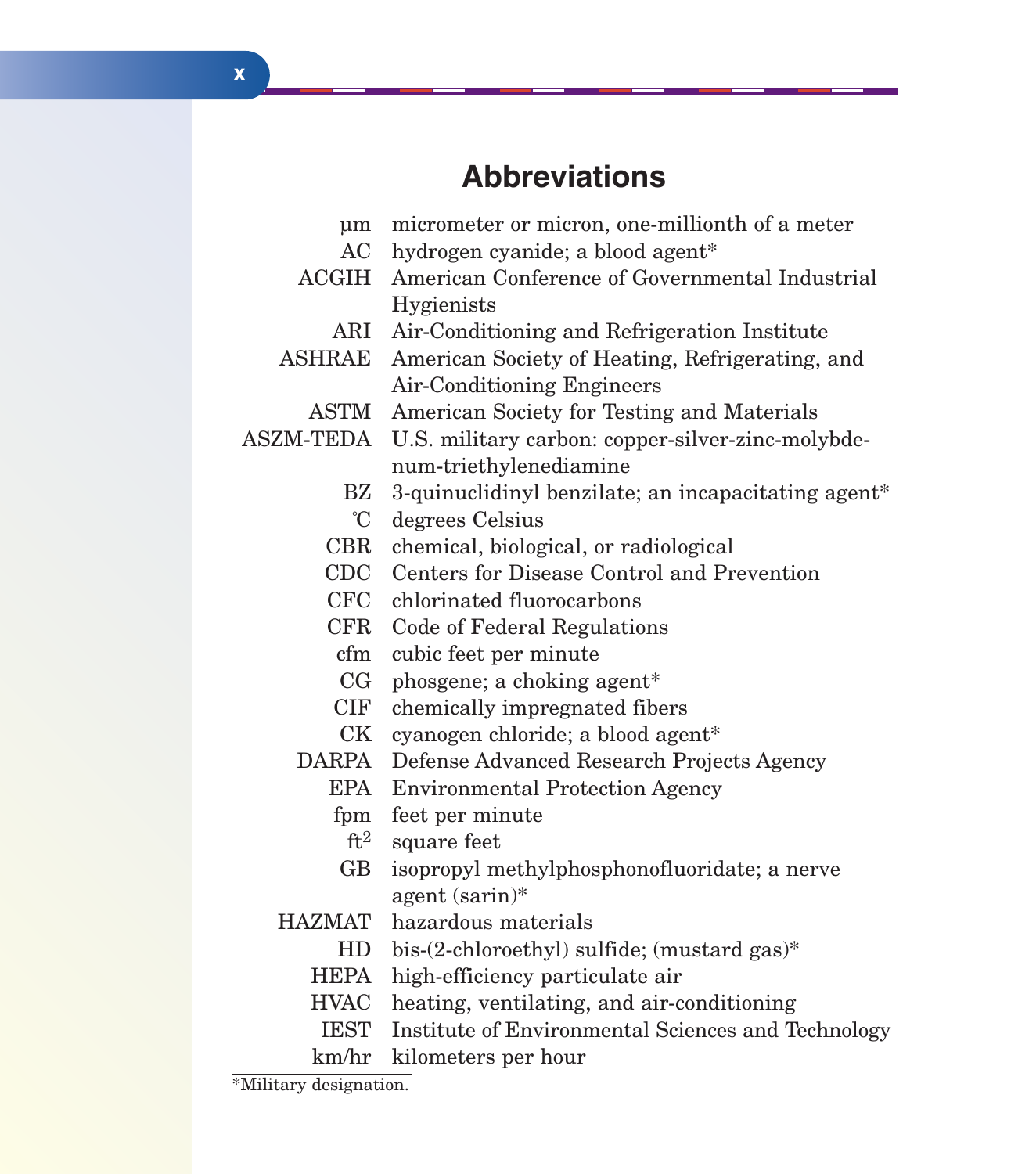- kW˙h kilowatt˙hours
	- in. inch
- LSD d-lysergic acid diethyl amide; an incapacitating agent
	- m/s meters per second
	- m<sup>2</sup> square meters
- $m^2/g$  square meters per gram

m3/min cubic meters per minute

- MERV minimum efficiency reporting value
	- mm millimeters
	- mph miles per hour
- MPPS most penetrating particle size
- N95 95% efficient respirator filter for use in a non-oil mist environment
- NAFA National Air Filtration Association
- NFPA National Fire Protection Association
- NBC nuclear, biological, and chemical
- NIOSH National Institute for Occupational Safety and Health
	- nm nanometers, one-billionth of a meter
	- OHS White House Office of Homeland Security
	- OPT optical microscope
	- OSHA Occupational Safety and Health Administration Pa pascals
		- PCC Policy Coordinating Committee
		- PPE personal protective equipment
		- ppm parts per million
		- PSE particle size efficiency
		- SA arsine; a blood agent\*
		- SEM scanning electron microscope
		- TIC toxic industrial chemical
		- TIM toxic industrial material
			- VX O-ethyl-S-(2-diisopropyl aminoethyl) methyl phosphonothiolate; a nerve agent\*
			- yr year(s)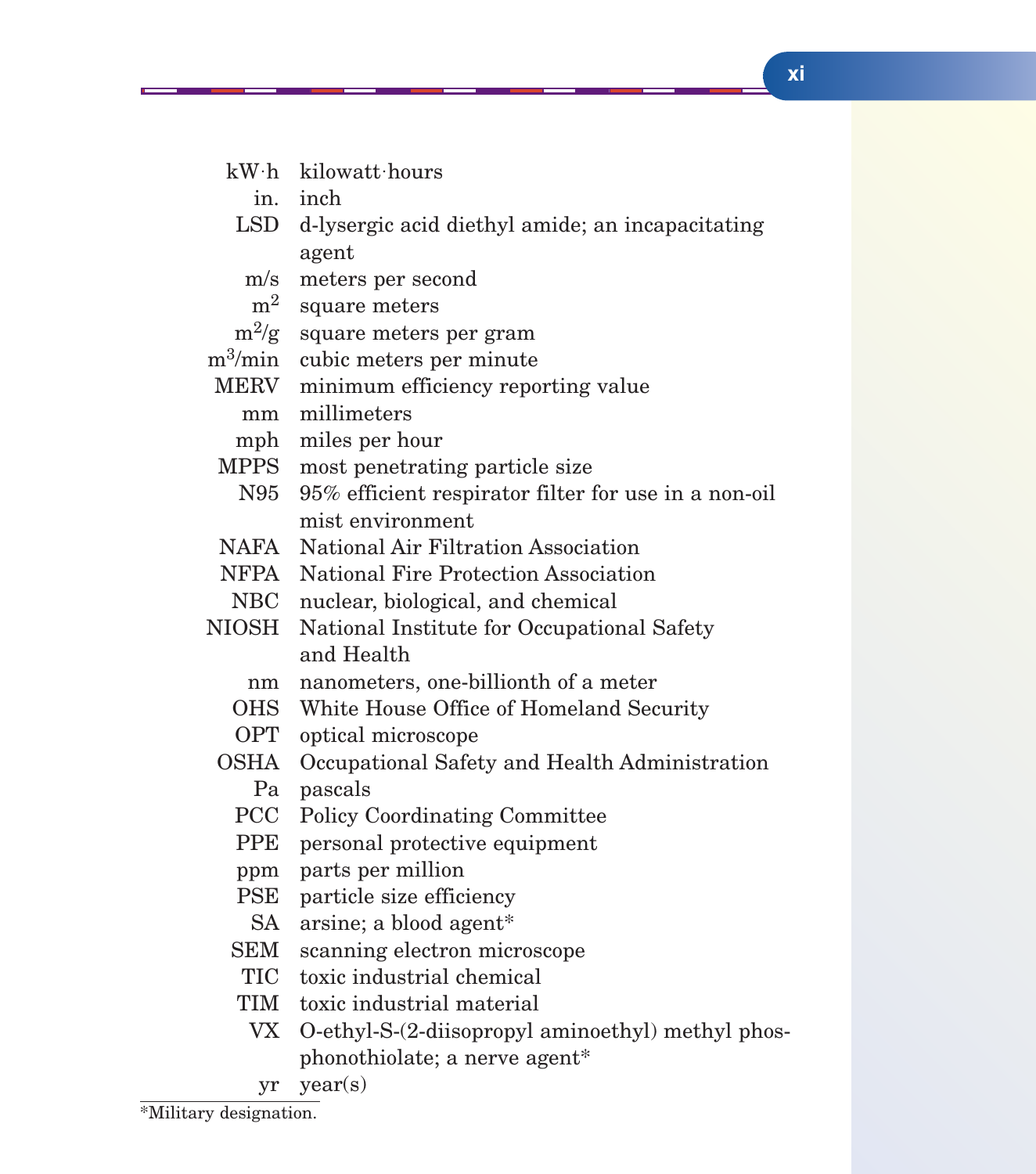## **Definitions**

**aerosols:** Solid and liquid airborne particles, typically ranging in size from  $0.001$  to  $100 \mu m$ .

**air cleaning:** Removal of gases or vapors from the air.

**air filtration:** Removal of aerosol contaminants from the air.

**airborne contaminants:** Gases, vapors, or aerosols.

- **arrestance:** Ability of a filter to capture a mass fraction of coarse test dust.
- **bioaerosol:** A suspension of particles of biological origin.
- **breakthrough concentration:** Saturation point of downstream contaminant buildup, which prevents the collection ability of sorbent to protect against gases and vapors.
- **breakthrough time:** Elapsed time between the initial contact of the toxic agent at a reported challenge concentration on the upstream surface of the sorbent bed and the breakthrough concentration on the downstream side.
- **challenge concentration:** Airborne concentration of the hazardous agent entering the sorbent.
- **channeling:** Air passing through portions of the sorbent bed that offer low airflow resistance due to non-uniform packing, irregular particle sizes, etc.
- **chemisorption:** Sorbent capture mechanism dependent on chemically active medium (involves electron transfer).
- **collection efficiency:** Fraction of entering particles that are retained by the filter (based on particle count or mass).
- **composite efficiency value:** Descriptive rating value for a clean filter to incrementally load different particle sizes.

**critical bed depth:** See: mass transfer zone.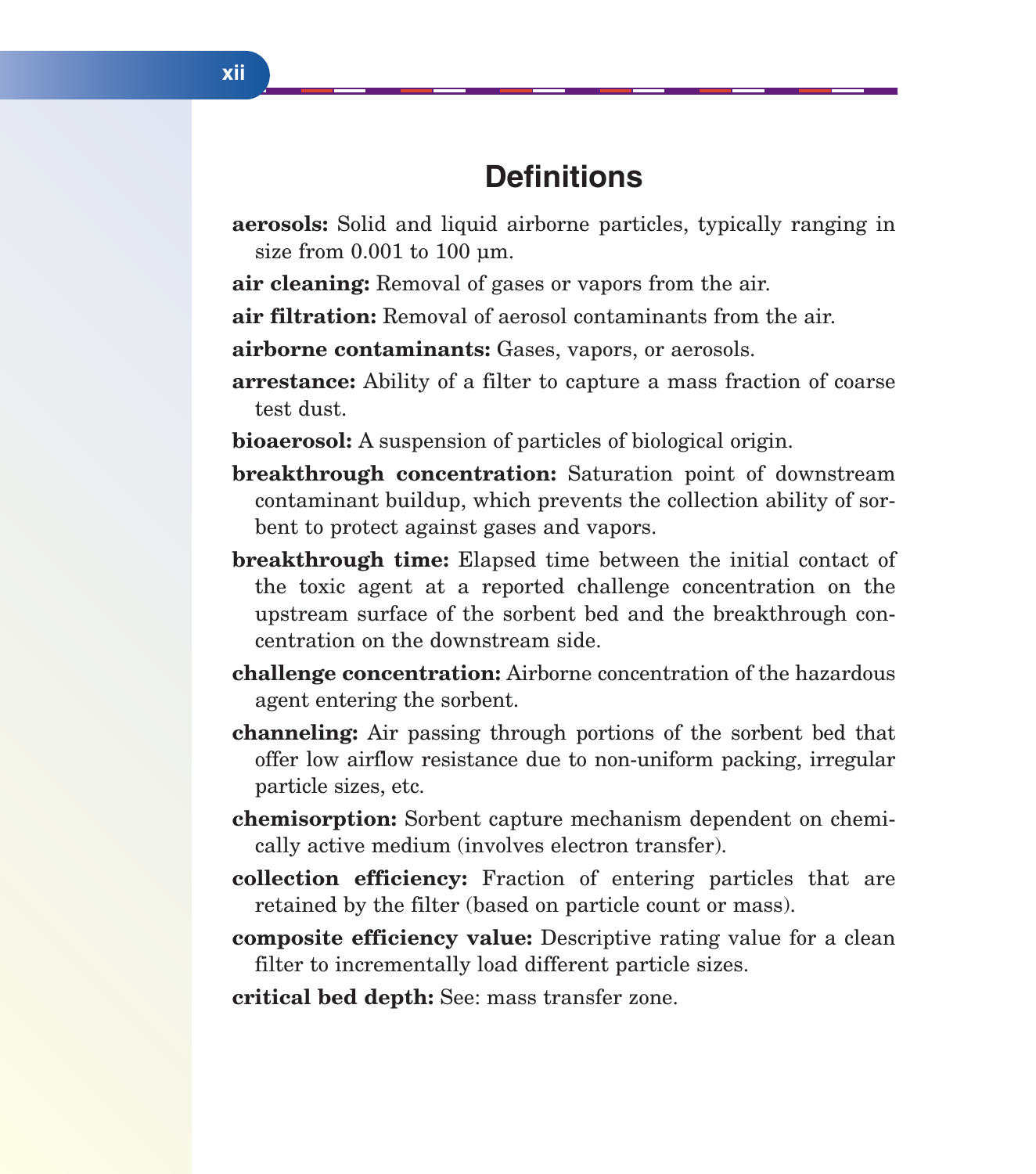- **diffusion:** Particle colliding with a fiber due to random (Brownian) motion.
- **dust spot efficiency:** Measurement of a filter's ability to remove large particles (the staining portion of atmospheric dust).
- **dust holding capacity:** Measurement of the total amount of dust a filter is able to hold during a dust-loading test.
- **electrostatic attraction:** Small particles attracted to fibers, and after being contacted, retained there by a weak electrostatic force.
- **electrostatic filter:** A filter that uses electrostatically enhanced fibers to attract and retain particles.
- **filter bypass:** Airflow around a filter or through an unintended path.
- **filter face velocity:** Air stream velocity just prior to entering the filter.
- **filter performance:** A description of a filter's collection efficiency, pressure drop, and dust-holding capacity over time.
- **gas:** Formless fluids which tend to occupy an entire space uniformly at ordinary temperatures.
- **gas-phase filter:** Composed of sorbent medium, e.g., natural zeolite, alumina-activated carbon, specialty carbons, synthetic zeolite, polymers.
- **impaction:** Particle colliding with a fiber due to particle inertia.
- **interception:** Particle colliding with a fiber due to particle size.
- **large particle:** Particles greater than 1 micrometer in diameter.
- **life-cycle cost:** Sum of all filter costs from initial investment to disposal and replacement, including energy and maintenance costs.
- **mass transfer zone:** Adsorbent bed depth required to reduce the chemical vapor challenge to the breakthrough concentration.
- **mechanical filter collection mechanism:** Governs particulate air filter performance.
- **packing density** Ratio of fiber volume to total filter volume.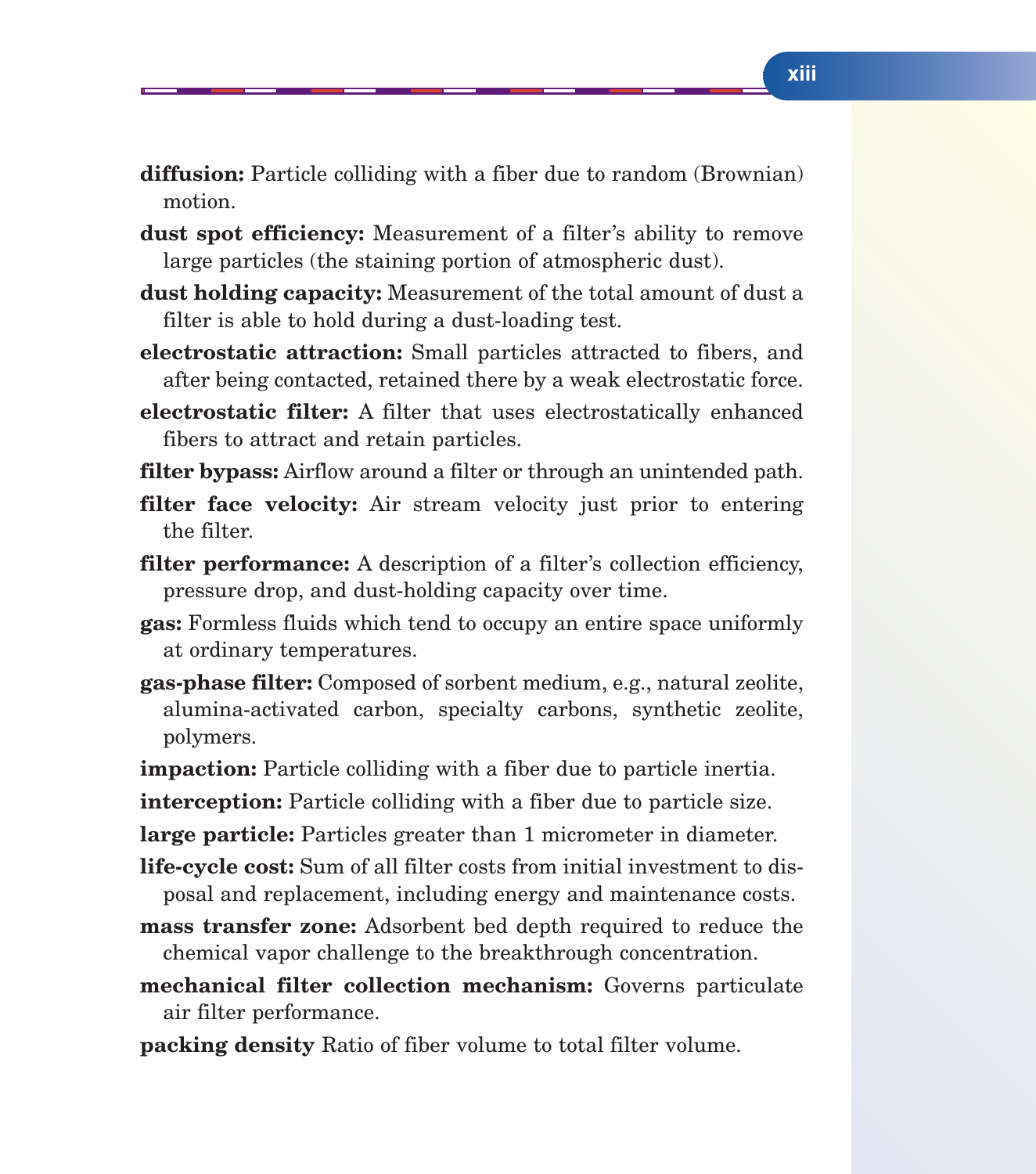**particulate filter:** Collects aerosols only—mechanically or electrostatically.

- **fibrous:** Assembly of fibers randomly laid perpendicular to airflow.
- **• high-efficiency:** Primarily used to collect particles <1 micrometer.
- **• low-efficiency:** Primarily used to collect particles >1 micrometer.
- **• mechanical:** Cotton, fiberglass, polyester, polypropylene, or numerous other fiber materials that collect particles.
- **• polarized:** Contains electrostatically enhanced fibers.
- **particulate filter design:** Flat-panel filter, pleated filter, pocket filter, renewable filter *(see 3.1)*.
- **particle size efficiency:** Descriptive value of filter performance loading based upon specific particle sizes.
- **personal protective equipment (PPE)** Devices worn by workers to protect against environmental hazards (i.e. respirators, gloves, hearing protection, etc.).
- **physicochemical properties:** Physical and chemical characteristics of sorbents (pore size, shape, surface area, affinities, etc.). Characteristics of sorbent medium, e.g., pore size, shape, surface area, etc.
- **pressure drop:** The difference in static pressure measured at two locations in a ventilation system. A measure of airflow resistance through a filter.
- **release of CBR agent:** Airborne chemical, biological, or radiological release.
- **residence time:** Length of time that a hazardous agent spends in contact with the sorbent.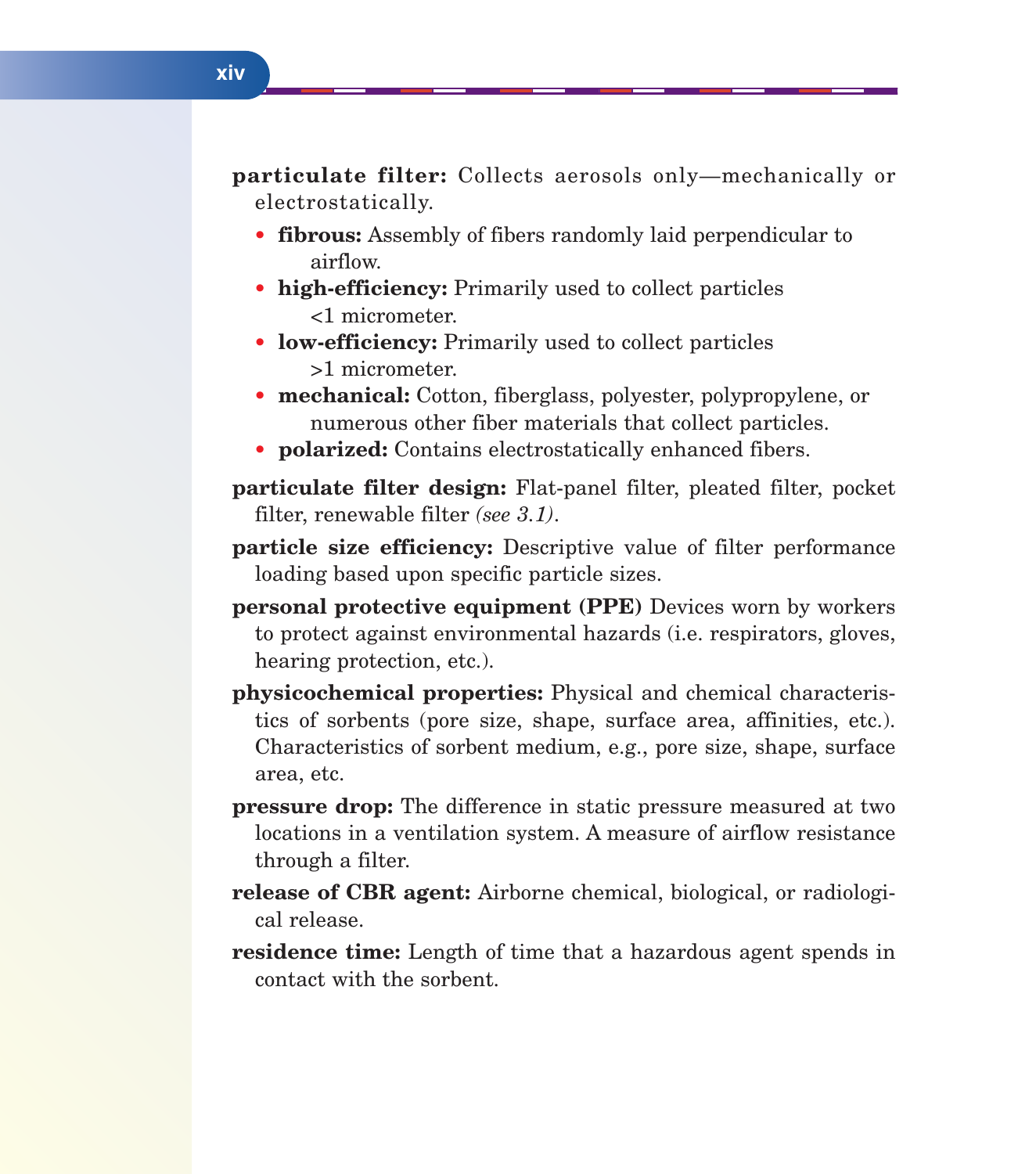sorbent: Porous medium that collects gases and vapors only.

- **vapor:** The gaseous form of substances that are normally solid or liquid at ambient temperatures.
- **vapor pressure:** Partial pressure of a liquid's vapor required to maintain the vapor in equilibrium with the condensed liquid or solid.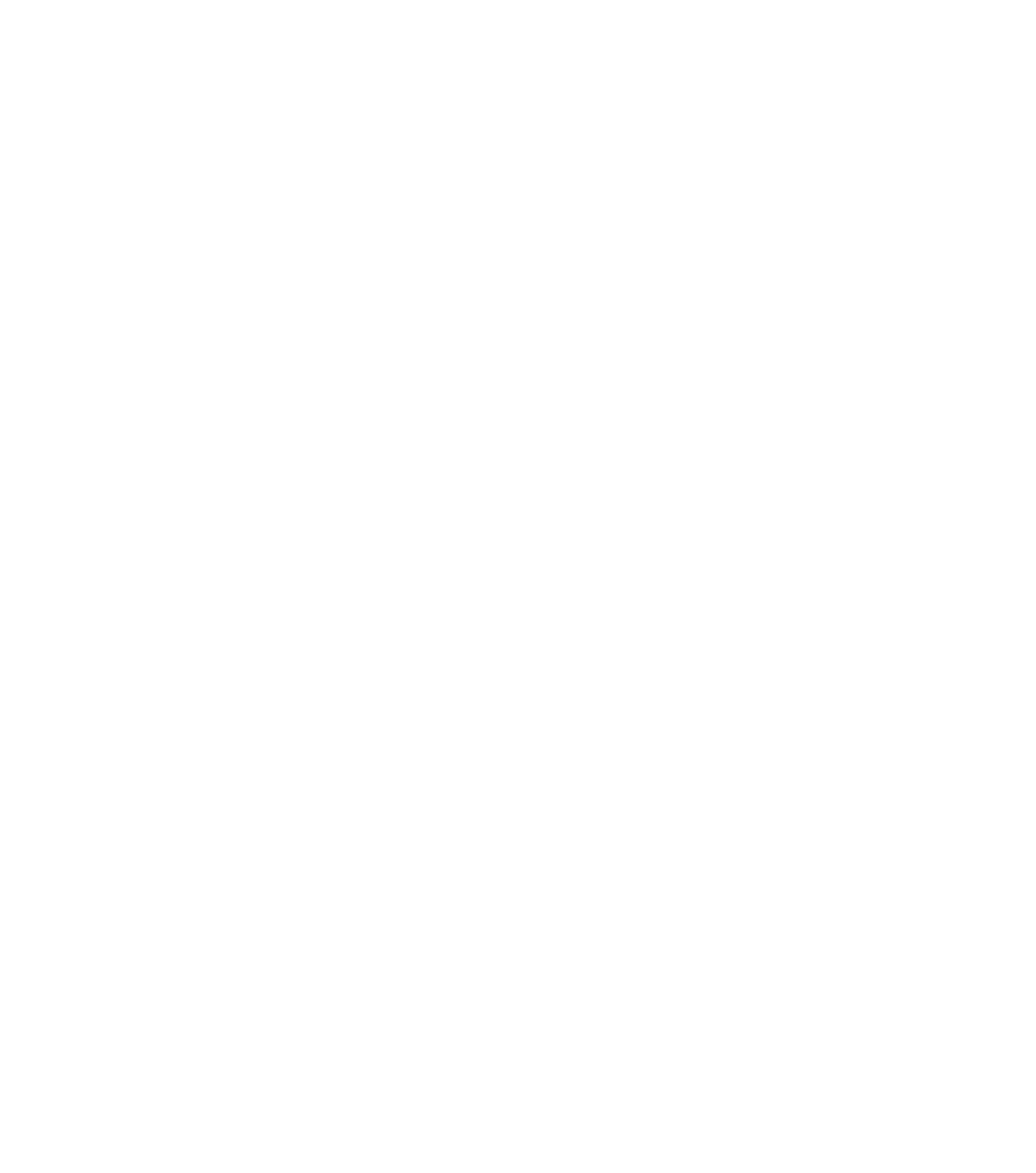#### *Guidance for*

**Filtration and Air-Cleaning Systems to Protect Building Environments from Airborne Chemical, Biological, or Radiological Attacks**

## **1. SCOPE**

THIS DOCUMENT DISCUSSES AIR-FILTRATION AND AIR-CLEANING ISSUES<br>associated with protecting building environments from an airborne chemical, biological, or radiological (CBR) attack. It provides information about issues that should be considered when assessing, installing, and upgrading filtration systems—along with the types of threats that can be addressed by air-filtration and air-cleaning systems. It is intended to provide guidance regarding measures that may be taken to prepare for a potential CBR attack, rather than in response to an actual CBR event. The complex issues regarding response and cleanup in the aftermath of an actual CBR event are situation dependent and are beyond the scope of this guidance document.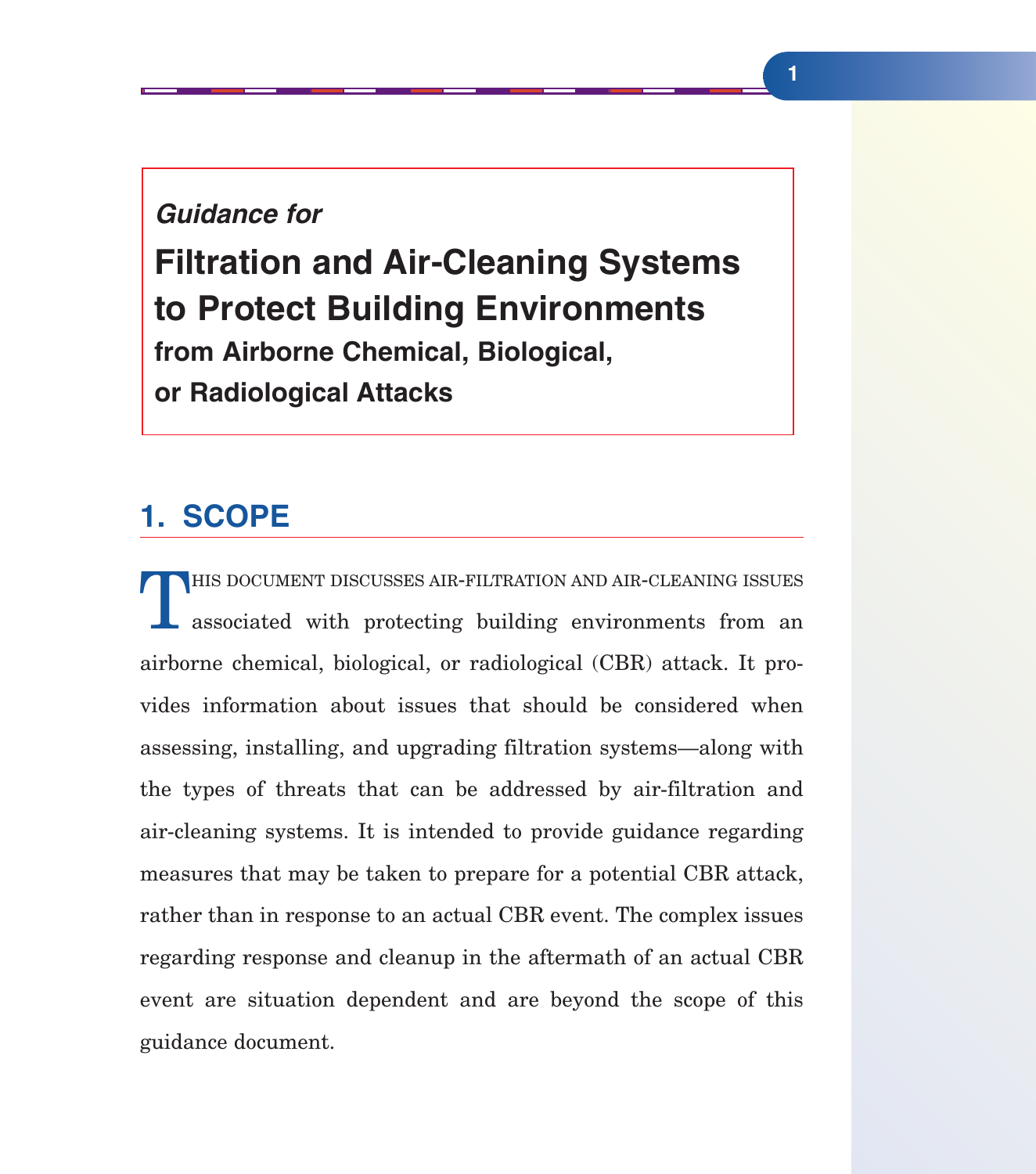This is a companion document to the previously released NIOSH document titled *Guidance for Protecting Building Environments from Airborne Chemical, Biological, or Radiological Attacks*. That document provided a broad array of recommendations for protecting buildings, including physical security, heating, ventilating, and airconditioning (HVAC) system operation, maintenance and training, and filtration. This document gives specific and detailed guidance for one area of concern—filtration and air cleaning. The intended audience includes those who are responsible for making the technical decisions to improve filtration in public, private, and governmental buildings, such as offices, retail facilities, schools, transportation terminals, and public venues (for example, sports arenas, malls, coliseums). While many aspects of this document may apply to residential buildings, it is not intended to address filtration questions pertinent to housing because of their different function, design, construction, and operational characteristics. Likewise, certain types of higher risk or special use facilities—such as industrial facilities, military facilities, selected laboratories, and hospital isolation areas—require special considerations that are beyond the scope of this guide. The likelihood of a specific building being targeted for terrorist activity is difficult to predict. As such, there is no specific formula that will determine a certain building's level of risk. You who own or manage buildings should seek appropriate assistance as described in this document to decide how to reduce your building's risk from a CBR attack\* and how to mitigate the effects if such an attack should occur. References on conducting a threat assessment can be found at the end of the NIOSH document *Guidance for Protecting Building Environments from Airborne Chemical, Biological, or Radiological Attacks*.

<sup>\*</sup>Note: References to a release of CBR agent in this document will always refer to an airborne CBR release.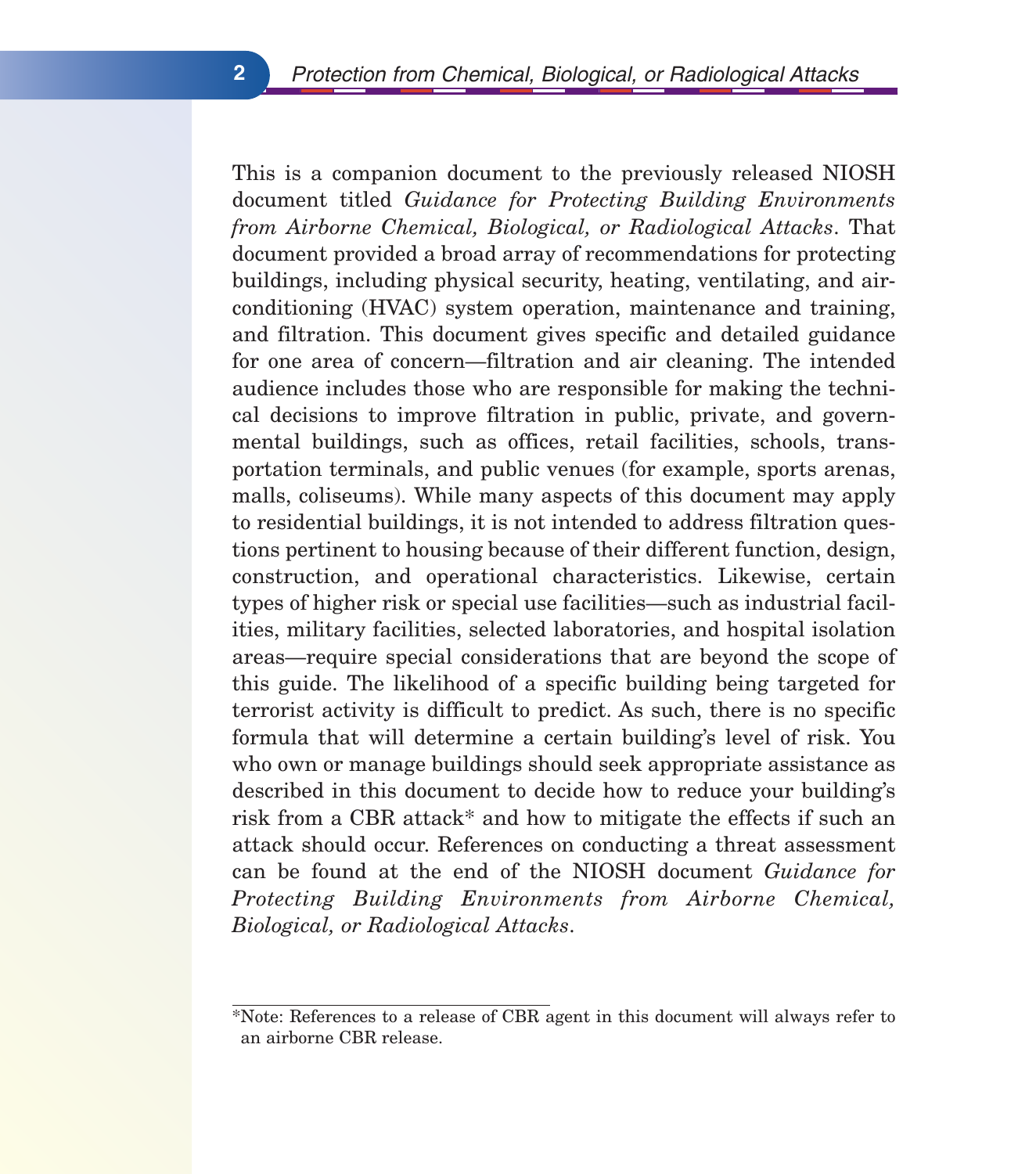After assessing your building's risk, you may wish to consider ways to enhance your filtration system. This document will help you make informed decisions about selecting, installing, and maintaining enhanced air-filtration and air-cleaning systems—important options in providing building protection from a CBR attack. The given recommendations are not intended to be minimum requirements that should be implemented for every building. Rather, they will guide your decision-making effort about the appropriate protective measures to implement in your building. The decision to enhance filtration in a specific building should be based on the perceived risk associated with that building and its tenants, its engineering and architectural applicability and feasibility, and the cost.

While no building can be fully protected from a determined group or individual intent on releasing a CBR agent, effective air filtration and air cleaning can help to limit the number and extent of injuries or fatalities and make subsequent decontamination efforts easier.

# **2. INTRODUCTION**

Terrorist activities have resulted in heightened awareness of the vulnerability of U.S. workplaces, schools, and other occupied buildings to chemical, biological, or radiological (CBR) threats. Of particular concern are a building's heating, ventilating, and air-conditioning (HVAC) systems, as they can become entry points and distribution systems for many hazardous contaminants, including CBR agents.

Properly designed, installed, and maintained air-filtration and aircleaning systems can reduce the effects of a CBR agent release, either outside or within a building, by removing the contaminants from the building's air supply. You who are building owners, managers, designers, and maintenance personnel need reliable information about filtration and air-cleaning options. You need to know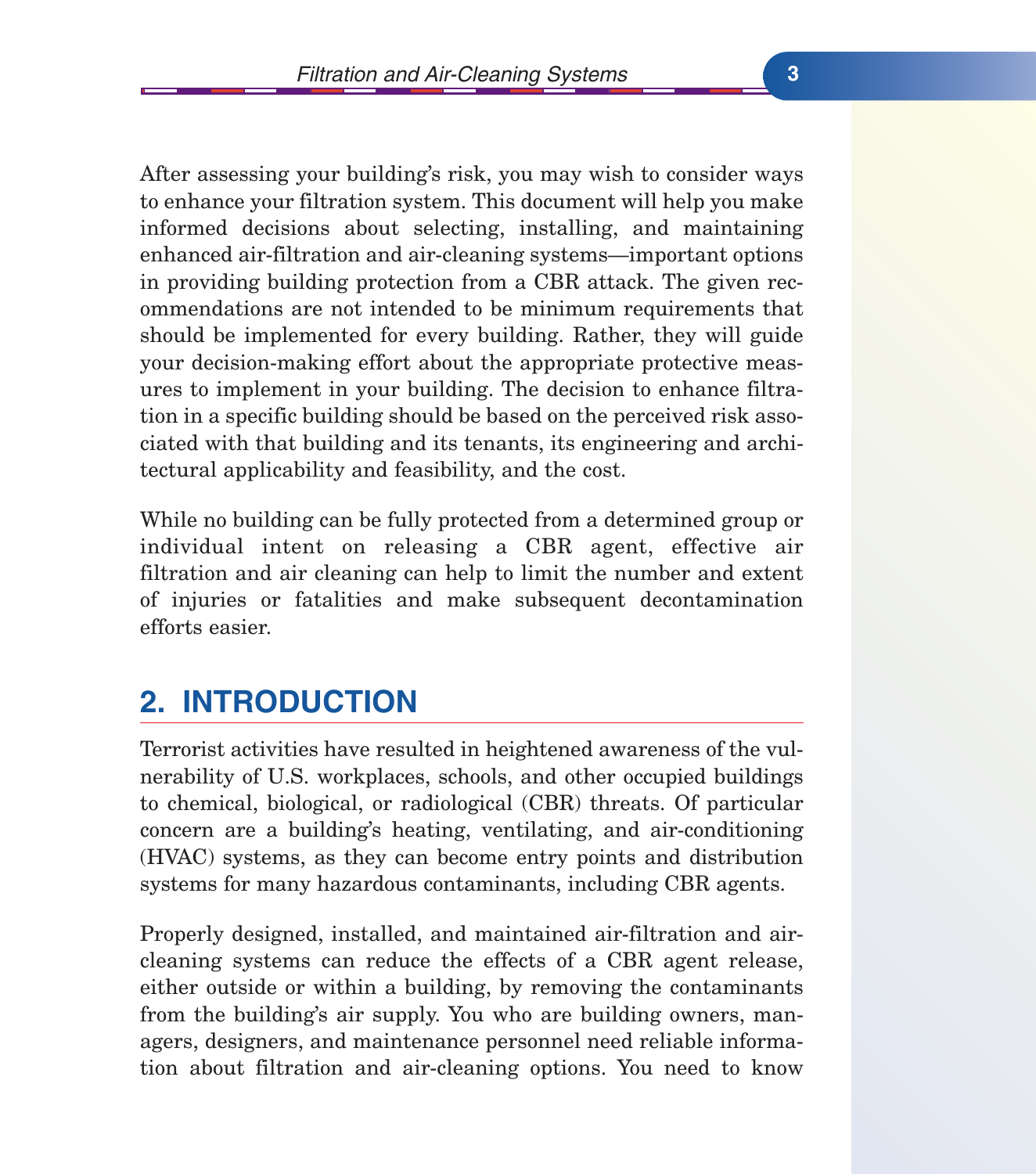(1) what types of air-filtration and air-cleaning systems are effective for various CBR agents, (2) what types of air-filtration and air-cleaning systems can be implemented in an existing HVAC system, (3) what types of air-filtration and air-cleaning systems can be incorporated into existing buildings when they undergo comprehensive renovation, and (4) how to properly maintain the air-filtration and air-cleaning systems installed in your building. Proper air filtration and air cleaning, combined with other protective measures documented and referenced in the previous National Institute for Occupational Safety and Health (NIOSH) *Guidance for Protecting Building Environments from Airborne Chemical, Biological, or Radiological Attacks* and elsewhere, can reduce the risk and mitigate the consequences of a CBR attack.

Measures outlined in the current document also provide the side benefits of improved HVAC efficiency: increased building cleanliness, limited effects from accidental releases, and generally improved indoor-air quality. These measures may also prevent cases of respiratory infection and reduce exacerbations of asthma and allergies among building occupants. Together, these accrued benefits may improve your workforce productivity.

Air-filtration and air-cleaning systems can remove a variety of contaminants from a building's airborne environment. The effectiveness of a particular filter design or air-cleaning media will depend upon the nature of the contaminant. In this document, *air filtration* refers to removal of aerosol contaminants from the air, and *air cleaning* refers to the removal of gases or vapors from the air. Airborne contaminants are gases, vapors, or aerosols (small solid and liquid particles). It is important to realize that sorbents collect gases and vapors, but not aerosols; conversely, particulate filters remove aerosols, but not gases and vapors. The ability of a given sorbent to remove a contaminant depends upon the characteristics of the specific gas or vapor and other related factors. The efficiency of a particulate filter to remove aerosols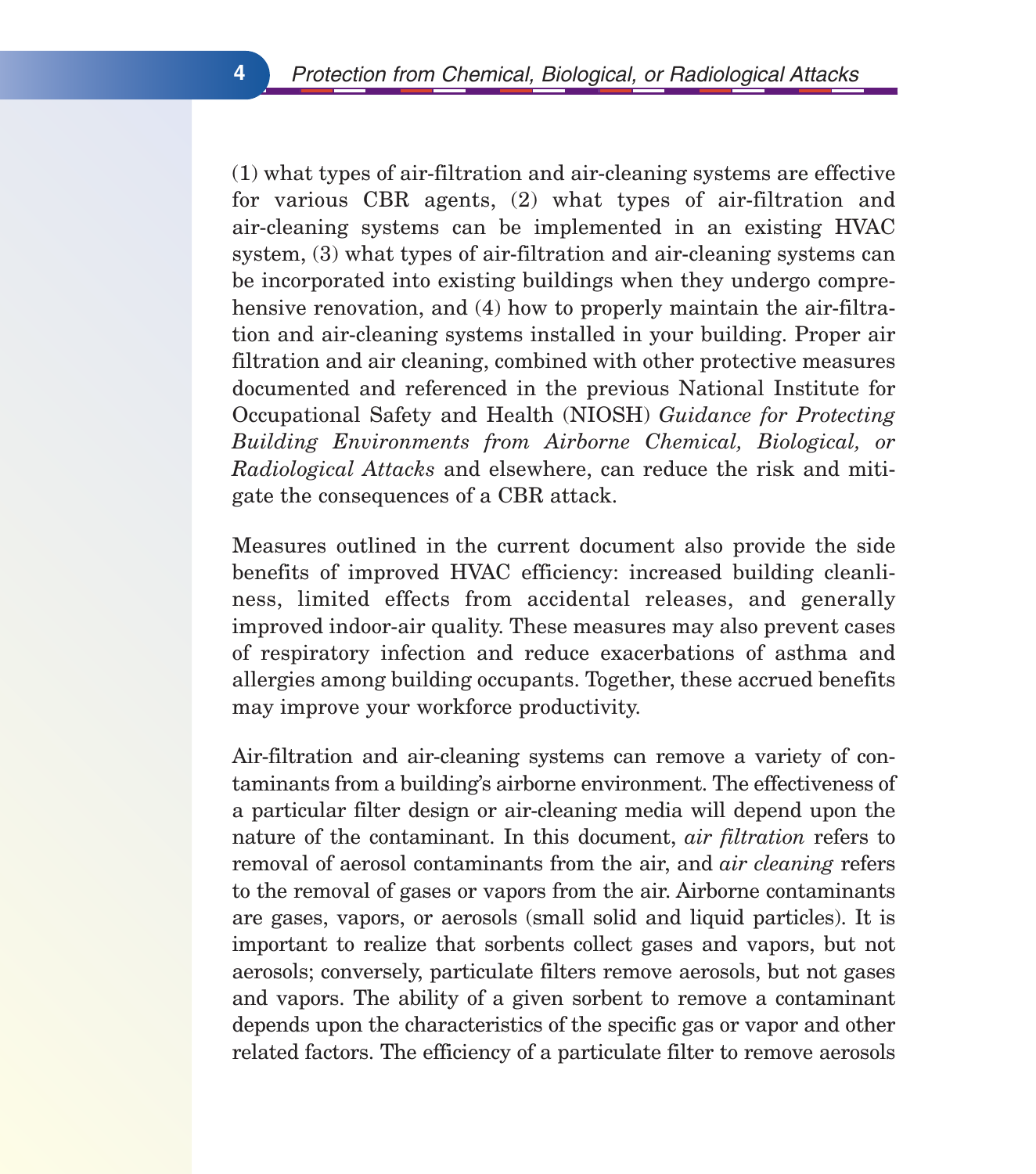depends upon the size of the particles, in combination with the type of filter used and HVAC operating conditions. Larger-sized aerosols can be collected on lower-efficiency filters, but the effective removal of a small-sized aerosol requires a higher-efficiency filter. Discussions in later sections of this document provide guidance on selecting the proper filters and/or air-cleaning media for specific types of air contaminants.

In addition to proper filter or sorbent selection, several issues must be considered before installing or upgrading filtration systems:

- Filter bypass is a common problem found in many HVAC filtration systems. Filter bypass occurs when air—rather than moving through the filter—goes around it, decreasing collection efficiency and defeating the intended purpose of the filtration system. Filter bypass is often caused by poorly fitting filters, poor sealing of filters in their framing systems, missing filter panels, or leaks and openings in the air-handling unit between the filter bank and blower. By simply improving filter efficiency without addressing filter bypass, you provide little if any benefit.
- Cost is another issue affected by HVAC filtration systems. Lifecycle cost should be considered (initial installation, replacement, operating, maintenance, etc.). Not only are higher-efficiency filters and sorbent filters more expensive than the commonly used HVAC system filters but also fan units may need to be changed to handle the increased pressure drop associated with the upgraded filtration systems. Although improved filtration will normally come at a higher cost, you can partially offset many of these costs by the accrued benefits, such as cleaner and more efficient HVAC components and improved indoor environmental quality.
- The envelope of your building matters. Filtration and air cleaning affect only the air that passes through the filtration and air-cleaning device, whether it is outdoor air, re-circulated air, or a mixture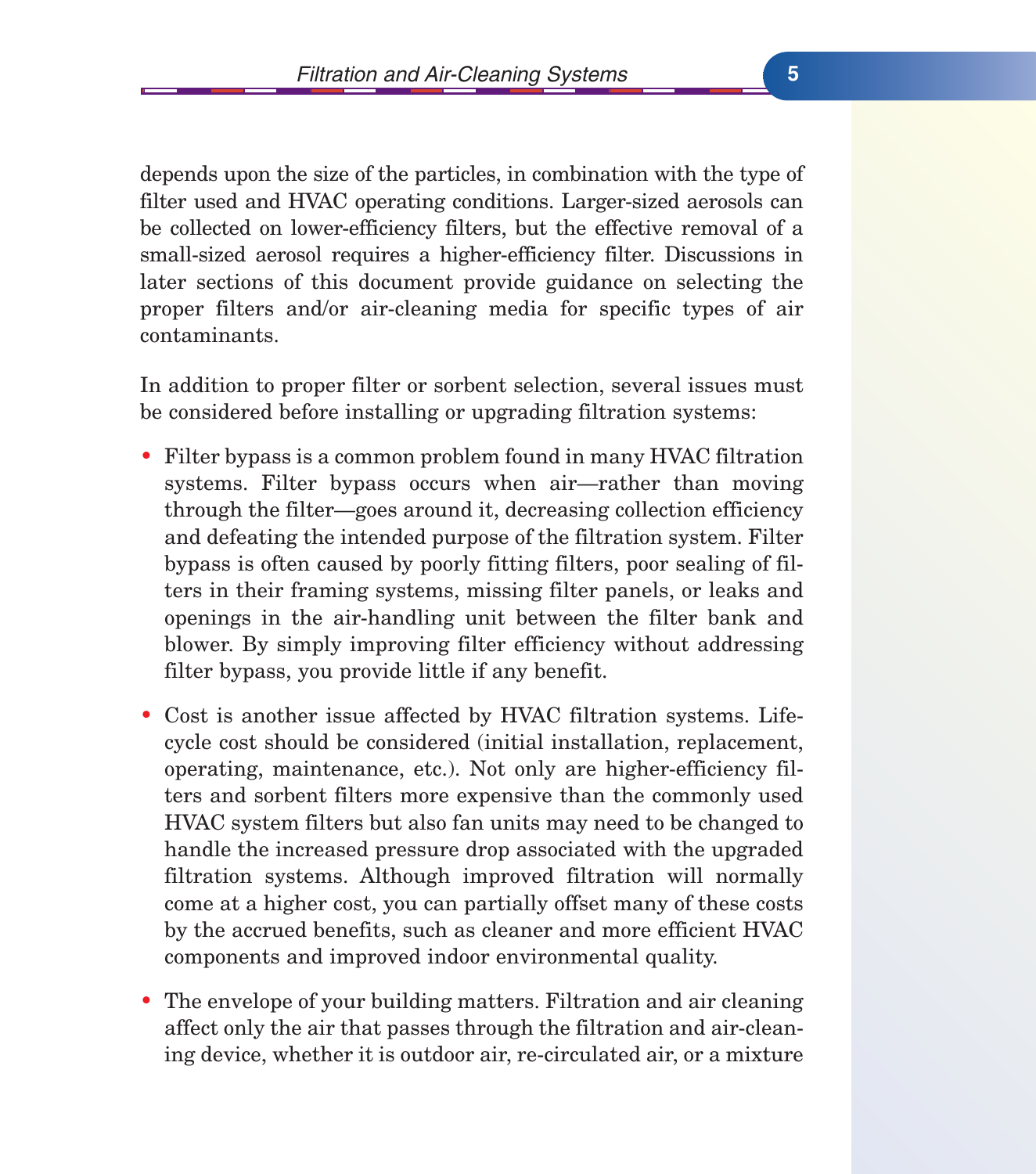of the two. Outside building walls in residential, commercial, and institutional buildings are quite leaky, and the effect from negative indoor air pressures (relative to the outdoors) allows significant quantities of unfiltered air to infiltrate the building envelope. Field studies have shown that, unless specific measures are taken to reduce infiltration, as much air may enter a building through infiltration (unfiltered) as through the mechanical ventilation (filtered) system. Therefore, you cannot expect filtration alone to protect your building from an outdoor CBR release. This is particularly so for systems in which no make-up air or inadequate overpressure is present. Instead, you must consider air filtration in combination with other steps, such as building pressurization and envelope air tightness, to increase the likelihood that the air entering the building actually passes through the filtration and air-cleaning systems.

CBR agents may travel in the air as a gas or an aerosol. Chemical warfare agents with relatively high vapor pressure are gaseous, while many other chemical warfare agents could potentially exist in either state. Biological and radiological agents are largely aerosols. A diagram of the relative sizes of common air contaminants (e.g., tobacco smoke, pollen, dust) is shown in Figure 1. CBR agents could potentially enter a building through either an internal or external release.

Some health consequences from CBR agents are immediate, while others may take much longer to appear. CBR agents (e.g., arsine, nitrogen mustard gas, anthrax, radiation from a dirty bomb) can enter the body through a number of routes including inhalation, skin absorption, contact with eyes or mucous membranes, and ingestion. The amount of a CBR agent required to cause specific symptoms varies among agents; however, these agents are generally much more toxic than common indoor air pollutants. In many cases, exposure to extremely small quantities may be lethal. Symptoms are markedly different for the different classes of agents (chemical,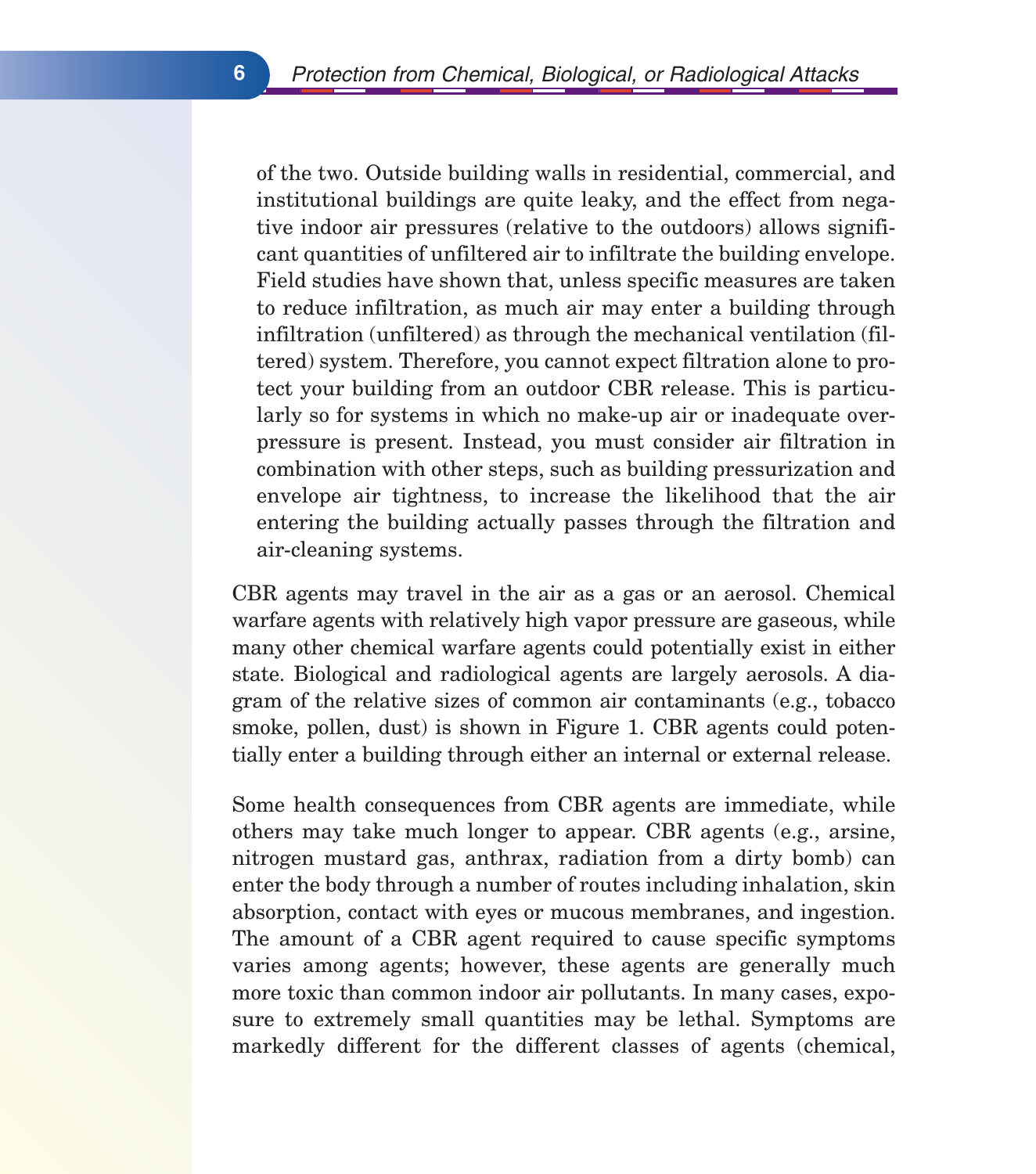

### Air contaminant size

#### Figure 1. Common air contaminants and their relative sizes [Hinds 1982].

biological, or radiological). Symptoms resulting from exposure to chemical agents tend to occur quickly. Most chemical warfare agents (gases) are classified by their physiological effects, e.g., nerve, blood, blister, and choking. Toxic industrial chemicals (TICs) can also elicit similar types of effects. Conversely, symptoms associated with exposure to biological agents (bacteria, viruses) vary greatly with the agent and may take days or weeks to develop. These agents may result in high morbidity and mortality rates among the targeted population. Symptoms from exposure to ionizing radiation can include both long- and short-term effects. More detailed information regarding CBR agents is provided in Appendix B and can be found in the U.S. Army Field Manual 3-9, titled *Potential Military Chemical/Biological Agents and Compounds*.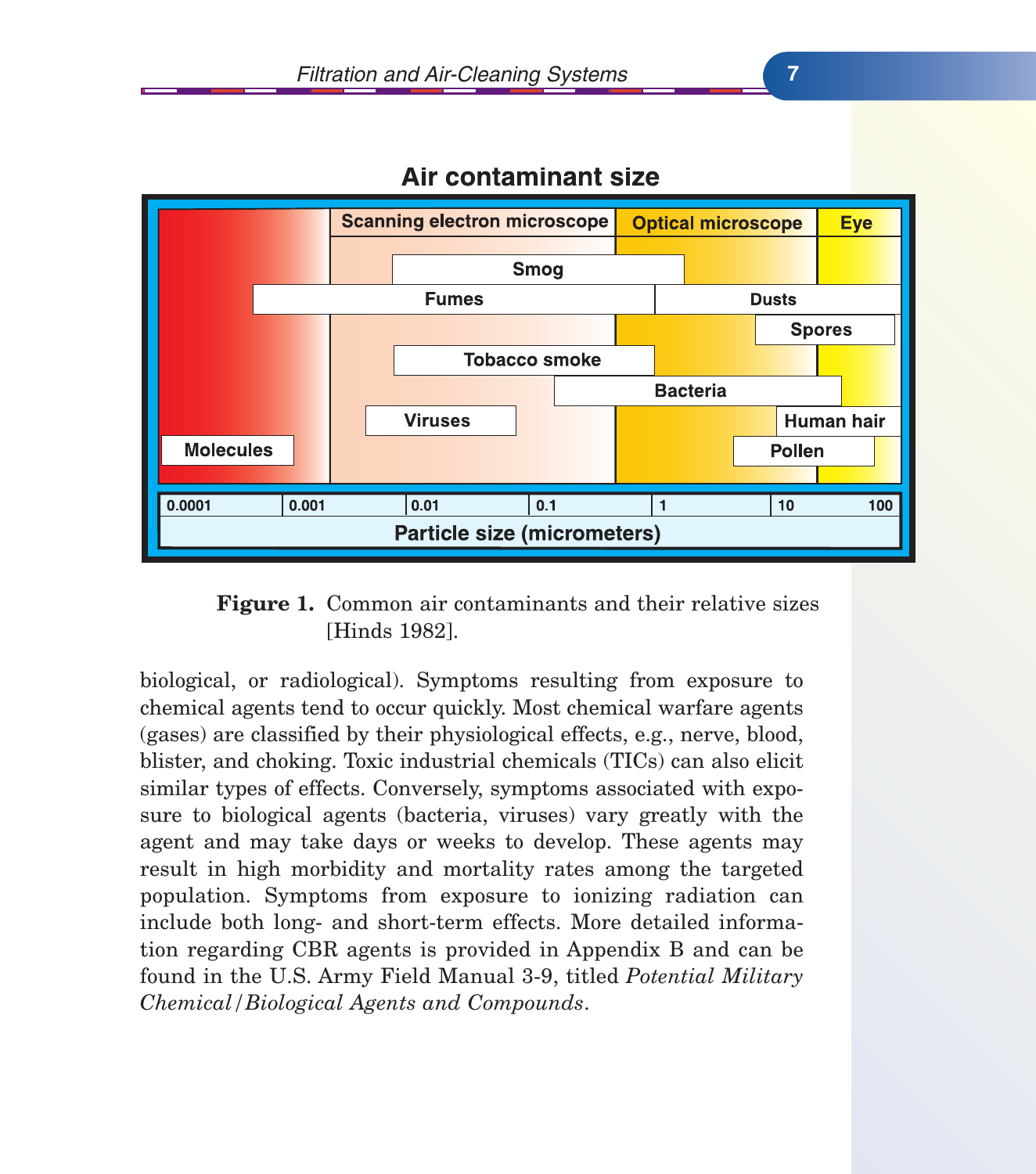# **3. FILTRATION AND AIR-CLEANING PRINCIPLES**

Simply stated, filtration and air cleaning remove unwanted material from an air stream. For HVAC applications, this involves air filtration and, in some cases, air cleaning (for gas and vapor removal). The collection mechanisms for particulate filtration and air-cleaning systems are very different. The following description of the principles governing filtration and air cleaning briefly provides an understanding of the most important factors you should consider when selecting or enhancing your filtration system. A more detailed discussion of air-filtration principles can be found in the National Air Filtration Association's (NAFA) *Guide to Air Filtration* [NAFA 2001a] and the *ASHRAE Handbook: HVAC Systems and Equipment* [ASHRAE 2000].

### **3.1 Particulate Air Filtration**

Particulate air filters are classified as either mechanical filters or electrostatic filters (electrostatically enhanced filters). Although there are many important performance differences between the two types of filters, both are fibrous media and used extensively in HVAC systems to remove particles, including biological materials, from the air. A fibrous filter is an assembly of fibers that are randomly laid perpendicular to the airflow (Figure 2). The fibers may range in size from less than 1 µm to greater than 50 µm in diameter. Filter packing density may range from 1% to 30%. Fibers are made from cotton, fiberglass, polyester, polypropylene, or numerous other materials [Davies 1973].

Fibrous filters of different designs are used for various applications. Flat-panel filters contain all of the media in the same plane. This design keeps the filter face velocity and the media velocity roughly the same. When pleated filters are used, additional filter media are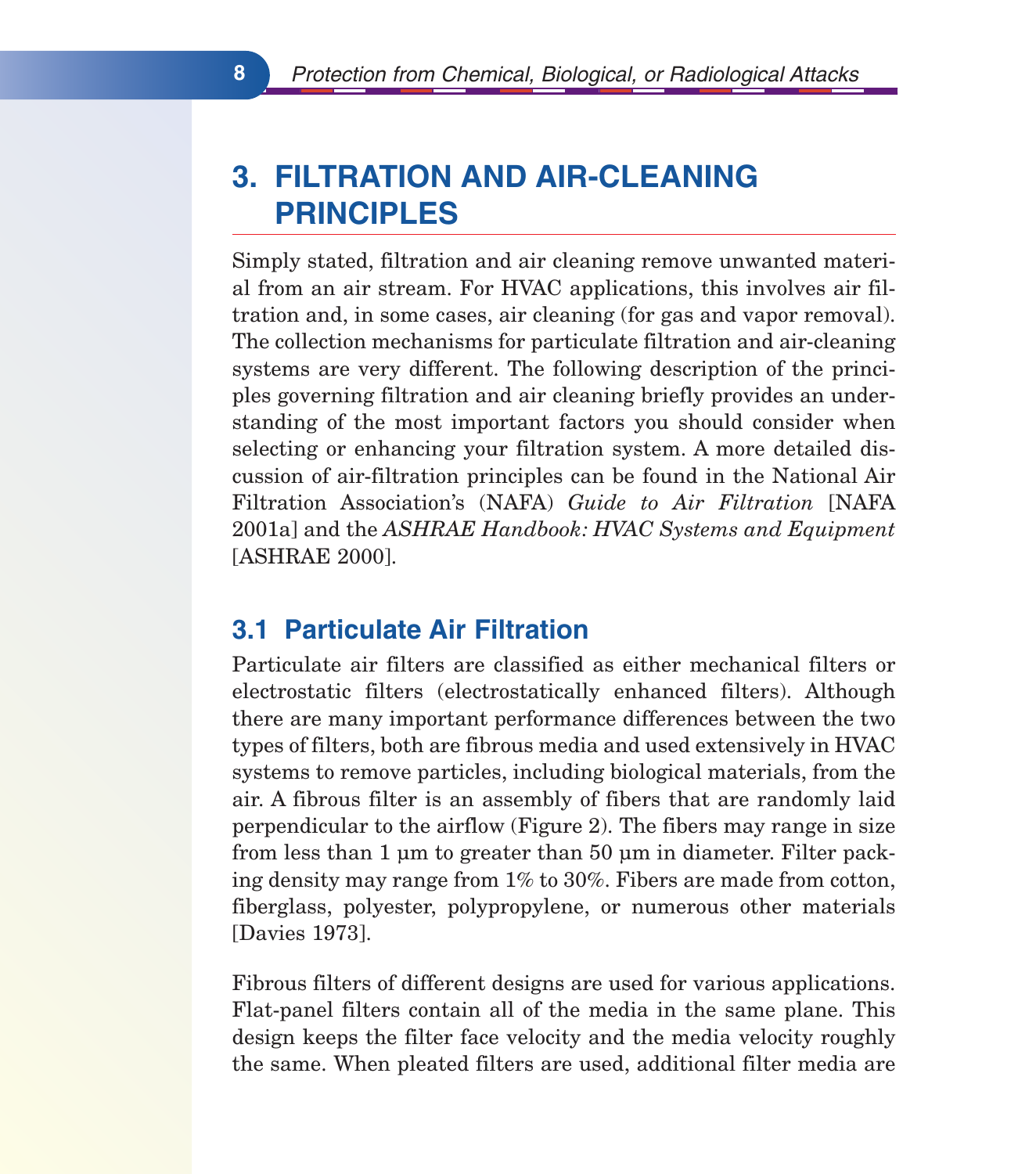added to reduce the air velocity through the filter media. This enables the filter to increase collection efficiency for a given pressure drop. Pleated filters can run the range of efficiencies from a minimum efficiency reporting value (MERV) of 6 up to and including high-efficiency particulate air (HEPA) filters. With pocket filters, air flows through small pockets or bags constructed of the filter media. These filters can consist of a single bag or have multiple pockets, and an increased number of pockets increases the filter media surface area. As in pleated filters, the increased surface area of the pocket filter reduces the velocity of the airflow through the filter media, allowing increased collection efficiency for a given pressure drop. Renewable filters are typically low-efficiency media that are held on rollers. As the filter loads, the media are advanced or indexed, providing the HVAC system with a new filter [Spengler et al. 2000].



**Figure 2.** Scanning electron microscope image of a polyester-glass fiber filter.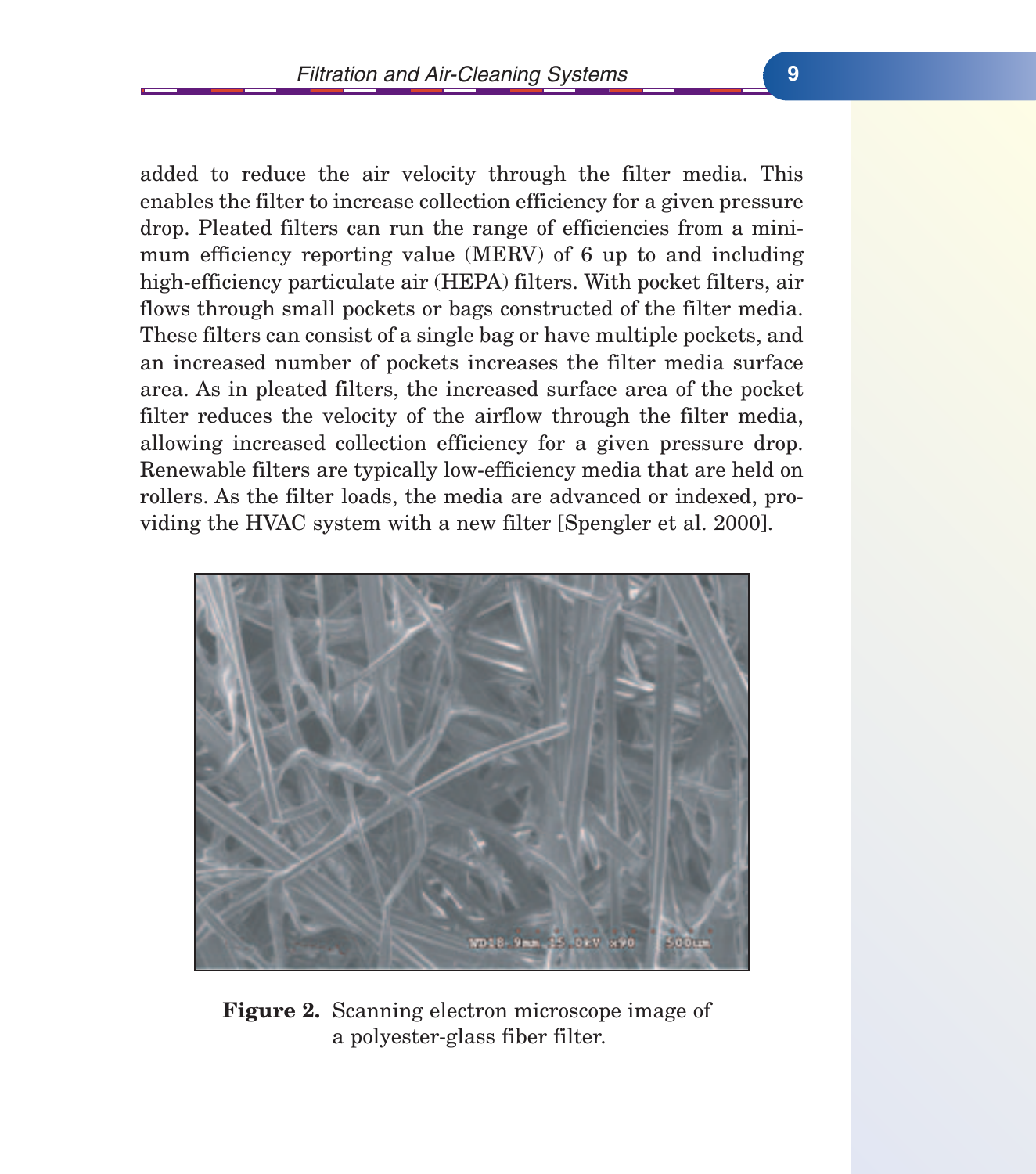Four different collection mechanisms govern particulate air filter performance: inertial impaction, interception, diffusion, and electrostatic attraction (Figure 3). The first three of these mechanisms apply mainly to mechanical filters and are influenced by particle size.



**Figure 3.** Four primary filter collection mechanisms.

- Impaction occurs when a particle traveling in the air stream and passing around a fiber, deviates from the air stream (due to particle inertia) and collides with a fiber.
- Interception occurs when a large particle, because of its size, collides with a fiber in the filter that the air stream is passing through.
- Diffusion occurs when the random (Brownian) motion of a particle causes that particle to contact a fiber.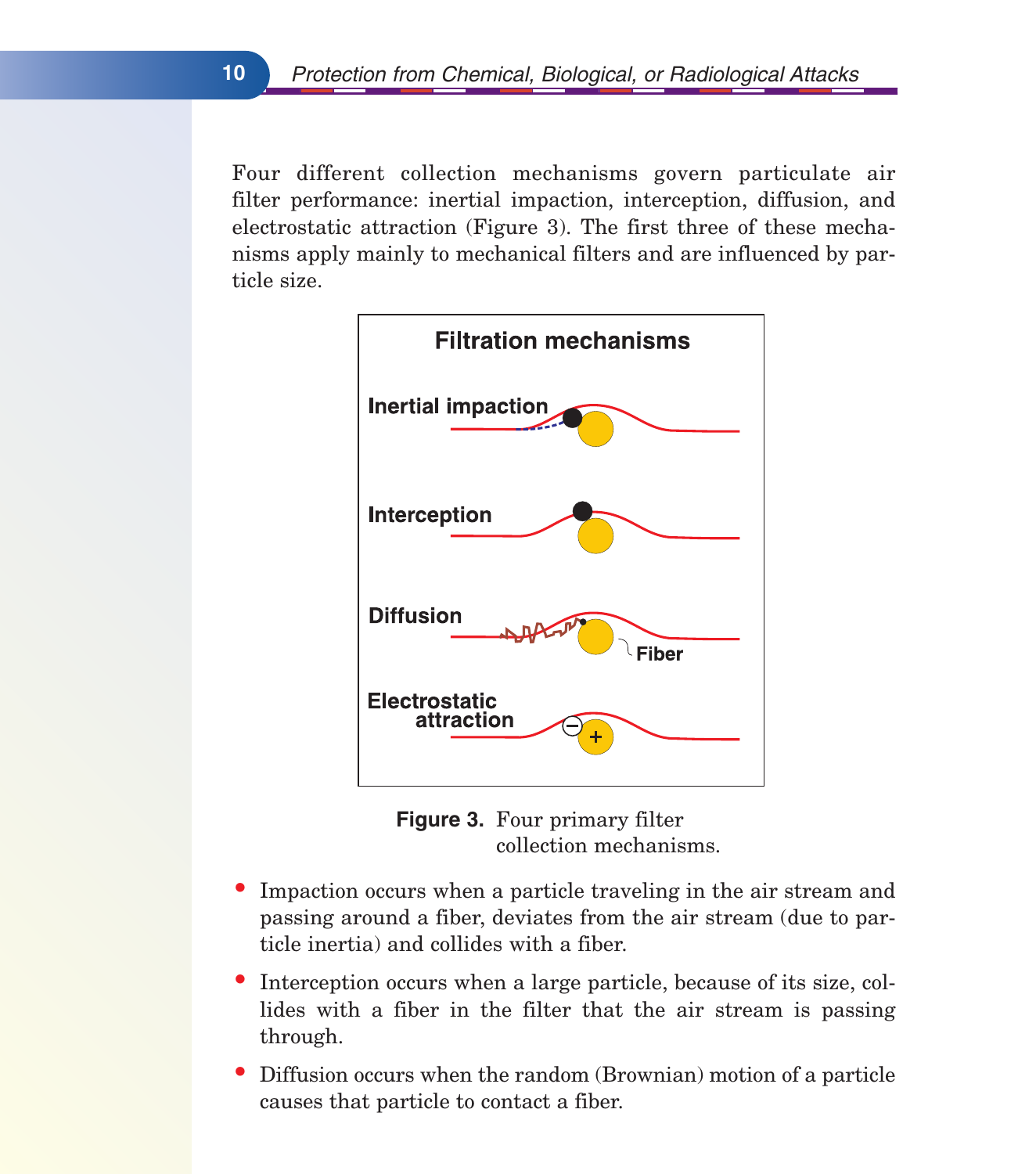• Electrostatic attraction, the fourth mechanism, plays a very minor role in mechanical filtration. After fiber contact is made, smaller particles are retained on the fibers by a weak electrostatic force.

Impaction and interception are the dominant collection mechanisms for particles greater than 0.2 µm, and diffusion is dominant for particles less than 0.2 µm. The combined effect of these three collection mechanisms results in the classic collection efficiency curve, shown in Figure 4.



**Figure 4**. Fractional collection efficiency versus particle diameter for a mechanical filter.\* The minimum filter efficiency will shift based upon the type of filter and flow velocity. (Note the dip for the most penetrating particle size and dominant collection mechanisms based upon particle size.)

<sup>\*</sup>This figure is adapted from Lee et al. [1980].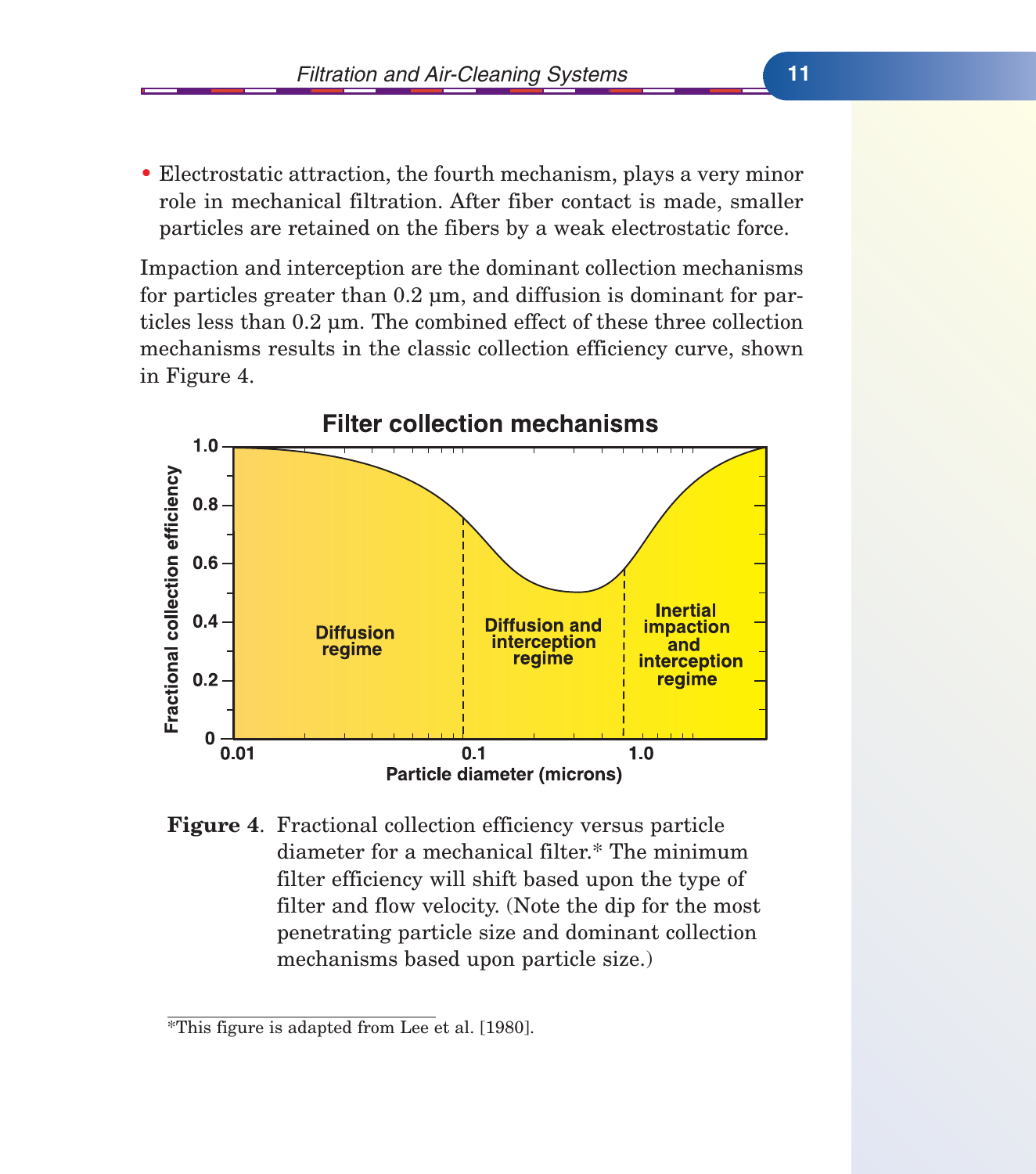Electrostatic filters contain electrostatically enhanced fibers, which actually attract the particles to the fibers, in addition to retaining them. Electrostatic filters rely on charged fibers to dramatically increase collection efficiency for a given pressure drop across the filter.

Electrostatically enhanced filters are different from electrostatic precipitators, also known as electronic air cleaners. Electrostatic precipitators require power and charged plates to attract and capture particles.

As mechanical filters load with particles over time, their collection efficiency and pressure drop typically increase. Eventually, the increased pressure drop significantly inhibits airflow, and the filters must be replaced. For this reason, pressure drop across mechanical filters is often monitored because it indicates when to replace filters.

Conversely, electrostatic filters, which are composed of polarized fibers, may lose their collection efficiency over time or when exposed to certain chemicals, aerosols, or high relative humidities. Pressure drop in an electrostatic filter generally increases at a slower rate than it does in a mechanical filter of similar efficiency. Thus, unlike the mechanical filter, pressure drop for the electrostatic filter is a poor indicator of the need to change filters. When selecting an HVAC filter, you should keep these differences between mechanical and electrostatic filters in mind because they will have an impact on your filter's performance (collection efficiency over time), as well as on maintenance requirements (change-out schedules).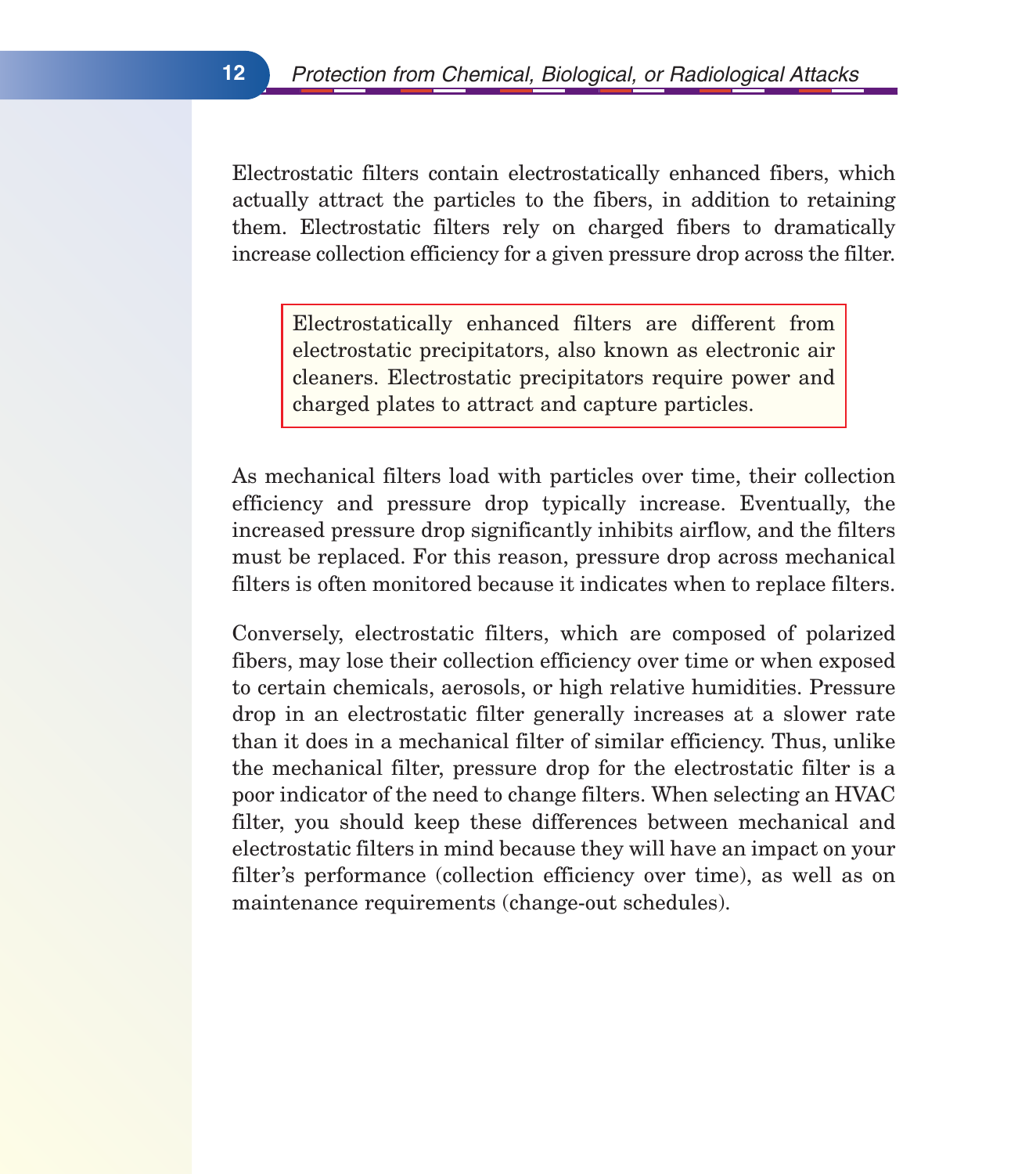Air filters are commonly described and rated based upon their collection efficiency, pressure drop (or airflow resistance), and particulate-holding capacity. Two filter test methods are currently used in the United States:

- American Society of Heating, Refrigerating, and Air-Conditioning Engineers (ASHRAE) Standard 52.1-1992
- ASHRAE Standard 52.2-1999

Standard 52.1-1992 measures arrestance, dust spot efficiency, and dust holding capacity. *Arrestance* means a filter's ability to capture a mass fraction of coarse test dust and is suited for describing lowand medium-efficiency filters. Be aware that arrestance values may be high, even for low-efficiency filters, and do not adequately indicate the effectiveness of certain filters for CBR protection. *Dust spot efficiency* measures a filter's ability to remove large particles, those that tend to soil building interiors. *Dust holding capacity* is a measure of the total amount of dust a filter is able to hold during a dustloading test.

ASHRAE Standard 52.2-1999 measures particle size efficiency (PSE). This newer standard is a more descriptive test, which quantifies filtration efficiency in different particle size ranges for a clean and incrementally loaded filter to provide a composite efficiency value. It gives a better determination of a filter's effectiveness to capture solid particulate as opposed to liquid aerosols. The 1999 standard rates particle-size efficiency results as a MERV between 1 and 20. A higher MERV indicates a more efficient filter. In addition, Standard 52.2 provides a table (see Table 1) showing minimum PSE in three size ranges for each of the MERV numbers, 1 through 16. Thus, if you know the size of your contaminant, you can identify an appropriate filter that has the desired PSE for that particular particle size. Figure 5 shows actual test results for a MERV 9 filter and the corresponding filter collection efficiency increase due to loading.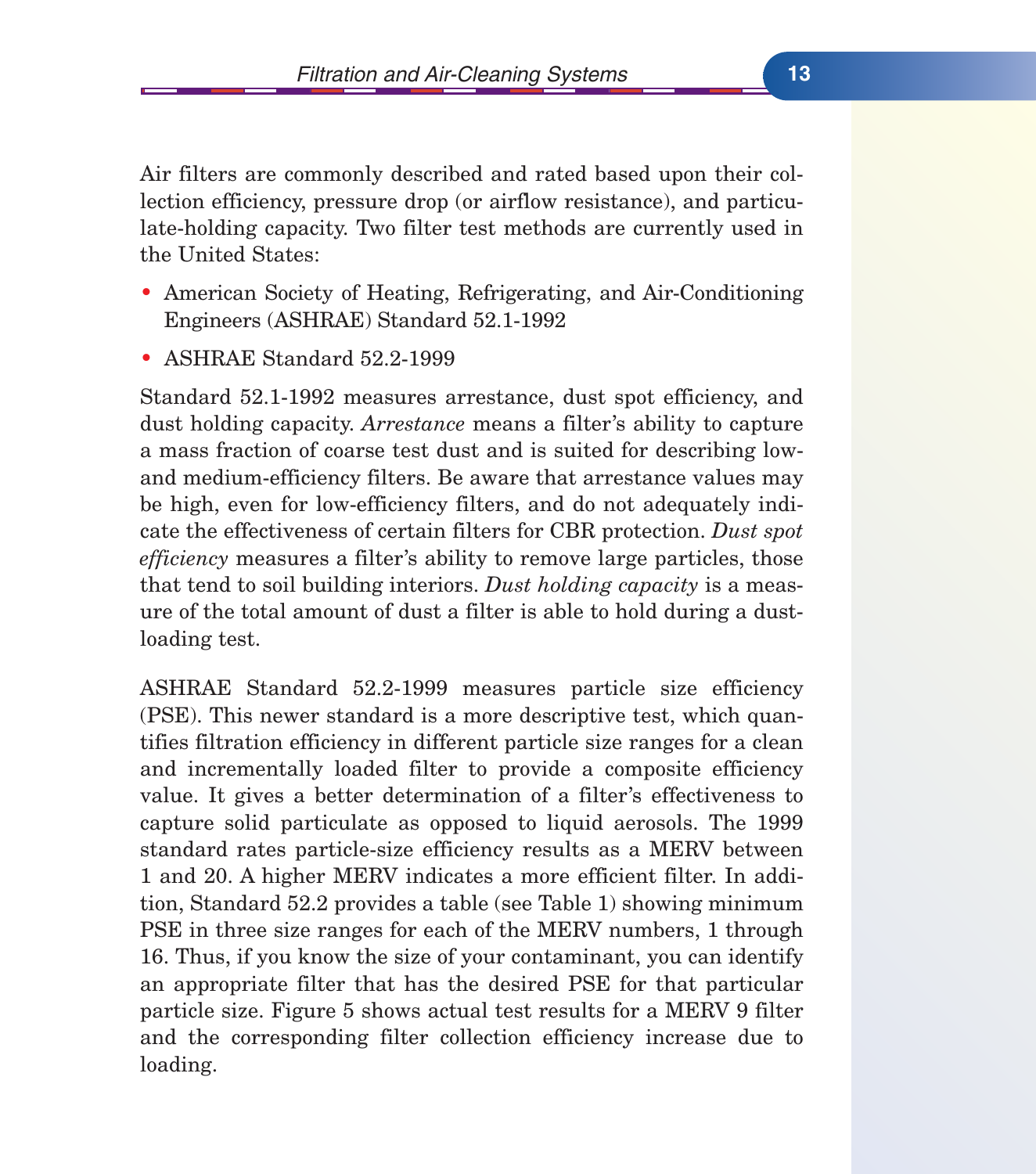| <b>ASHRAE 52.2</b> |                     | <b>ASHRAE 52.1</b> |                                                                        |                             |                         |             |                                    |
|--------------------|---------------------|--------------------|------------------------------------------------------------------------|-----------------------------|-------------------------|-------------|------------------------------------|
|                    | Particle size range |                    | <b>Test</b>                                                            |                             | <b>Particle</b><br>size |             |                                    |
| <b>MERV</b>        |                     |                    | $3 \text{ to } 10 \text{ µm}$ 1 to $3 \text{ µm}$ . 3 to 1 $\text{µm}$ | <b>Arrestance</b> Dust spot |                         | range, um   | <b>Applications</b>                |
| $\mathbf{1}$       | $< 20\%$            |                    |                                                                        | $< 65\%$                    | $<20\%$                 |             | residential                        |
| $\overline{2}$     | $<20\%$             |                    |                                                                        | 65-70%                      | $<20\%$                 |             | light                              |
| $\sqrt{3}$         | $<20\%$             |                    |                                                                        | $70 - 75%$                  | $<20\%$                 | $>10$       | pollen,                            |
| $\overline{4}$     | $<20\%$             |                    |                                                                        | > 75%                       | $<20\%$                 |             | dust mites                         |
| $\bf 5$            | $20 - 35%$          |                    |                                                                        | $80 - 85%$                  | $<20\%$                 |             | industrial,                        |
| $\,6\,$            | $35\text{--}50\%$   |                    |                                                                        | $>90\%$                     | $<20\%$                 | $3.0 - 10$  | dust,                              |
| $\overline{7}$     | 50-70%              |                    |                                                                        | $> 90\%$                    | $20 - 25%$              |             | molds,                             |
| $8\,$              | $>70\%$             |                    |                                                                        | > 95%                       | $25\text{--}30\%$       |             | spores                             |
| 9                  | $> 85\%$            | $< 50\%$           |                                                                        | >95%                        | 40-45%                  |             | industrial,<br>Legionella,<br>dust |
| 10                 | > 85%               | $50\text{--}65\%$  |                                                                        | > 95%                       | $50 - 55%$              | $1.0 - 3.0$ |                                    |
| 11                 | $>85\%$             | 65-80%             |                                                                        | $>98\%$                     | $60 - 65%$              |             |                                    |
| 12                 | $> 90\%$            | $> 80\%$           |                                                                        | >98%                        | $70 - 75%$              |             |                                    |
| 13                 | $>90\%$             | $> 90\%$           | $<75\%$                                                                | >98%                        | 80-90%                  |             | hospitals,                         |
| 14                 | $> 90\%$            | $>90\%$            | $75\text{--}85\%$                                                      | > 98%                       | 90-95%                  | $0.3 - 1.0$ | smoke                              |
| 15                 | $> 90\%$            | $> 90\%$           | 85-95%                                                                 | >98%                        | $~105\%$                |             | removal,                           |
| 16                 | > 95%               | > 95%              | $>95\%$                                                                | > 98%                       | $>95\%$                 |             | bacteria                           |
| 17                 |                     |                    | $\geq 99.97\%$                                                         |                             |                         | < 0.3       | clean rooms,                       |
| 18                 |                     |                    | $\geq 99.99\%$                                                         |                             |                         |             | surgery,                           |
| 19                 |                     |                    | $\geq 99.999\%$                                                        |                             |                         |             | chem-bio,                          |
| 20                 |                     |                    | $\geq 99.9999\%$                                                       |                             |                         |             | viruses                            |

#### **Table 1. Comparison of ASHRAE Standard 52.1 and 52.2**

**Note**: This table is adapted from ASHRAE [1999] and Spengler et al. [2000].

**14**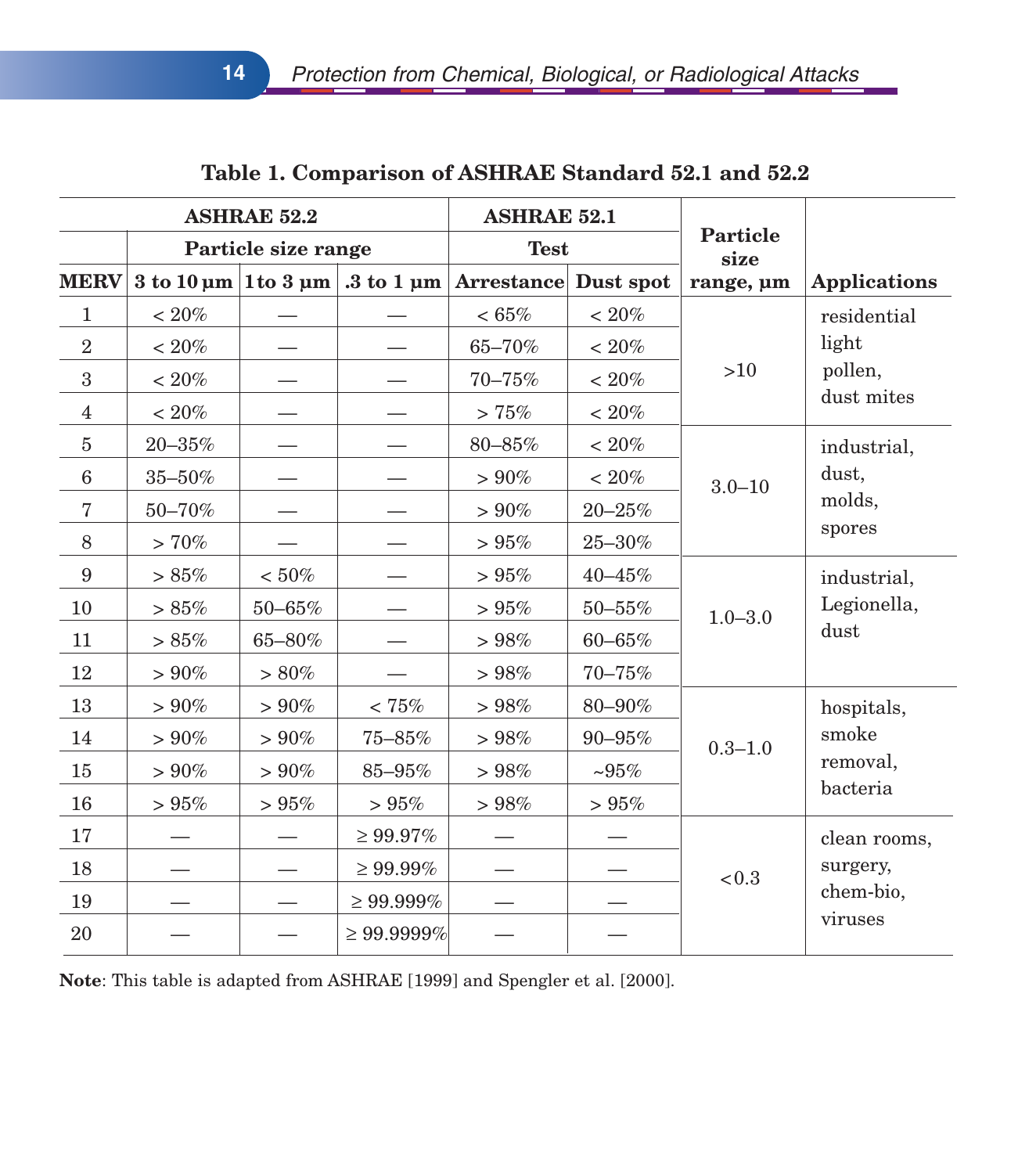



#### **3.2 Gas-Phase Air Cleaning**

Some HVAC systems may be equipped with sorbent filters, designed to remove pollutant gases and vapors from the building environment. Sorbents use one of two mechanisms for capturing and controlling gas-phase air contaminants—physical adsorption and chemisorption. Both capture mechanisms remove specific types of gas-phase contaminants from indoor air. Unlike particulate filters, sorbents cover a wide range of highly porous materials (Figure 6), varying from simple clays and carbons to complexly engineered polymers. Many sorbents—not including those that are chemically active—can be regenerated by application of heat or other processes.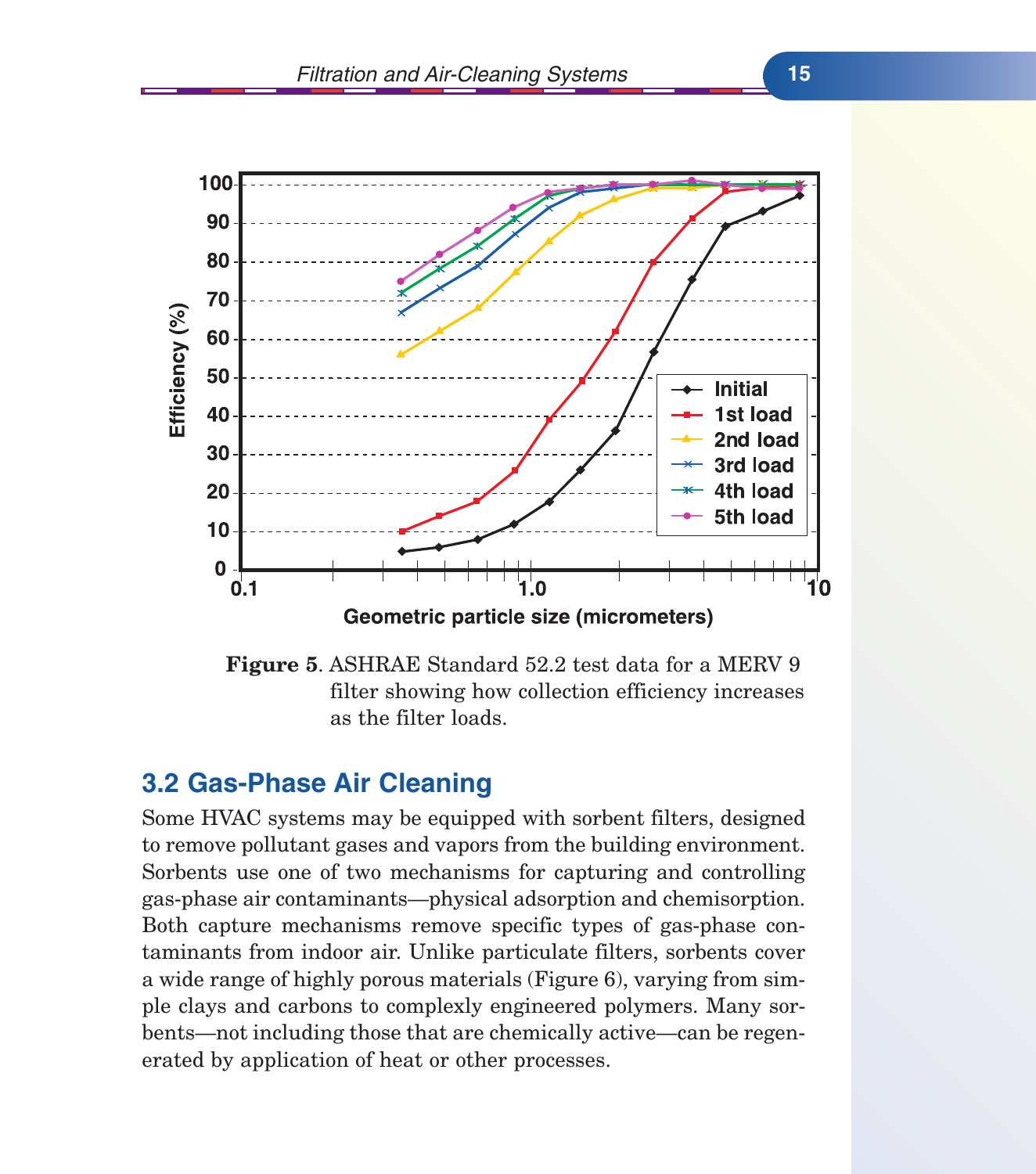

**Figure 6**. Scanning electron microscope image of activated carbon pores.

Understanding the precise removal mechanism for gases and vapors is often difficult due to the nature of the adsorbent and the processes involved. While knowledge of adsorption equilibrium helps in understanding vapor protection, sorbent performance depends on such properties as mass transfer, chemical reaction rates, and chemical reaction capacity. A more thorough discussion of gas-phase aircleaning principles is provided in Appendix C of this document. Some of the most important parameters of gas-phase air cleaning include the following:

• **BREAKTHROUGH CONCENTRATION**: the downstream contaminant concentration, above which the sorbent is considered to be performing inadequately. Breakthrough concentration indicates the agent has broken through the sorbent, which is no longer giving the intended protection. This parameter is a function of loading history, relative humidity, and other factors.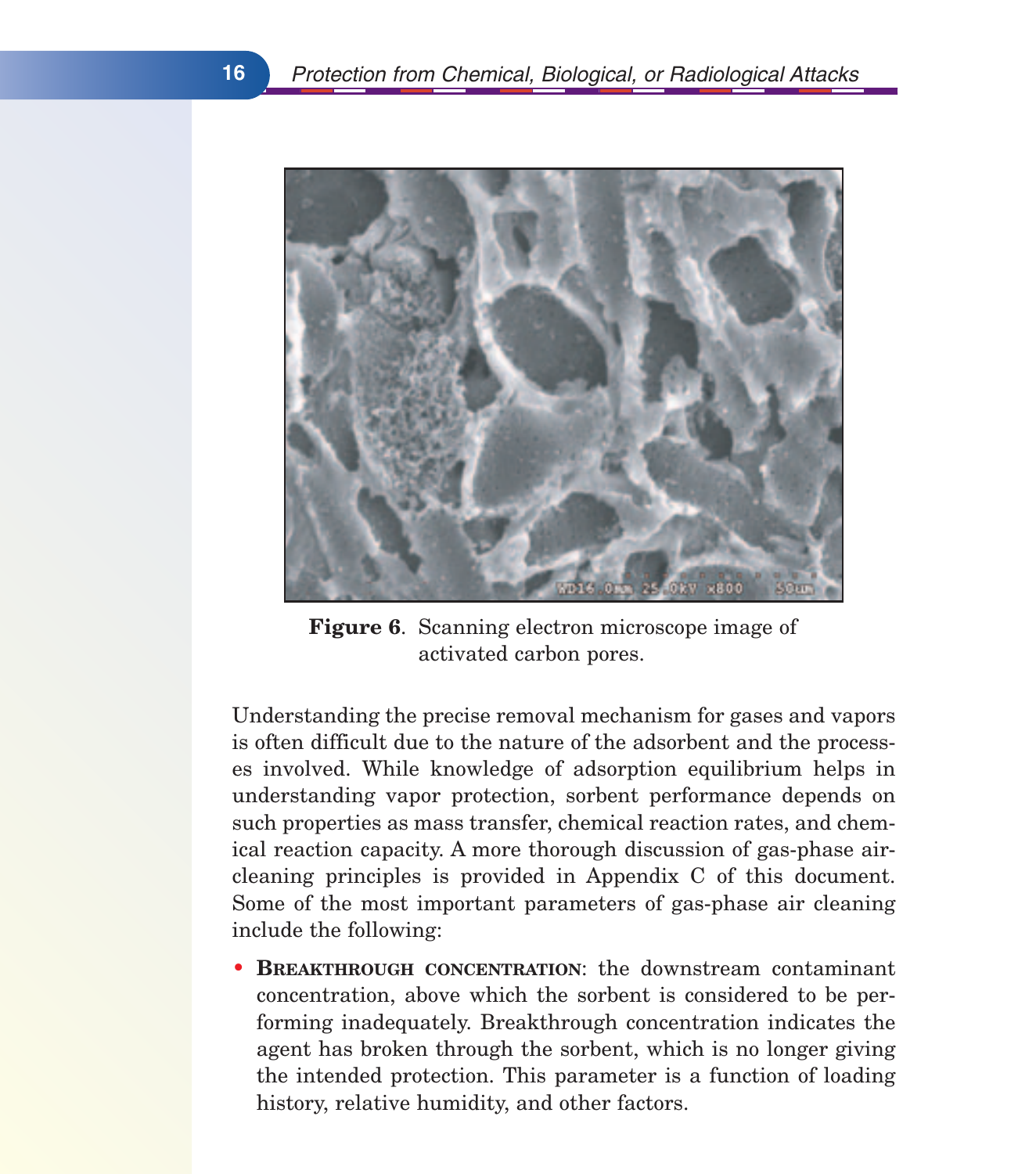- **BREAKTHROUGH TIME**: the elapsed time between the initial contact of the toxic agent at a reported challenge concentration on the upstream surface of the sorbent bed, and the breakthrough concentration on the downstream side of the sorbent bed.
- **CHALLENGE CONCENTRATION**: the airborne concentration of the hazardous agent entering the sorbent.
- **RESIDENCE TIME**: the length of time that the hazardous agent spends in contact with the sorbent. This term is generally used in the context of superficial residence time, which is calculated on the basis of the adsorbent bed volume and the volumetric flow rate.
- **MASS TRANSFER ZONE OR CRITICAL BED DEPTH**: interchangeably used terms, which refer to the adsorbent bed depth required to reduce the chemical vapor challenge to the breakthrough concentration. When applied to the challenge chemicals that are removed by chemical reaction, mass transfer is not a precise descriptor, but is often used in that context. The portion of the adsorbent bed not included in the mass transfer zone is often termed the capacity zone.

# **4. RECOMMENDATIONS REGARDING FILTER AND SORBENT SELECTION, OPERATIONS, UPGRADE, AND MAINTENANCE**

Before selecting a filtration and air-cleaning strategy that includes a potential upgrade in response to perceived types of threats, develop an understanding of your building and its HVAC system. A vital part of this effort will be to evaluate your total HVAC system thoroughly. Assess how your HVAC system is designed and intended to operate and compare that to how it currently operates. In large buildings, this evaluation is likely to involve many different air-handling units and system components.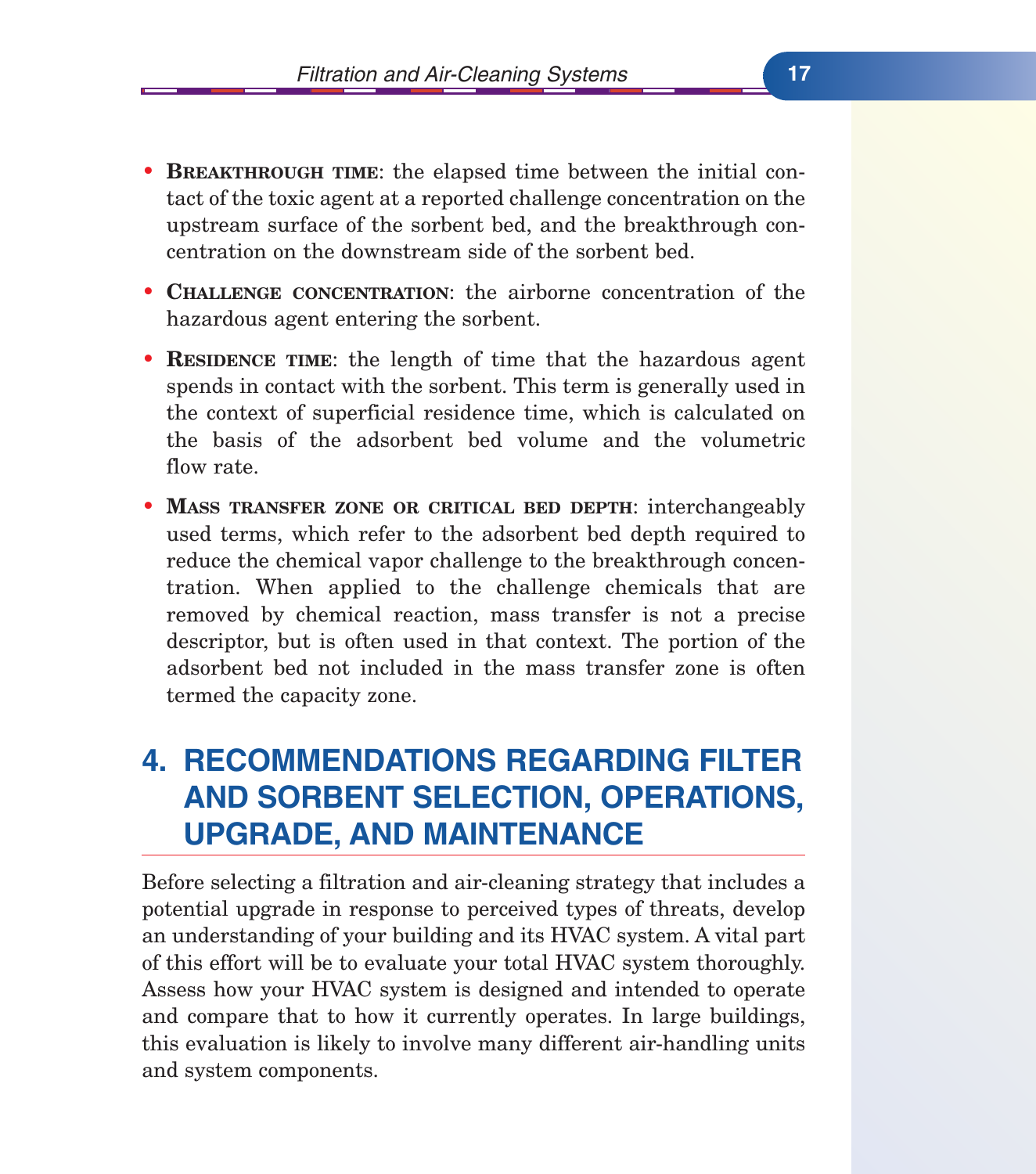Initially, you will need to answer several questions. Many of these questions may be difficult to answer without the assistance of qualified professionals (security specialists, HVAC engineers, industrial hygienists, etc.) to help you with threat assessments, ventilation/filtration, and indoor air quality. The answers to these questions, however, will guide you in making your decisions about what types of filters and/or sorbents should be installed in your HVAC system, how efficient those filters and/or sorbents must be, and what procedures you should develop to maintain the system. Because of the wide range of building and HVAC system designs, no single, off-the-shelf system can be installed in all buildings to protect against all CBR agents. Some system components could possibly be used in a large number of buildings; however, these systems should be designed on a case-by-case basis for each building and application. Some of the important questions to ask include:

- How are the filters in each system held in place and how are they sealed? Are the filters simply held in place by the negative pressure generated from downstream fans? Do the filter frames (the part of the filter that holds the filter media) provide for an airtight, leak-proof seal with the filter rack system (the part of the HVAC system that holds the filters in place)?
- What types of air contaminants are of concern? Are the air contaminants particulate, gaseous, or both? Are they TICs, toxic industrial materials (TIMs), or military agents? How toxic are they? Consider checking with your local emergency or disaster planning body to determine if there are large quantities of TICs or TIMs near your location or if there are specific concerns about military, chemical, or biologic agents.
- How might the agents enter your building? Are they likely to be released internally or externally to the building envelope, and how can various release scenarios best be addressed? The Environmental Protection Agency (EPA) and the Defense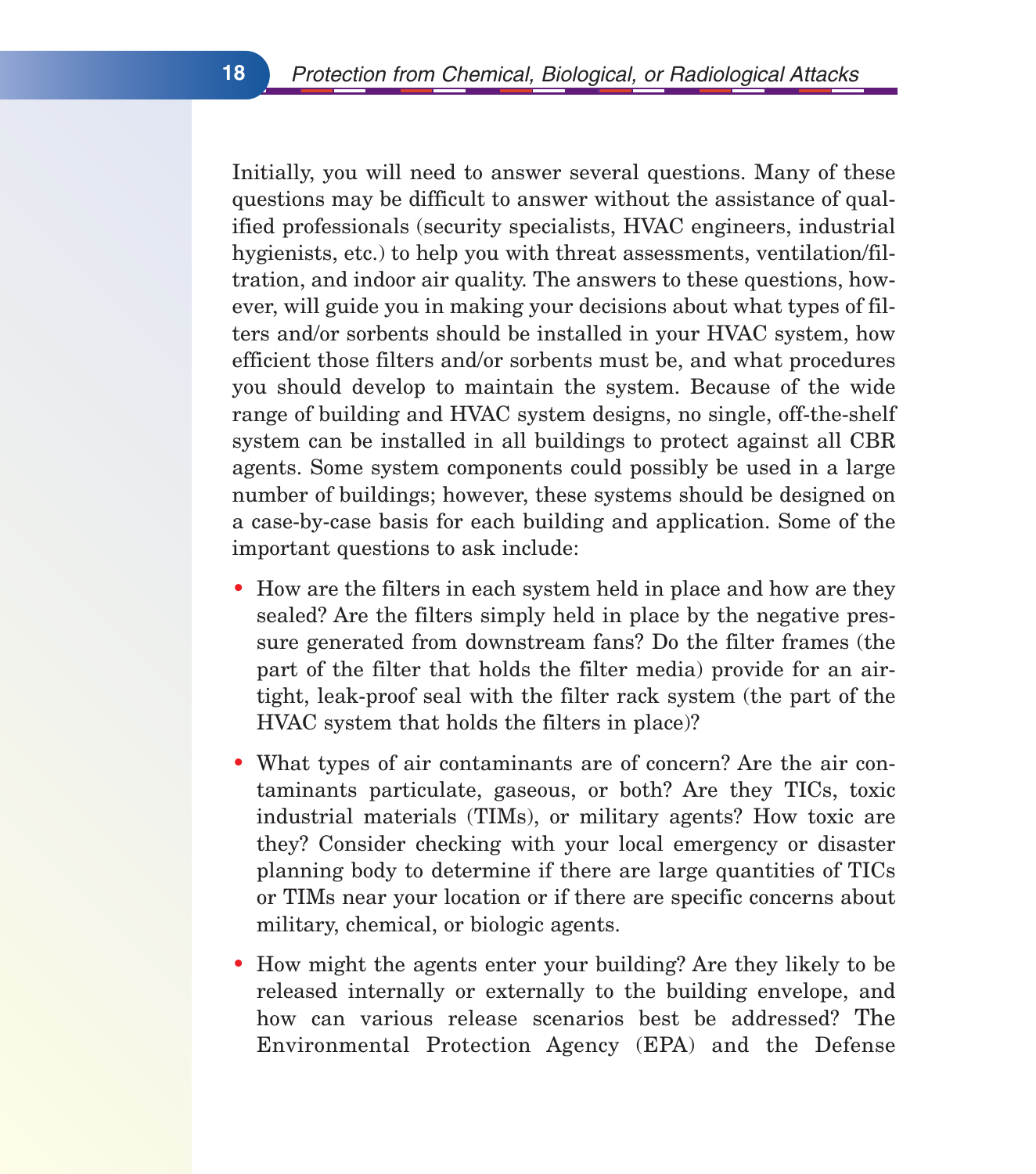Advanced Research Projects Agency (DARPA) are currently working in this area, and several recent texts discuss various release scenarios [Kowalski 2002; BOMA 2002].

- What is needed? Are filters or sorbents needed to improve current indoor air quality, provide protection in an accidental or intentional release of a nearby chemical processing plant, or provide protection from a potential terrorist attack using CBR agents?
- How clean does the air need to be for the occupants, and how much can be spent to achieve that desired level of air cleanliness? What are the total costs and benefits associated with the various levels of filtration?
- What are the current system capacities (fans, space for filters, etc.) and what is desired? What are the minimum airflow needs for the building?
- Who will maintain these systems and what are their capabilities?

It is important to recognize that improving building protection is not an all or nothing proposition. Because many CBR agents are extremely toxic, high contaminant removal efficiencies are needed; however, many complex factors can influence the human impact of a CBR release (i.e., agent toxicity, physical and chemical properties, concentration, wind conditions, means of delivery, release location, etc.). Incremental improvements to the removal efficiency of a filtration or air-cleaning system are likely to lessen the impact of a CBR attack to a building environment and its occupants while generally improving indoor air quality.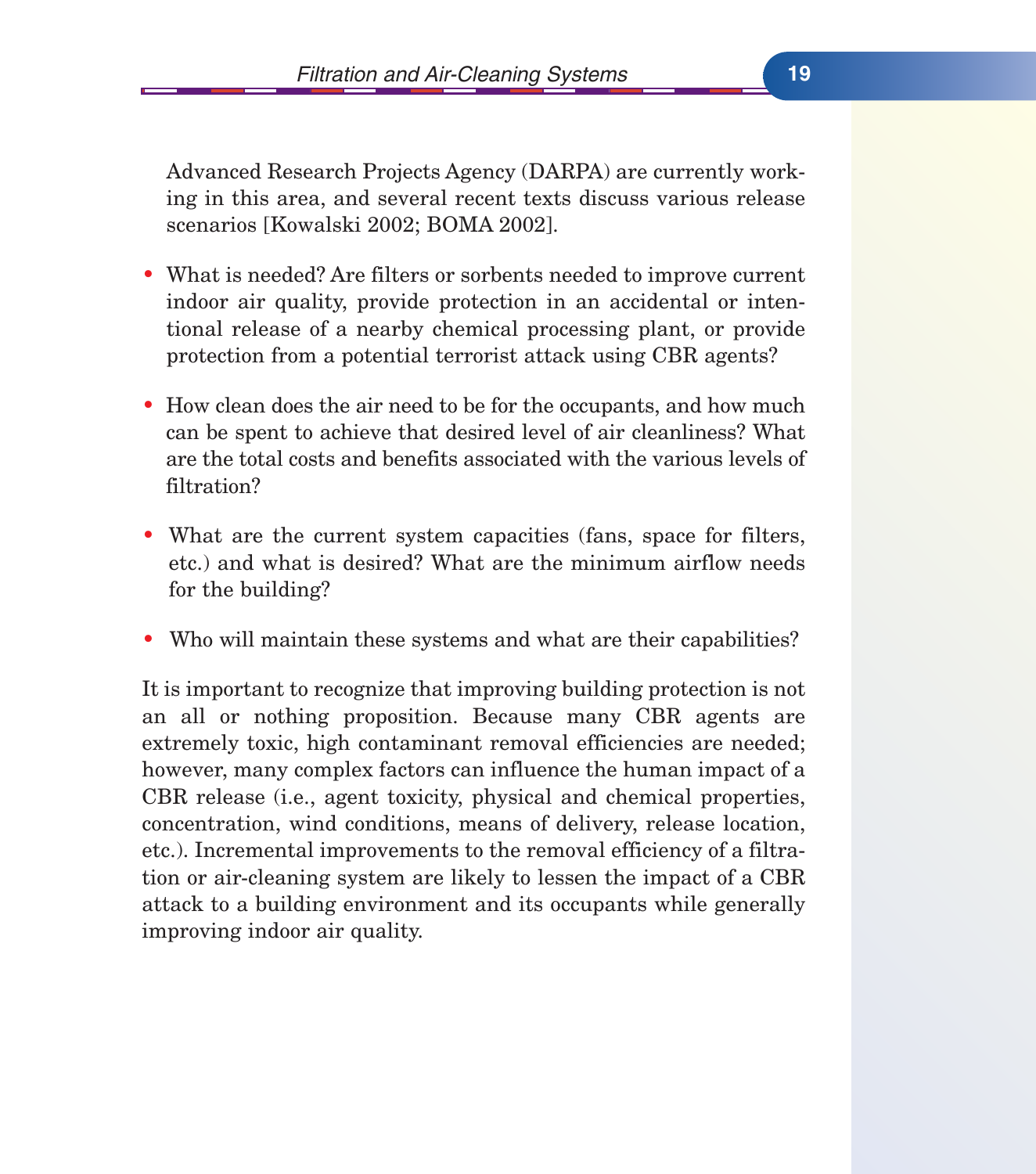# **4.1 Particulate Filter Selection, Installation, Use, and Upgrades**

#### *Consider system performance, filter efficiencies, and particle size of interest.*

HVAC filters are critical system components. During the selection process, you should keep their importance in mind when thinking about filtration efficiency, flow rate, and pressure drop. Base your particulate filter selection on air contaminant sizes, ASHRAE filter efficiency, and performance of the entire filtration system (Table 1 and Figure 7). Filter banks often consist of two or more sets of filters; therefore, you should consider how the entire filtration system will perform—not just a single filter. The outermost filters are coarse, low-efficiency filters (pre-filters), which remove large particles and debris while protecting the blowers and other mechanical components of the ventilation system. These relatively inexpensive pre-filters are not effective for removing submicrometer particles. Therefore, the performance of the additional downstream filters is critical. These may consist of a single or multiple filters to remove submicrometer particles. As shown in Figure 4, particles in the 0.1 to 0.3 µm size range are the most difficult to remove from the air stream and require high-efficiency filters.

Chemical and biological aerosol dispersions (particulates) are frequently in the 1- to 10-µm range, and HEPA filters provide efficiencies greater than 99.9999% in that particle size range, assuming there is no leakage around the filter and no damage to the fragile pleated media. This high level of filtration efficiency provides protection against most aerosol threats. Chemical aerosols removed by particulate filters include tear gases and low volatility nerve agents, such as VX;\* however, a vapor component of these agents could still exist. Biological agents and radioactive particulates are efficiently removed by HEPA filters.

\*Military designation.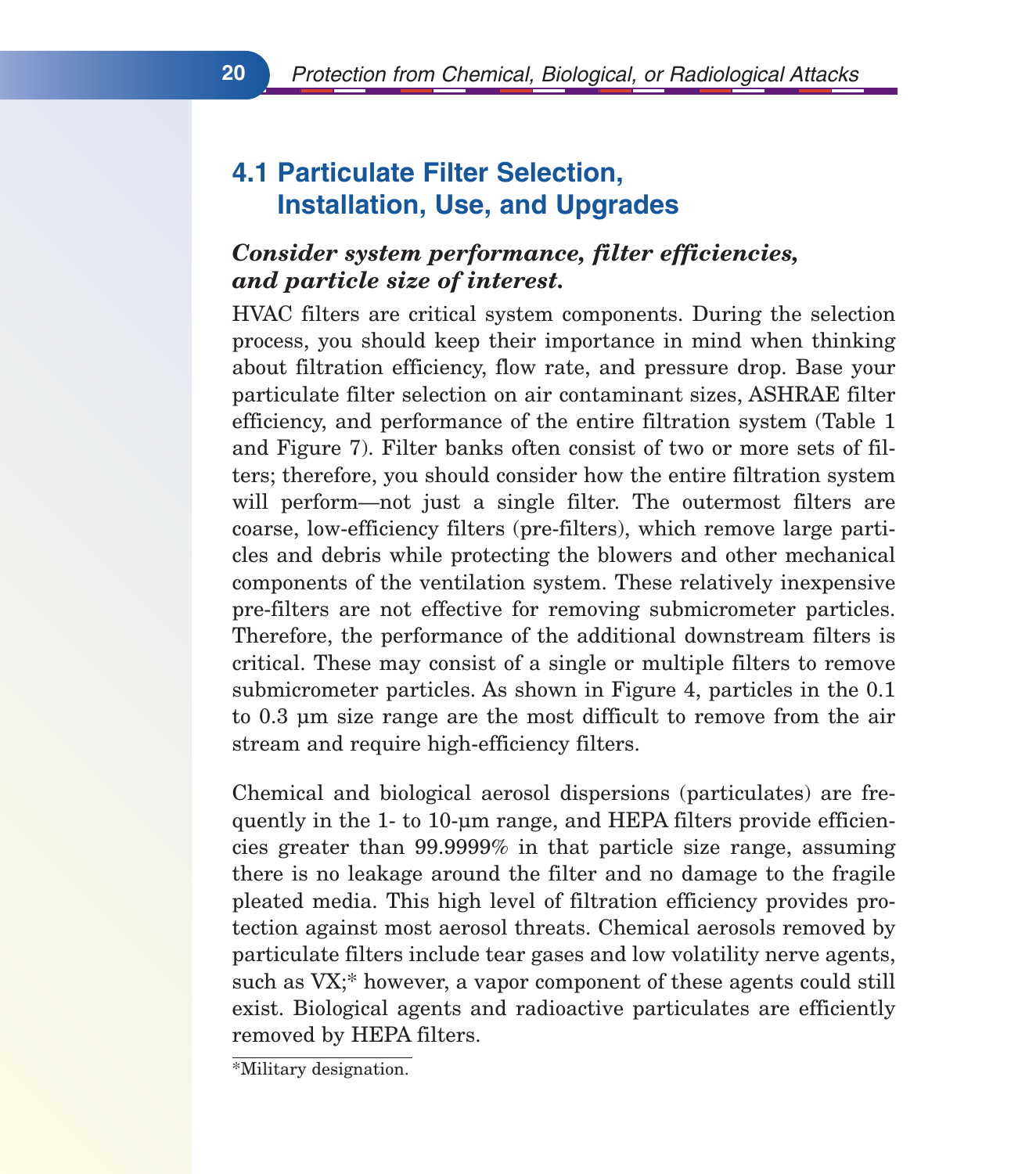

**Figure 7**. Comparison of collection efficiency and particle size for different filters [Ensor et al. 1991].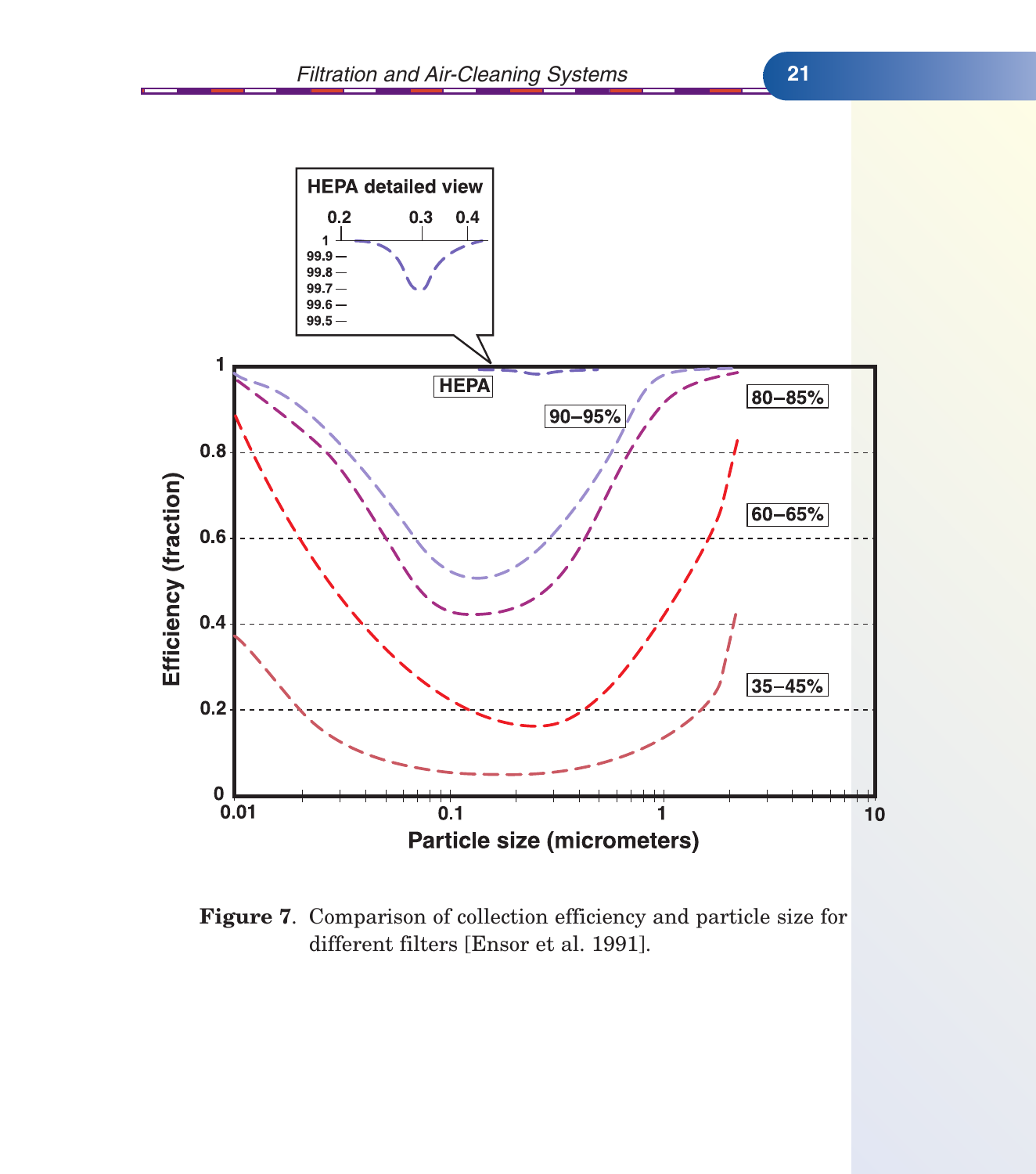#### *Understand performance differences between filter types.*

When selecting particulate air filters, you must choose between mechanical or electrostatic filters. Keep in mind the already mentioned differences between the two main filter classifications, such as collection mechanism and pressure drop differences. Liquid aerosols are known to cause great reductions in the collection efficiencies of many electrostatic filters, and some studies have shown that ambient aerosols may also degrade performance. The degradation is partially related to the stability of the electrostatic charge. Pressure drop in an electrostatic filter (having less packing density) generally increases at a much slower rate than that of a similar efficiency mechanical filter. Pressure drop is frequently used in mechanical filters to determine filter change out, but is an unreliable indicator for change-out of electrostatic filters. Other measures, such as collection efficiency or time of use, are more suited for determining electrostatic filter change-out schedules.

Electrostatic filters may be an acceptable choice for some building protection applications, but you should recognize that there are limitations and compromises associated with these filters. The filter efficiency rating given by the manufacturer is likely to be substantially higher than what the filter will actually achieve when used. Require your filter supplier to state the type of media used in the filters of interest and provide data showing how these filters perform over time. This will help you to determine whether these lower cost filters will meet your building's air filtration needs.

#### *Consider total life-cycle costs.*

• Filter cost, always a consideration, is directly related to efficiency, duration of effectiveness, and collection mechanism. Mechanical filters (pleated glass fiber) are quite likely to be more expensive than electrostatic (polymeric media) filters, but both may have the same initial fractional collection efficiency. However, over time the two types of filters will perform differently.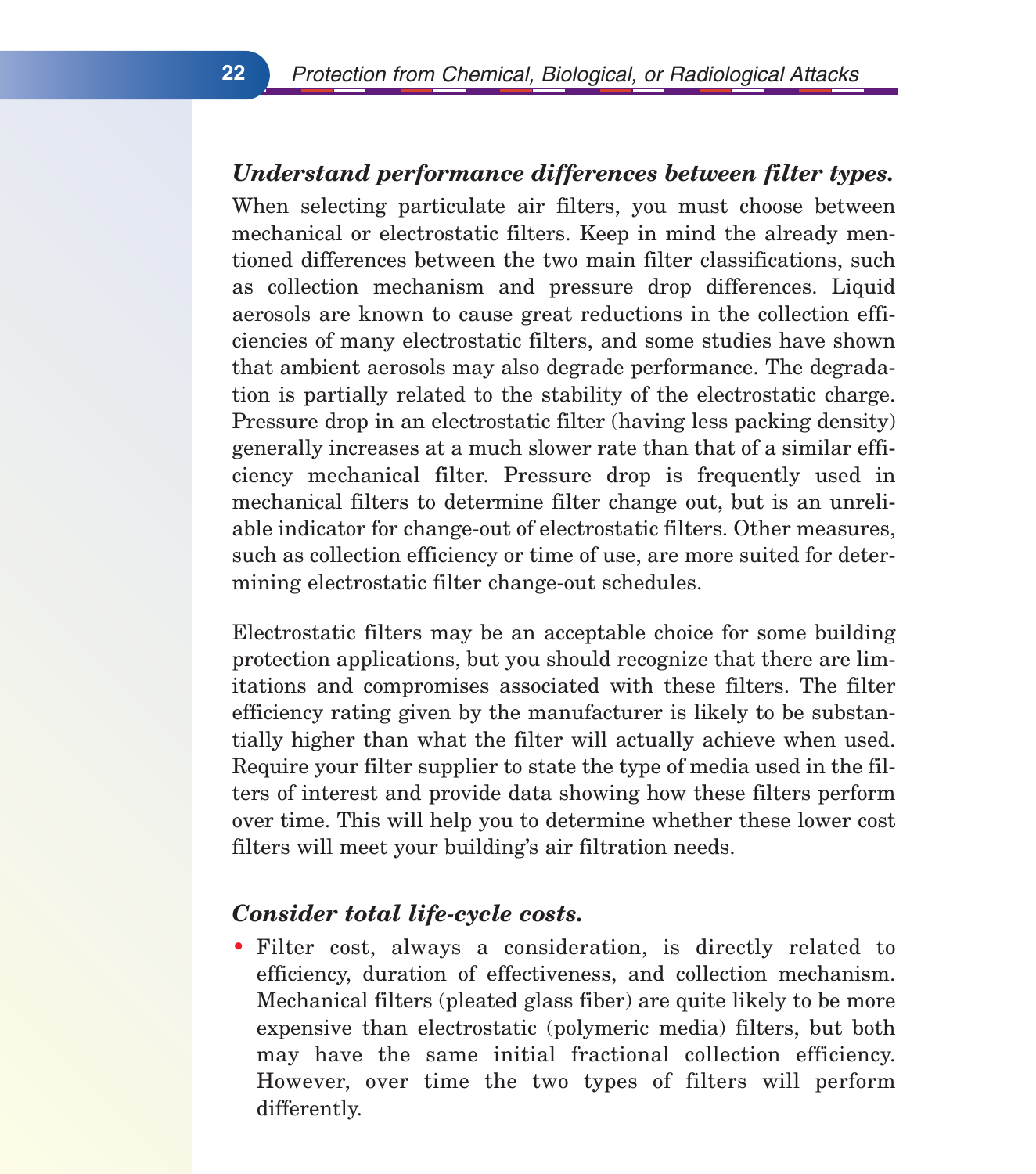• Total life-cycle cost (i.e., energy costs, maintenance, disposal, replacement, etc.) is another consideration, which includes more than just the initial purchase price. You will minimize total cost by selecting the optimum change-out schedule, based on filter life and power requirements (Figure 8). Multiple filters can extend the life of the more expensive, high-efficiency filters. For example, one or more low-efficiency, disposable pre-filters, installed upstream of a HEPA filter, can extend the HEPA filter life by at least 25%. If the disposable filter is followed by a 90% extended surface filter, the life of the HEPA filter can be extended by almost 900% [ACGIH 2001]. However, you should not assume that the best way to proceed is to use a pre-filter. First, you should weigh the cost of pre-filter replacement and pressure drop against the extended life of the primary filter. You may find that for the same overall efficiency, it is more cost-effective to avoid pre-filters and, instead, to change the primary filters more frequently. Make this decision by weighing the operating cost analysis against the capture efficiencies provided by different systems.

#### *Consider all of the elements affected by filter upgrades.*

Upgrading your filtration system may require significant changes in the mechanical components of your HVAC system, depending upon the component capacities. You should consider both the direct and indirect impact of upgrading your filtration system. With lowerefficiency filters, the final (loaded or dirty) pressure drop is often in the range of 125 to 250 Pascals (Pa) (0.5 to 1.0 in. water gauge). Higher quality filters may have an initial pressure drop higher than 125 Pa (0.5 in. water gauge) and a final pressure drop of as high as 325 Pa (1.5 in. water gauge). You should consider the capacity of your existing HVAC system. Many systems (e.g., light-commercial, rooftop package units) do not have the fan capacity to handle the higher pressure drop associated with higher-efficiency filters. If the pressure drop of the filters installed in the system is too high, the HVAC system may be unable to deliver the designed volume of air to the occupied spaces. Higher capacity fans may be needed to overcome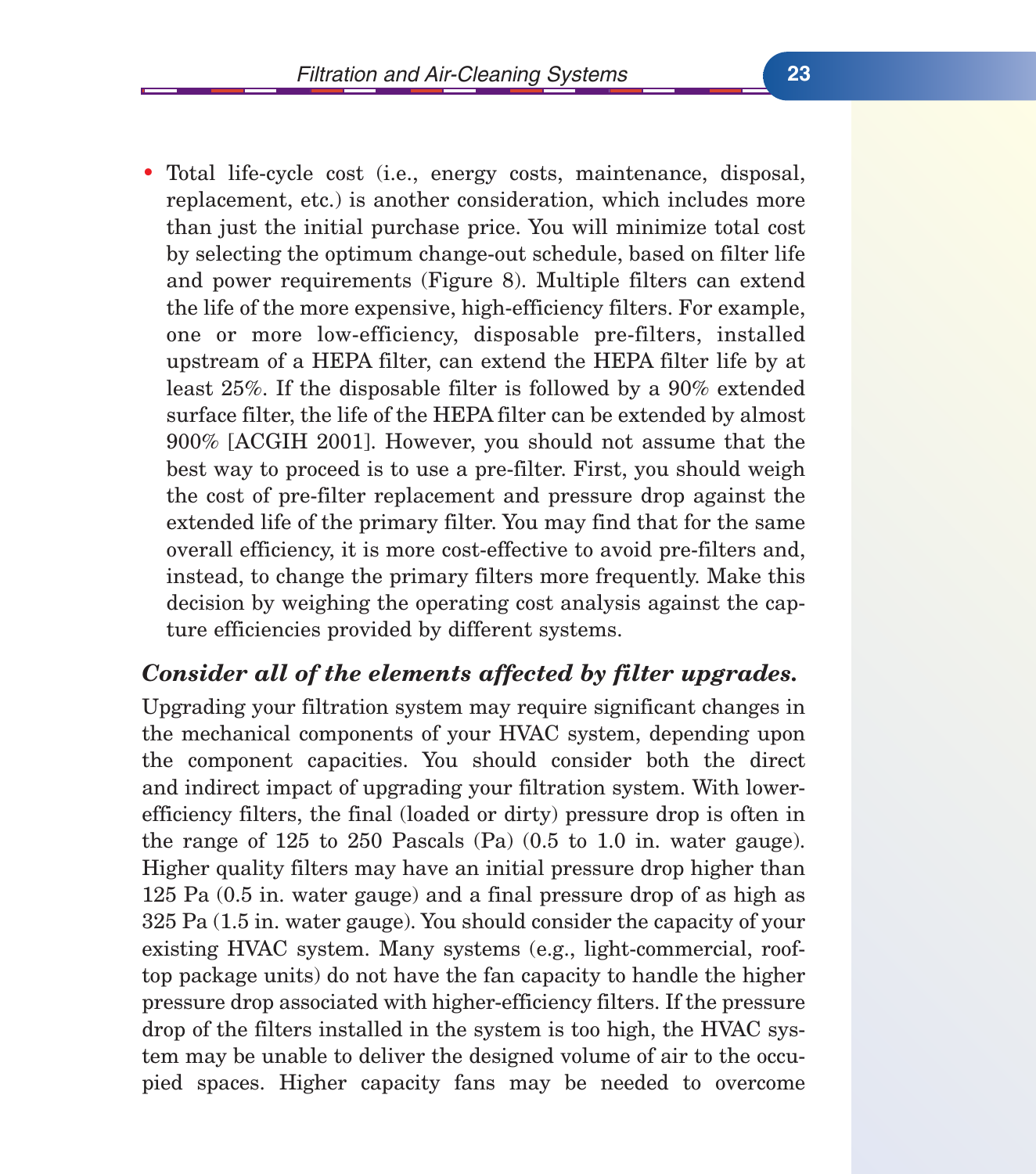

**Figure 8**. Relationship among total cost, filter life, and power requirements.\* By selecting the appropriate change out schedule based upon the optimum final pressure drop, the total cost can be minimized.

the increased resistance, caused by higher-efficiency filters. Installation of such fans may not be feasible for many HVAC systems because of insufficient physical space or other limitations. In such cases, extended surface filters (i.e., pleated, mini-pleat, or V-bank) or electrostatic filter media, which provide higher efficiency and lower pressure drop, may be an alternative.

 $\overline{\text{F}}$ This figure is adapted from NAFA [2001a].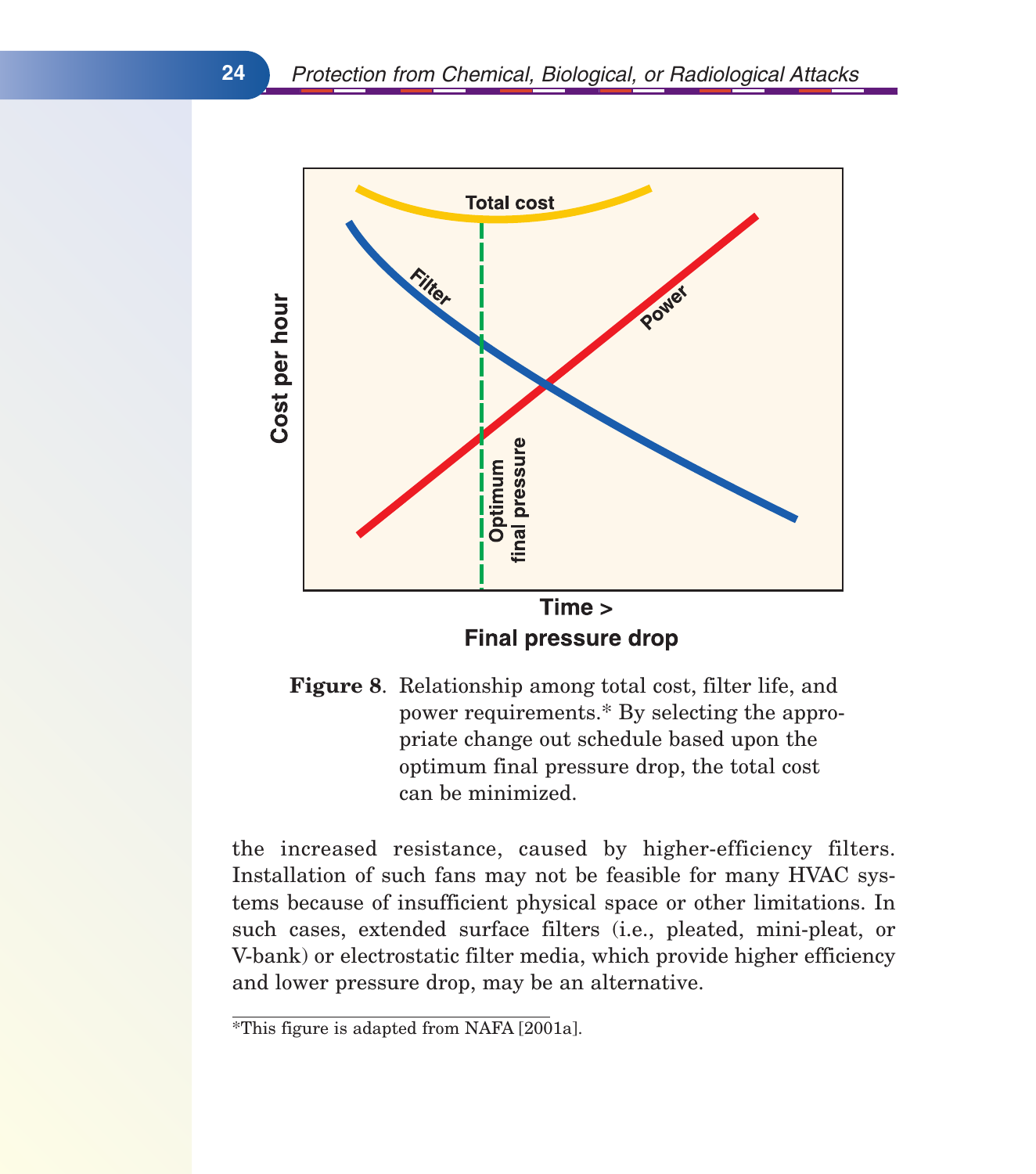Building owners and managers who cannot feasibly upgrade to traditional high-efficiency mechanical filters may consider extended surface or electrostatic filter systems as an attractive low-cost alternative. Energy costs are minimized by the relatively low-pressure drop across these filters, and costly HVAC upgrades (modifications that may be required for higher-efficiency mechanical filters) are frequently avoided. Used properly, both types of filters can provide increased protection to a building and its occupants. However, you should closely monitor filtration efficiency of electrostatic filters that may substantially degrade with time.

To be most effective, your filters should be used at their rated pressure drop and face velocity. Filter face velocity refers to the air stream velocity entering the filter. The rated pressure drop for each filter is given for a specific face velocity (typically 1.3 to 2.5 m/s or 250 to 500 fpm), and the pressure drop increases with airflow velocity. If you upgrade to higher-efficiency filters, the size and shape of your filter rack may need to be changed, in part, to assure appropriate face velocities. High-efficiency filters may experience a significant drop in collection efficiency if they are operated at too high of a face velocity (Figure 9).

#### *Conduct periodic quantitative performance evaluations.*

You should use a quantitative evaluation to determine the total system efficiency. You should perform the evaluation for various particle sizes and at the appropriate system flow rate. You can use your evaluation of the results to implement further modifications (e.g., improved filter seals, etc.). Information on quantitative evaluations of HVAC systems and filter performance can be found in the ASHRAE *HVAC Systems and Equipment Handbook* [ASHRAE 2000] and the NAFA *Guide to Air Filtration* [NAFA 2001a].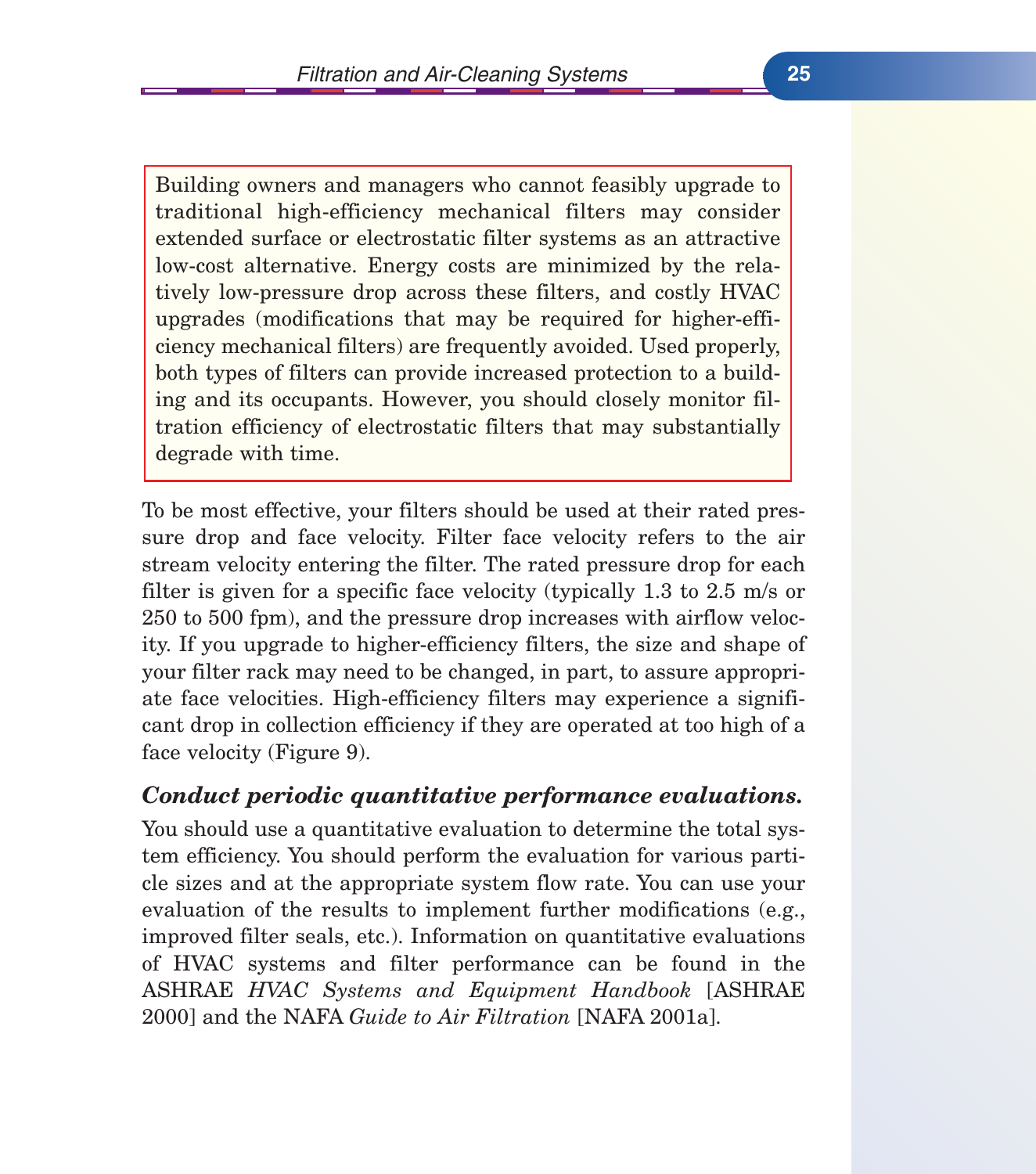

**Figure 9**. Effect of face velocity on the collection efficiency and the most penetrating particle size (MPPS).

#### **4.2 Sorbent Selection, Installation, and Use**

Choosing the appropriate sorbent or sorbents for an airborne contaminant is a complex decision, and you, in consultation with a qualified professional, should consider many factors. Before proceeding, seriously consider the issues associated with the installation of sorbent filters for the removal of gaseous contaminants from your building's air, as this is a less common practice than the installation of particulate filtration. Sorbent filters should be located downstream of the particulate filters. This arrangement will allow the sorbent to collect vapors, generated from liquid aerosols that collect on the particulate filter, and reduce the amount of particulate reaching the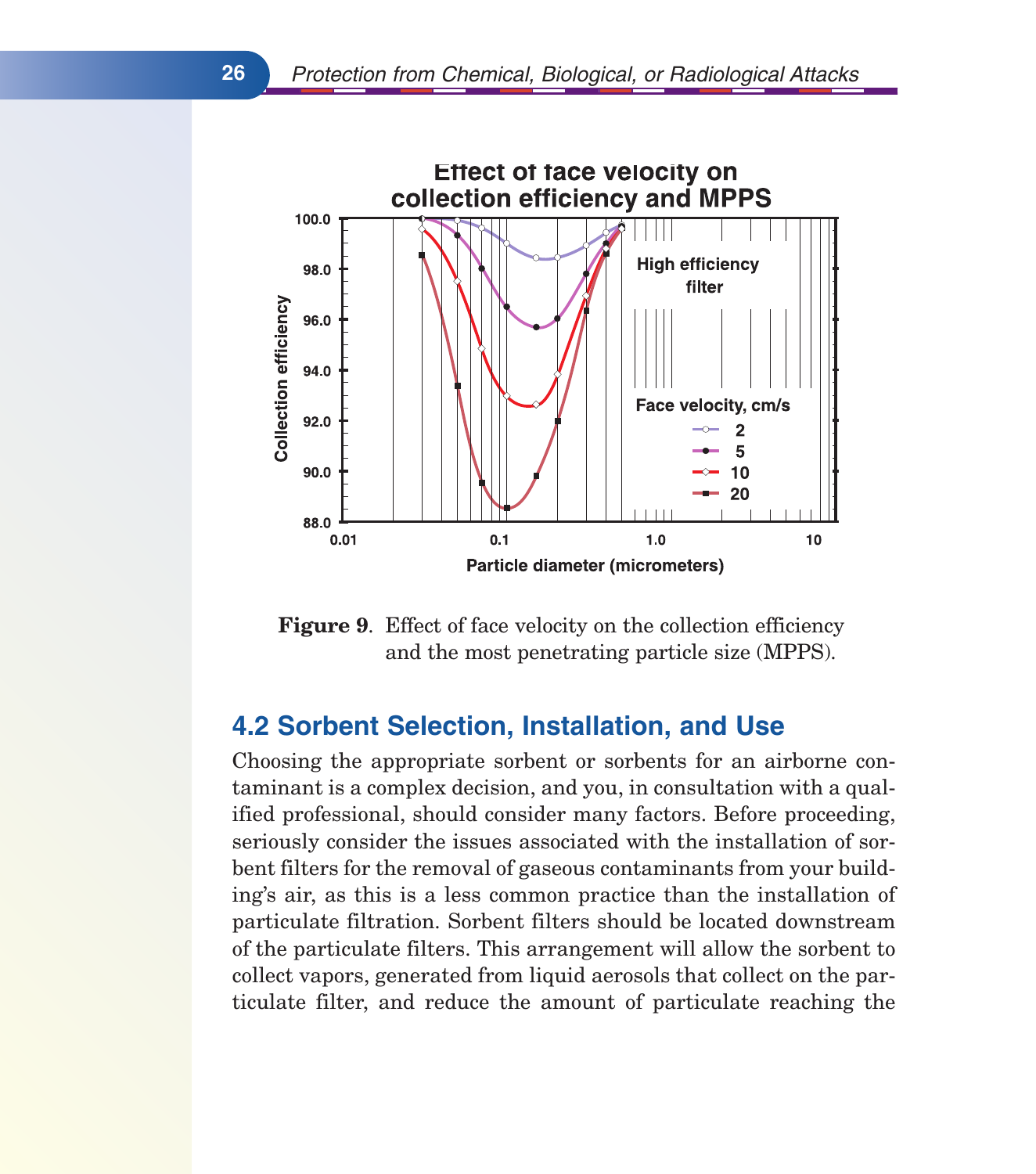sorbent. Gas-phase contaminant removal can potentially be a challenging and costly undertaking; therefore, different factors must be addressed.

#### *Understand sorbent properties and their limitations.*

Sorbents have different affinities, removal efficiencies, and saturation points for different chemical agents, which you should consider when selecting a sorbent. The U.S. Environmental Protection Agency [EPA 1999] states that a well-designed adsorption system should have removal efficiencies ranging from 95% to 98% for industrial contaminant concentrations, in the range of 500 to 2,000 ppm; higher collection efficiencies are needed for high toxicity CBR agents.

Sorbent physicochemical properties—such as pore size and shape, surface area, pore volume, and chemical inertness—all influence the ability of a sorbent to collect gases and vapors. Sorbent manufacturers have published information on the proper use of gas-phase sorbents, based upon contaminants and conditions. Air contaminant concentration, molecular weight, molecule size, and temperature are all important. The activated carbon, zeolites, alumina, and polymer sorbents you select should have pore sizes larger than the gas molecules being adsorbed. This point is particularly important for zeolites because of their uniform pore sizes. With certain adsorbents, compounds having higher molecular weights are often more strongly adsorbed than those with lower molecular weights. Copper-silverzinc-molybdenum-triethylenediamine (ASZM-TEDA) carbon is the current military sorbent recommended for collecting classical chemical warfare agents. You should ask your sorbent supplier for data concerning what specific CBR agents the equipment has been tested against, the test conditions, and the level of protection. The U.S. Army's Edgewood Chemical Biological Center, Aberdeen Proving Ground, Maryland, also has technical expertise on these subjects.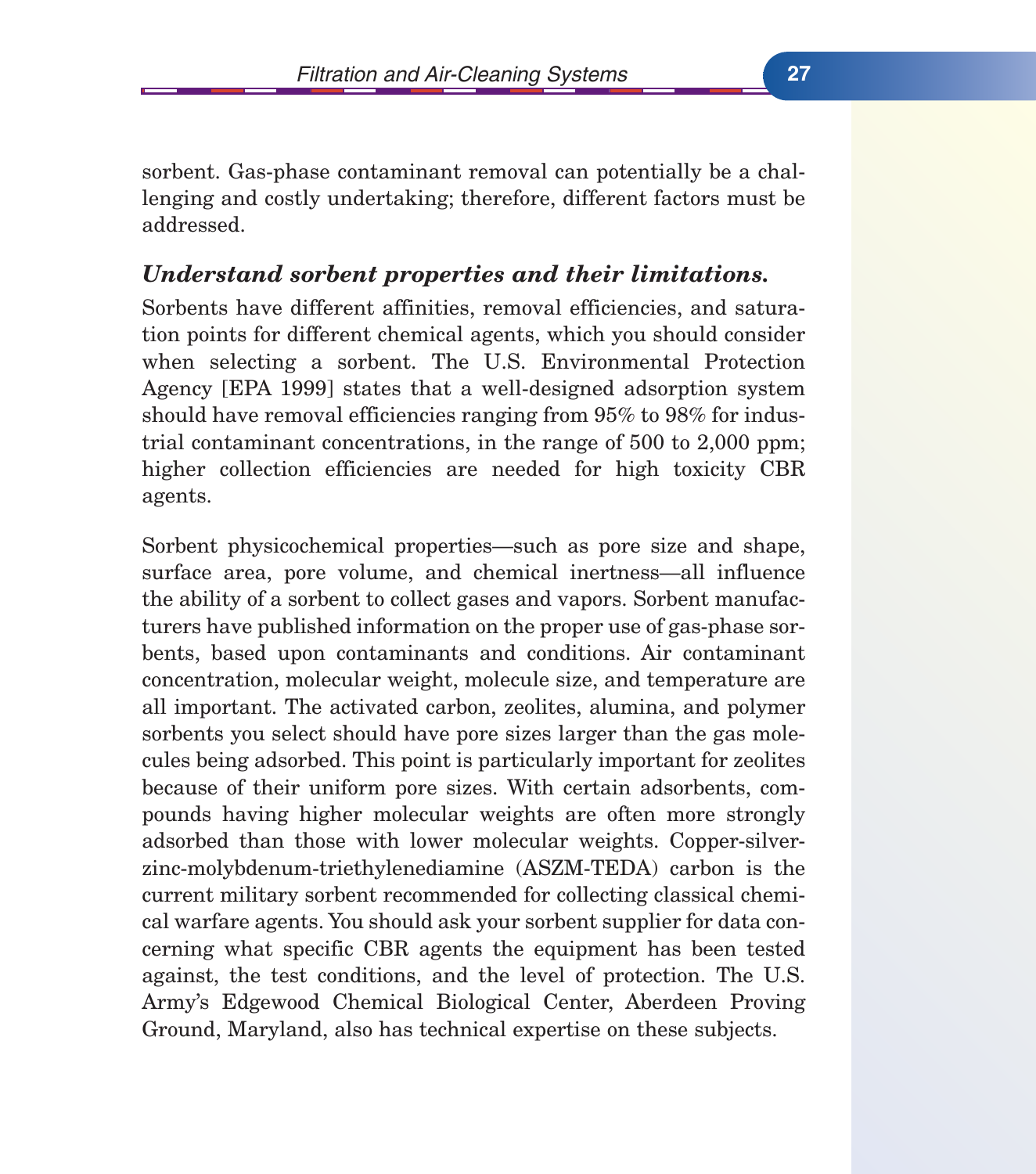#### *Understand performance parameters and prevent breakthrough.*

Sorbents are rated in terms of adsorption capacity (i.e., the amount of the chemical that can be captured) for many chemicals. This capacity rises as concentration increases and temperature decreases. The rate of adsorption (i.e., the efficiency) falls as the amount of contaminant captured grows. Information about adsorption capacity—available from manufacturers—will allow you to predict the service life of a sorbent bed. Sorbent beds are sized on the basis of challenge agent and concentration, air velocity and temperature, and the maximum allowable downstream concentration.

Gases are removed in the sorbent bed's mass transfer zone. As the sorbent bed removes gases and vapors, the leading edge of this zone is saturated with the contaminant, while the trailing edge is clean, as dictated by the adsorption capacity, bed depth, exposure history, and filtration dynamics. Significant quantities of an air contaminant may pass through the sorbent bed if breakthrough occurs. However, you can avoid breakthrough by selecting the appropriate quantity of sorbent and performing regular maintenance.

A phenomenon known as channeling may occur in sorbent beds and should be avoided. Channeling occurs when a greater flow of air passes through the portions of the bed that have lower resistance. It is caused by non-uniform packing, irregular particle sizes and shapes, wall effects, and gas pockets. If channeling occurs within a sorbent bed, it can adversely affect system performance.

## *Establish effective maintenance schedules based on predicted service life.*

When determining sorbent bed maintenance schedules and costs, you should consider service life of the sorbent. All sorbents have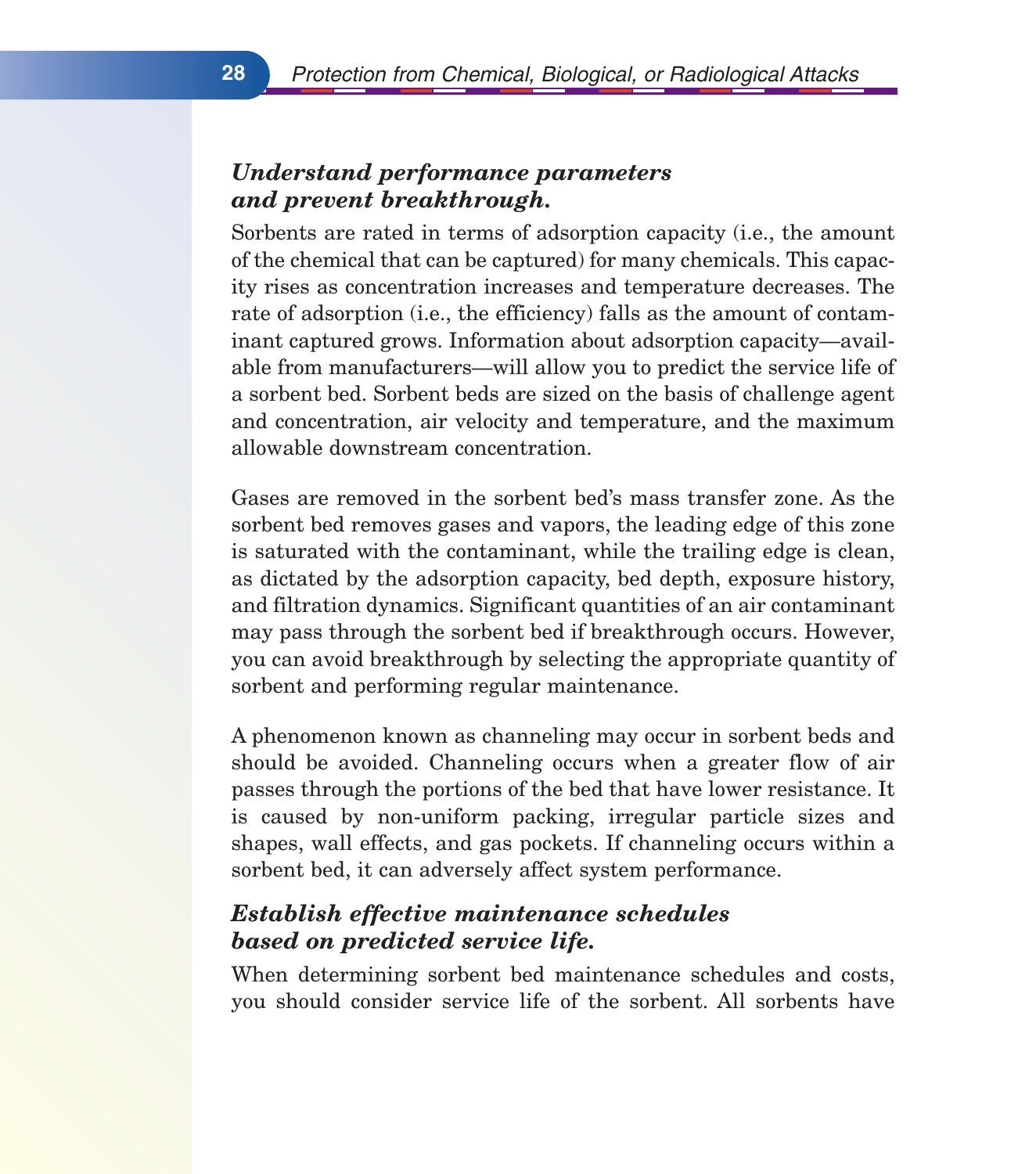limited adsorption capacities and require scheduled maintenance. The effective residual capacity of an activated carbon sorbent bed is not easily determined while in use, and saturated sorbents can reemit collected contaminants. Sorbent life depends upon bed volume or mass and its geometric shape, which influences airflow through the sorbent bed. Chemical agent concentrations and other gases (including humidity) affect the bed capacity. Because of differences in affinities, it is possible that one chemical may displace another chemical, which can be re-adsorbed downstream or forced out of the bed. Most sorbents come in pellet form, which makes it possible to mix them. Mixed- and/or layered-sorbent beds permit effective removal of a broader range of contaminants than possible with a single sorbent. Many sorbents can be regenerated, but it is important to follow the manufacturer's guidance closely to ensure that you replace or regenerate sorbents in a safe and effective manner.

#### *Don't reuse chemically active sorbents.*

Some chemically active sorbents are impregnated with strong oxidizers, such as potassium permanganate. The adsorbent part of the bed captures the target gas and gives the oxidizer time to react and destroy other agents. You should not reuse chemically active sorbents because the oxidizer is consumed over time. If the adsorbent bed is exposed to very high concentrations of vapors, exothermic adsorption could lead to a large temperature rise and filter bed ignition. This risk can be exacerbated by the nature of impregnation materials. It is well known that lead and other metals can significantly lower the spontaneous ignition temperature of a carbon filter bed. The risk of sorbent bed fires is generally low and can be further minimized by ensuring that air-cleaning systems are located away from heat sources and that automatic shut-off and warning capabilities are included in the system.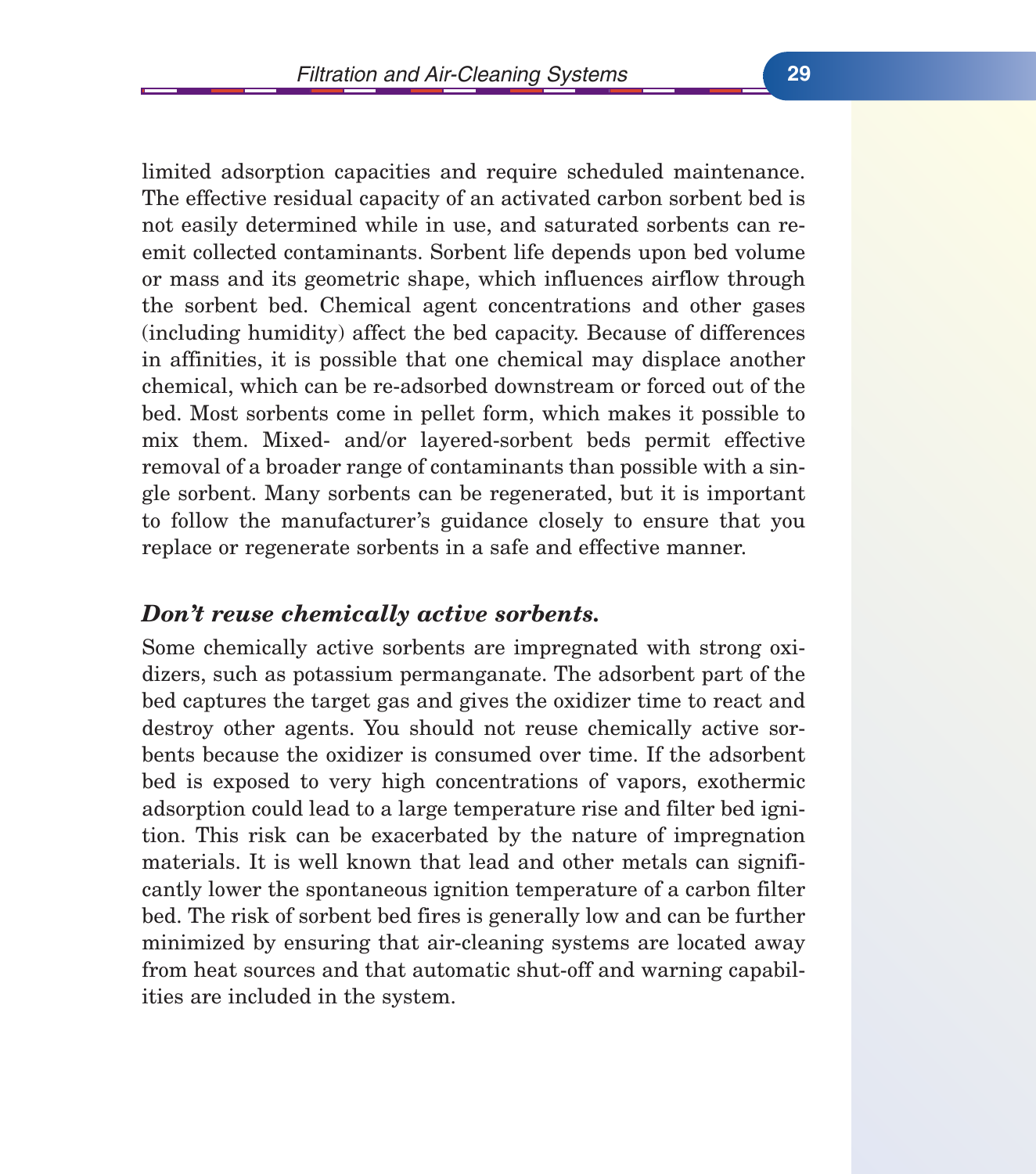# **4.3 A Word about Filter or Sorbent Bypass and Air Infiltration**

Ideally, all airflow should pass through the installed filters of the HVAC system. However, filter bypass, a common problem, occurs when air flows around a filter or through some other unintended path. Preventing filter bypass becomes more important as filter collection efficiency and pressure drop increase. Airflow around the filters result from various imperfections, e.g., poorly sealed filters, which permit particles to bypass the filters, rather than passing directly into the filter media. Filters can be held in place with a clamping mechanism, but this method may not provide an airtight seal. The best high-efficiency filtration systems have gaskets and clamps that provide an airtight seal. Any deteriorating or distorted gaskets should be replaced and checked for leaks. You can visually inspect filters for major leakage around the edges by placing a light source behind the filter; however, the best method of checking for leaks involves a particle counter or aerosol photometer. Finally, no faults or other imperfections should exist within the filter media, and you should evaluate performance using a quantitative test, as described in the literature [NAFA 2001a; ASHRAE 2000].

Another issue to consider is infiltration of outdoor air into the building. Air infiltration may occur through openings in the building envelope—such as doors, windows, ventilation openings, and cracks. Typical office buildings are quite porous and may have leakage rates ranging from 0.03 to 0.6 m<sup>3</sup>/min per m<sup>2</sup> of floor space  $(0.1 \text{ to } 2)$  $\text{cfm/ft}^2$ , at pressures of 50 Pa [U.S. Army Corps of Engineers 2001]. To achieve the most effective filtration and air cleaning system against external CBR threats, you must minimize outdoor air leakage into your building. Dramatically reducing leakage can be impractical for many older buildings, which may have large leakage areas, operable windows, and decentralized HVAC systems. In these instances, other protective measures, such as those outlined in the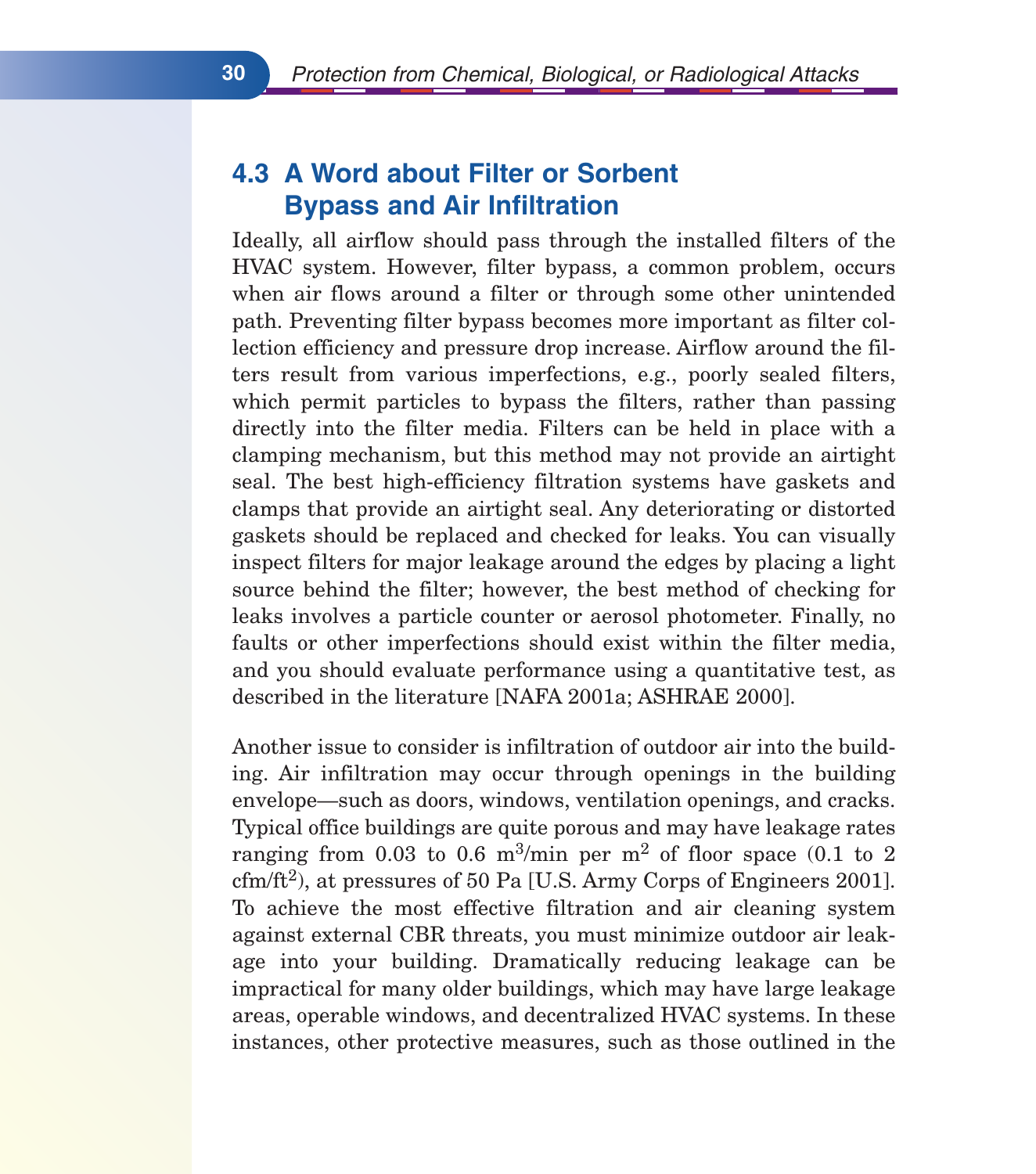NIOSH *Guidance for Protecting Building Environments from Airborne Chemical, Biological, or Radiological Attacks,* should be considered.

Initially, you must decide which portions of your building to include in the protective envelope. Areas requiring high air exchange, such as some mechanical rooms, may be excluded. To maximize building protection, reduce the infiltration of unfiltered outdoor air by increasing the air tightness of the building envelope (eliminating cracks and pores) and introducing enough filtered air to place the building under positive pressure with respect to the outdoors. It is much easier and more cost efficient to maintain positive pressure in a building if the envelope is tight, so use these measures in combination. The U.S. Army Corps of Engineers recommends that for external terrorist threats, buildings should be designed to provide positive pressure at wind speeds up to 12 km/hr (7 mph). Designing for higher wind speeds will give even greater building protection [U.S. Army 1999].

In buildings that have a leaky envelope, maintaining positive indoor pressure may be difficult to impossible. Interior/exterior differential air pressures are in constant flux due to wind speed and direction, barometric pressure, indoor/outdoor temperature differences (stack effect), and building operations, such as elevator movement or HVAC system operation. HVAC system operating mode is also important in maintaining positive indoor pressure. For example, many HVAC systems use an energy savings mode on the weekends and at night to reduce outside air supply and, hence, lower building pressurization. In cold climates, you should ensure that an adequate and properly positioned vapor barrier exists before you pressurize your building to minimize condensation, which may in turn, cause mold and other problems. All of these factors (leaky envelope, negative indoor air pressure, energy savings mode) influence building air infiltration and must be considered when you tighten your building. You can use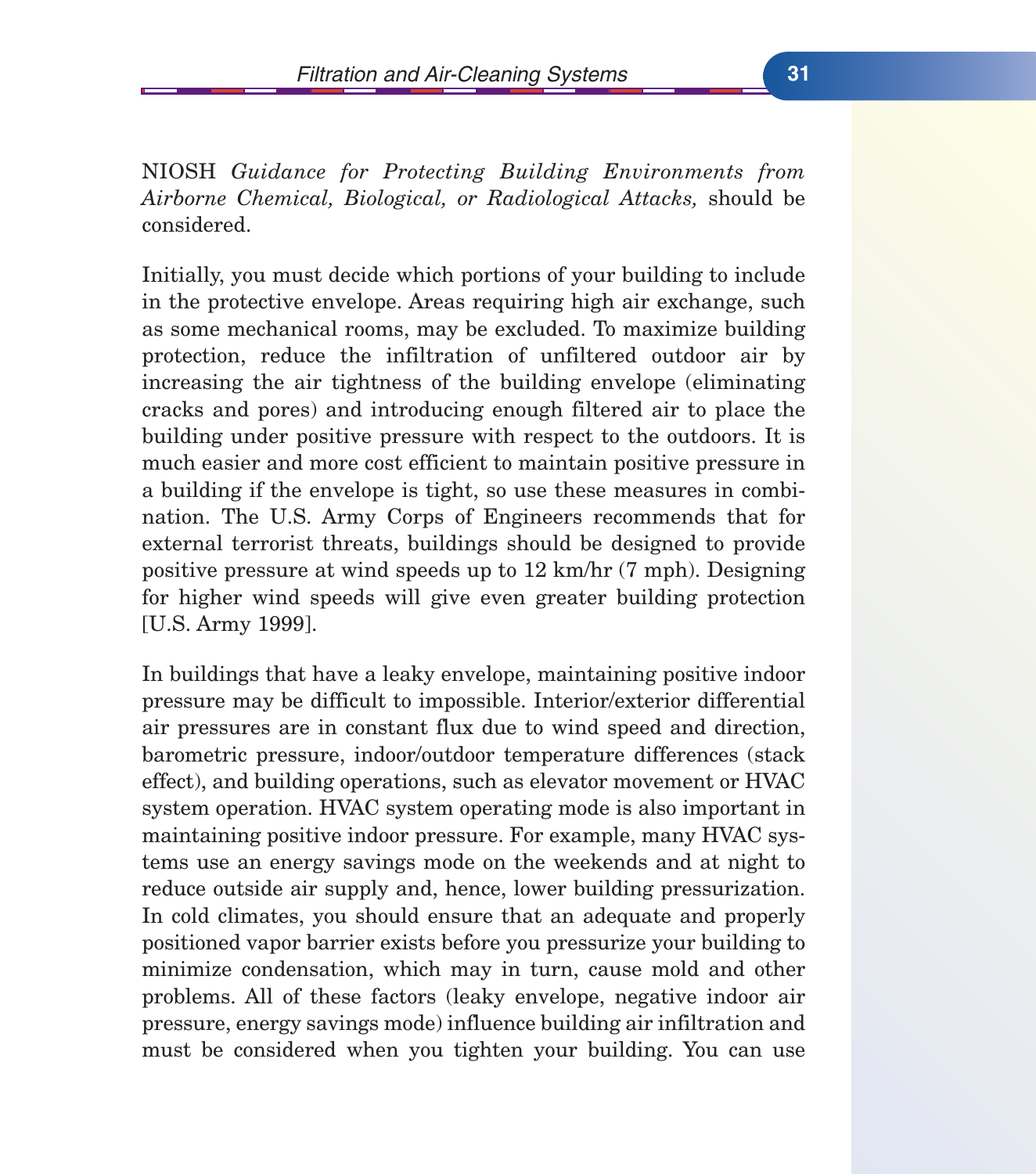building pressurization or tracer gas testing to evaluate the air tightness of your building envelope. Information on evaluating building envelope tightness, air infiltration, and water vapor management is described in the ASHRAE *Fundamentals Handbook* [2001].

# **4.4 Recommendations Regarding Operations and Maintenance**

Filter performance depends on proper selection, installation, operation, testing, and maintenance. The scheduled maintenance program should include procedures for installation, removal, and disposal of filter media and sorbents. Only adequately trained personnel should perform filter maintenance and only while the HVAC system is not operating (locked out/tagged out) to prevent contaminants from being entrained into the moving air stream.

## *Do not attempt HVAC system maintenance following a CBR release without first consulting appropriate emergency response and/or health and safety professionals.*

If a CBR release occurs in or near your building, significant hazards may be present, particularly within the building's HVAC system. If the HVAC and filtration systems have protected the building from the CBR release, contaminants will have collected on HVAC system components, on the particulate filters, or within the sorbent bed. These accumulated materials present a hazard to personnel servicing the various systems. Therefore, before servicing these systems following a release, consult with the appropriate emergency response and/or health and safety professionals to develop a plan for returning the HVAC systems and your building to service. Because of the wide variety of buildings, contaminants, and scenarios, it is not possible to provide a generic plan here. However, such a plan should include requirements for personnel training and appropriate personal protective equipment.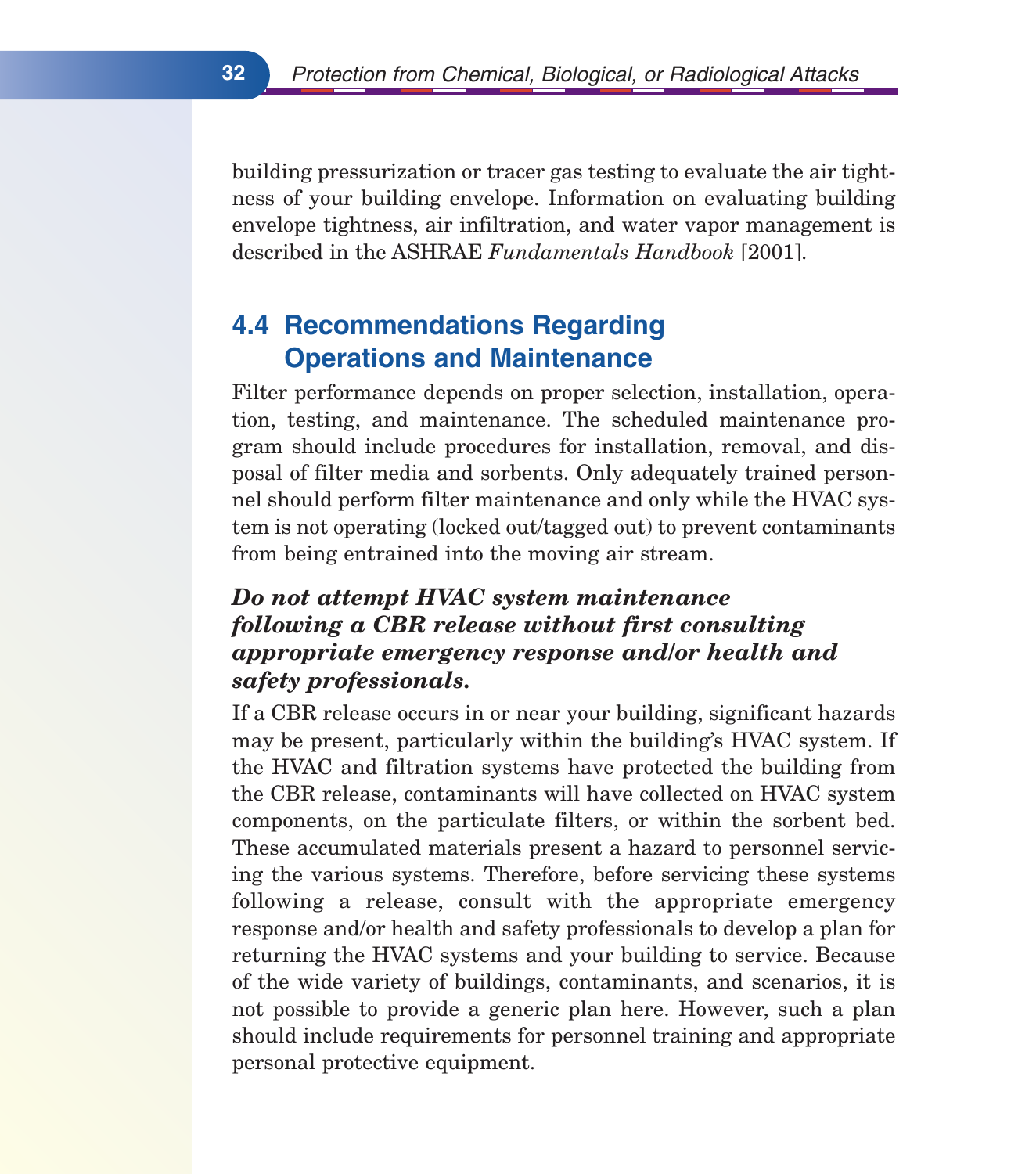#### *Understand how filter type affects change-out schedules.*

Proper maintenance, including your monitoring of filter efficiency and system integrity, is critical to ensuring HVAC systems operate as intended. The change-out schedule for various filter types may be significantly different. One reason for differences is that little change in pressure drop occurs during the loading of an electrostatic filter, as opposed to mechanical filters. Ideally, you should determine the change-out schedule for electrostatic filters by using optical particle counters or other quantitative measures of collection efficiency. Collecting objective data (experimental measurements) will allow you to optimize electrostatic filter life and filtration performance. The data should be particle-size selective so that you can determine filtration efficiencies that are based on particle size (e.g., micrometer, sub-micrometer, and most penetrating size). On the other hand, mechanical filters show larger pressure drop increases during loading, and hence, pressure drop can be used to determine their appropriate change-out schedules. If using mechanical filters, a manometer or other pressure-sensing device should be installed in the mechanical filtration system to provide an accurate and objective means of determining the need for filter replacement. Pressure drop characteristics of both mechanical and electrostatic filters are supplied by the filter manufacturer.

#### *Ensure maintenance personnel are well trained.*

Qualified individuals should be responsible for the operation of the HVAC system. As maintenance personnel, you must have a general working knowledge of the HVAC system and its function. You are responsible for monitoring and maintaining the system, including filter change-out schedules, documentation, and record keeping; therefore, you should also be involved in the selection of the appropriate filter media for a given application. Because of the sensitive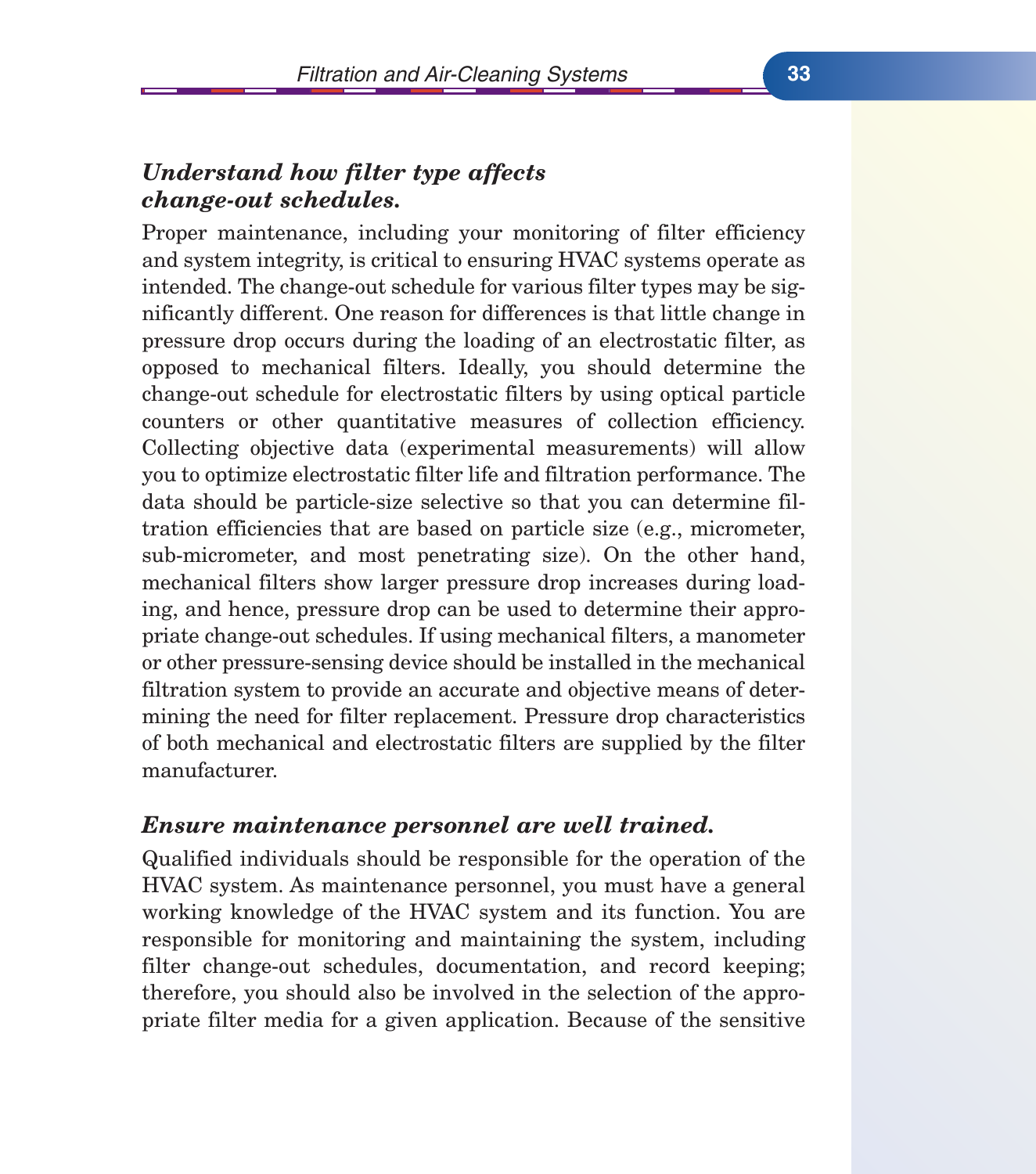nature of these systems, appropriate background checks should be completed and assessed for any personnel who have access to the HVAC equipment.

#### *Handle filters with care and inspect for damage.*

Mechanical filters, often made of glass fibers, are relatively delicate and should be handled carefully to avoid damage. Filters enclosed in metal frames are heavy and may cause problems because of the additional weight they place on the filter racks. The increased weight may require a new filter support system that has vertical stiffeners and better sealing properties to ensure total system integrity. Polymeric electrostatic filters are more durable and less prone to damage than mechanical filters.

To prevent installation of a filter that has been damaged in storage or one that has a manufacturing defect, you should check all filters before installing them and visually inspect the seams for total integrity. You should hold the filters in front of a light source and look for voids, tears, or gaps in the filter media and filter frames. Take special care to avoid jarring or dropping the filter element during inspection, installation, or removal.

#### *Wear appropriate personal protective equipment when performing change-out.*

Recent laboratory studies have indicated that re-aerosolization of bioaerosols from HEPA and N95 respirator filter material is unlikely under normal conditions [Reponen et al. 1999; Gwangpyo et al. 1998]. These studies concluded that biological aerosols are not likely to become an airborne infectious problem once removed by a HEPA filter (or other high-efficiency filter material); however, the risks associated with handling loaded filters in ventilation systems, under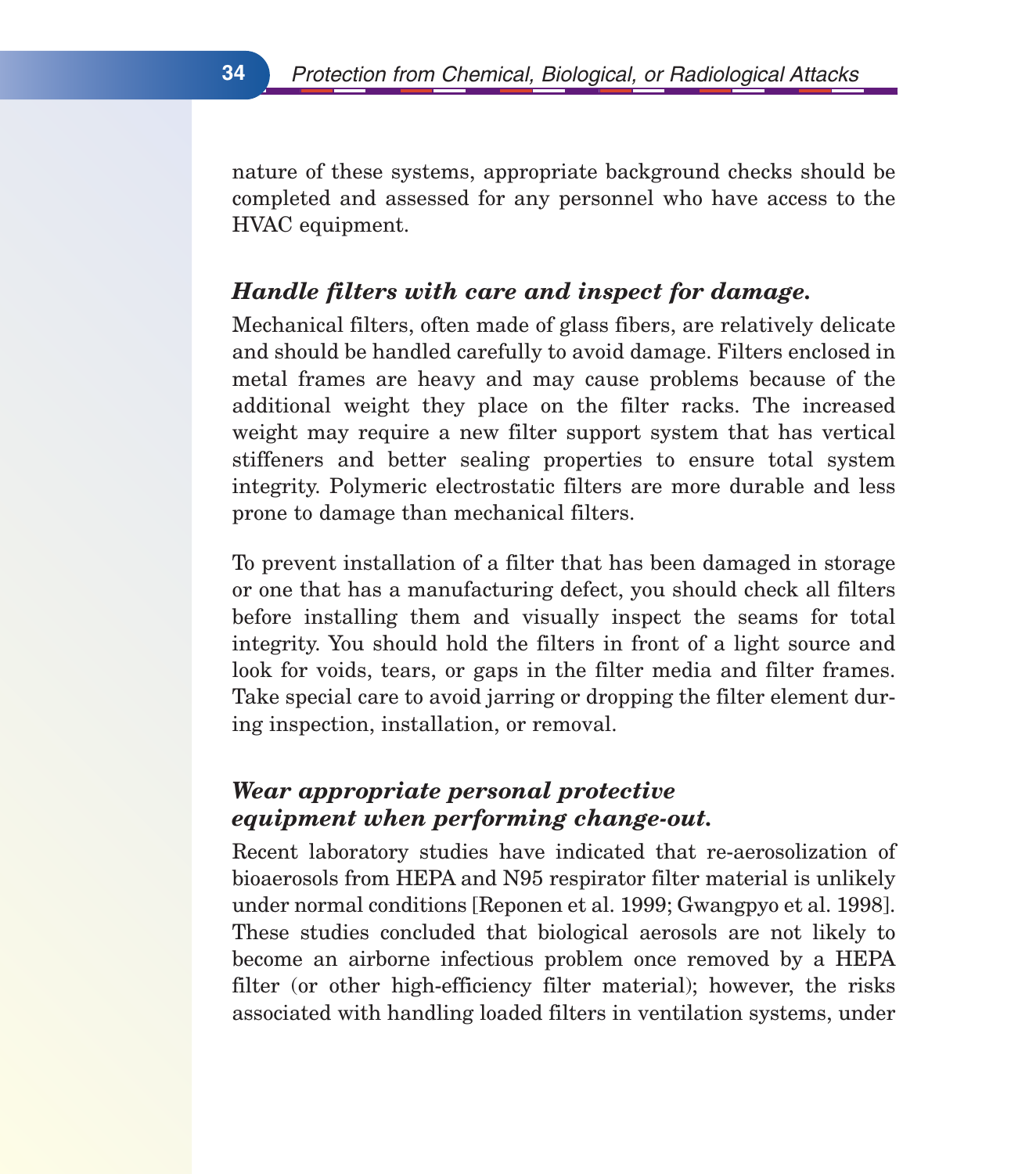field-use conditions, need further study. Persons performing maintenance and filter replacement on any ventilation system that is likely to be contaminated with hazardous CBR agents should wear appropriate personal protective equipment (respirators, gloves, etc.) in accordance with Occupational Safety and Health Administration (OSHA) standards 29 Code of Federal Regulations (CFR) 1910.132 and 1910.134. For example, the Centers for Disease Control and Prevention (CDC) recommends NIOSH-approved 95% efficient non-oil mist environment (N95) respirators and gloves for a worker performing filter maintenance in a health care setting where the spread of tuberculosis is a concern.

Maintenance and filter change-out should be performed only when a system is shut down to avoid re-entrainment and system exposure. You should place old filters in sealed plastic bags upon removal. Where feasible, particulate filters may be disinfected in a 10% bleach solution or other appropriate biocide before removal. Not only should you shut down the HVAC system when you use disinfecting compounds but also you should ensure that the compounds are compatible with the HVAC system components they may contact. Decontaminating filters exposed to CBR agents requires knowledge of the type of agent, safety-related information concerning the decontaminating compounds, and proper hazardous waste disposal procedures. Your local hazardous materials (HAZMAT) teams and contractors should have expertise in these areas.

## **4.5 Note on Emerging Technologies**

Recently, a number of new technologies have been developed to enhance or augment HVAC filtration systems. Many of these technologies have taken novel approaches to removing contaminants from the building air stream. While some of these new systems may be highly effective, many are unproven. Before you commit to one of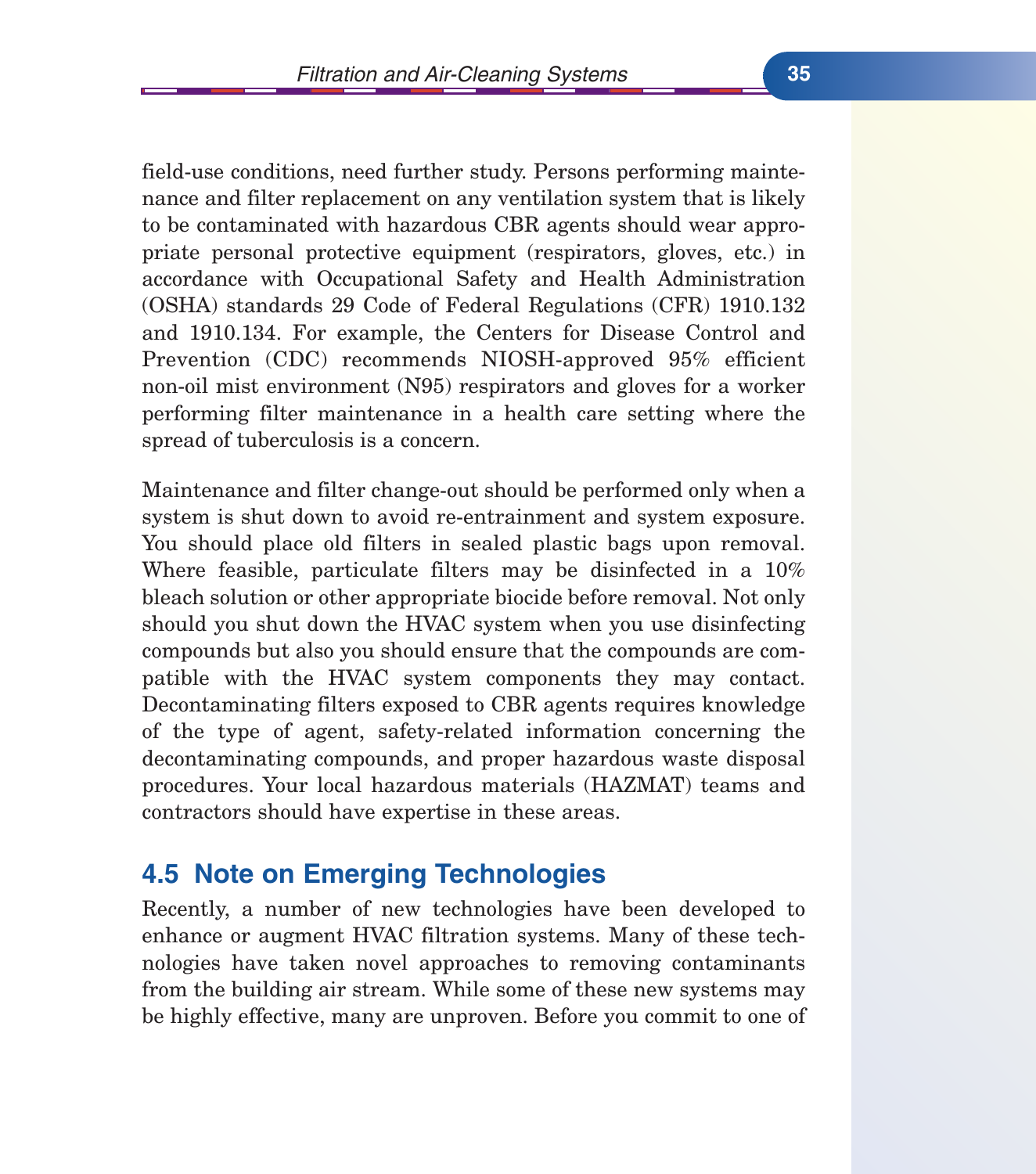these new technologies for the protection of your building and its occupants, require the vendor to provide evidence that demonstrates the effectiveness for *your* application. Some of the things you should do include:

- Identify data showing the effectiveness and efficiency of the system. This data should be relevant to the application proposed for your building (flow rate, contaminant concentration, etc.).
- Know the source of the data. Did independent researchers collect the data, or was the research done by a vendor? While vendor-collected data can be useful, data collected by an independent organization can reduce or eliminate biases. Where applicable, ask for data collected using consensus protocols (i.e., ASHRAE, Institute of Environmental Sciences and Technology [IEST], American Society for Testing and Materials [ASTM], Air-Conditioning and Refrigeration Institute [ARI]).
- Be concerned about long-term maintenance, possible hazards, or generated pollutants resulting from an experimental system.
- Be wary of anecdotal data or testimonials, particularly those exalting the new technology. While this information can be interesting and thought provoking, it may not be relevant to how well the system will work in your building.
- Talk with the vendor's customers who have implemented the systems of interest. Are they satisfied with the system, equipment, installation, and vendor? What problems did they encounter and how were these resolved? If they had it to do over, what would they do differently?

New technologies can and will have a place in protecting a building's airborne environment. However, you should ensure that resources are spent on proven systems and technologies that will continue to be effective when needed.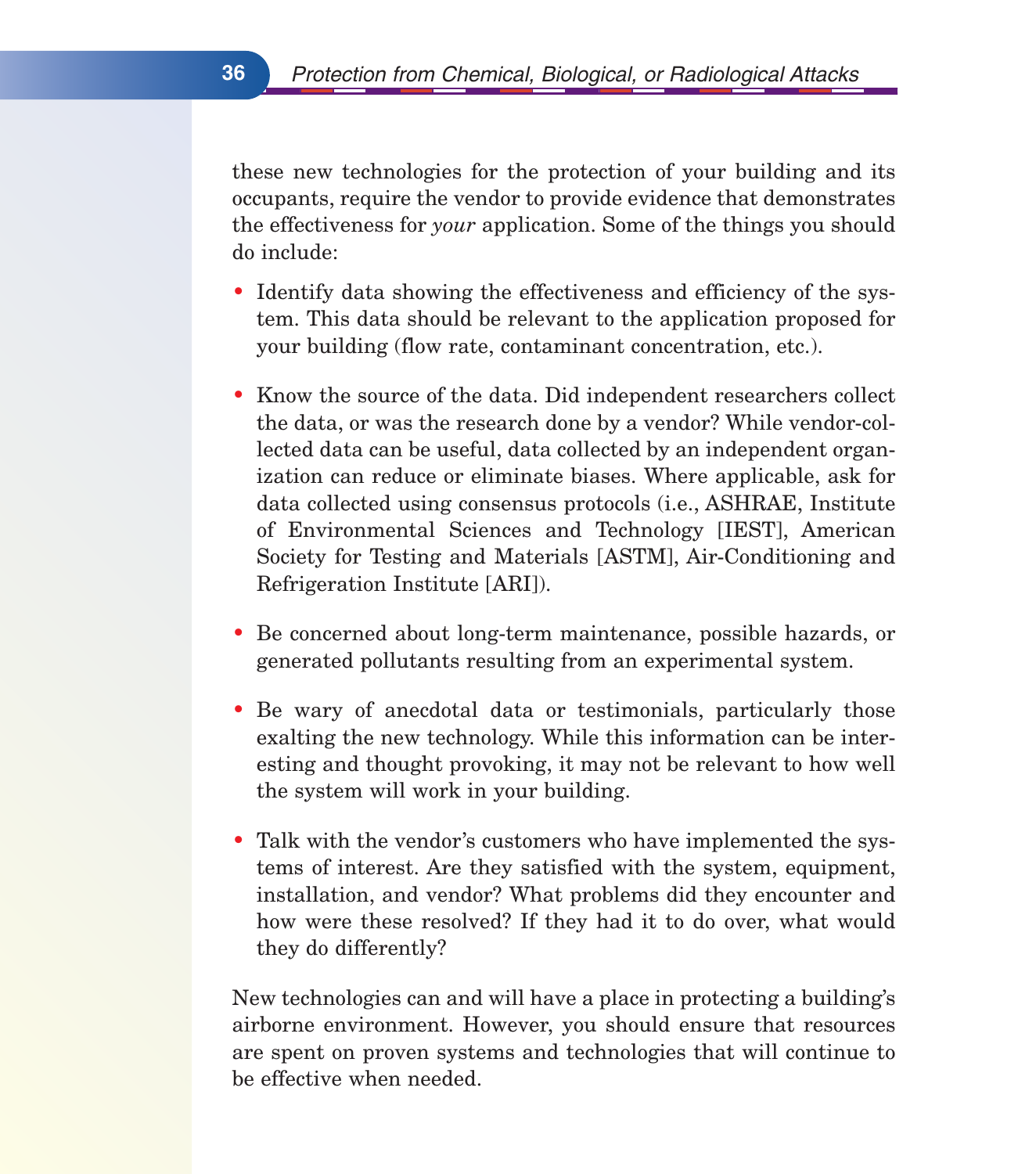# **5. ECONOMIC CONSIDERATIONS**

Costs associated with air filtration and air-cleaning systems can be divided into three general categories: initial costs, operating costs, and replacement costs. Although some users might consider only the initial costs when selecting an appropriate filtration system, it is important to weigh carefully all of the life-cycle costs. The HVAC design engineer should assist you in understanding the costs and benefits of various air-filtration options.

## **5.1 Initial Costs**

Initial costs include those for original equipment—the filter rack system, individual filters, and auxiliary equipment—and the usual direct and indirect costs associated with installing a new system related to the electrical, ducting, and plumbing work. The total purchase cost of the filtration system is the sum of the costs for the filter rack system, filters, and auxiliary equipment; instruments and controls; taxes; and freight. For particulate filters, expenses generally increase as filter efficiency and quality increase. For some applications, a lower-efficiency filter (e.g., MERV 12) may be adequate and can be used instead of a HEPA filter (MERV 17) to control costs while achieving adequate performance. For gas-phase filters, the cost differences among sorbents can be dramatic. For example, natural zeolite, alumina, and activated carbon are generally the least expensive sorbents. Specialty carbon (such as ASZM-TEDA), synthetic zeolite, and polymers are typically much more expensive (as much as 20 times more expensive). A trade-off to consider is that carbon needs to be replaced frequently (every 6 months to 5 years), while zeolite and polymer replacement can occur less frequently.

Other factors that influence the initial costs of a system include the volumetric flow rate, contaminant concentrations, and in the case of adsorption systems—bed size, sorbent capacity, and humidity.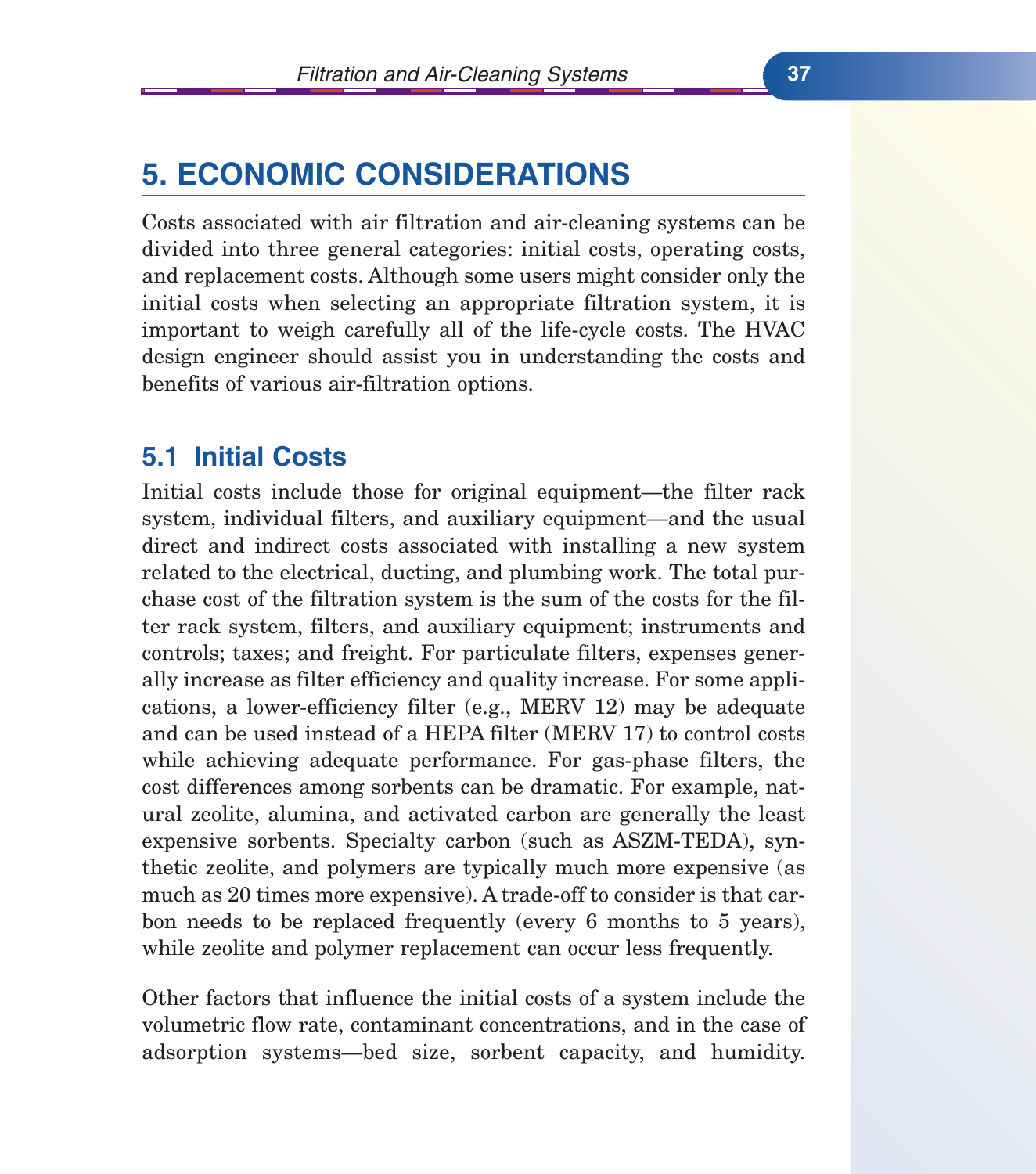Volumetric flow and pressure drop may be the most important factors because they determine the size of the ductwork and filter rack, as well as the blower and motor. Effective sorbent filters typically have a resistance of at least 125 Pa (0.5 in. water gauge) for thin beds and 500 Pa (2.0 in. water gauge) or more for deep beds.

# **5.2 Operating Costs**

Annual operating costs include operating labor and materials, replacement filters, maintenance (labor and materials), utilities, waste disposal, and equipment depreciation. These costs vary, based upon the specific filtration system. Many of these costs should be considered in terms of the present value of money. Operating and maintenance labor costs depend on the filter type, size, and operating difficulty of a particular unit. Electrical costs to operate the blowers are directly related to airflow through and pressure drop across the filters.

## **5.3 Replacement Costs**

An important part of replacement costs relates to the estimated life of the filtration system. As filter life increases, the cost per operating hour falls. However, when mechanical filters are exposed to contaminated air, the pressure drop across them increases, and this can increase electrical costs. Costs can be minimized by your evaluation of the system and selection of the best final pressure drop to replace filters, based upon extended filter life and minimized power requirements.

Factors affecting particulate filter life include contaminant concentration, particle size distributions, airflow rates, and filter efficiency and quality. Particulate filters are frequently used in multiple stages to extend the life of more expensive final stage filters. Factors affecting gas-phase filter life include removal capacity and sorbent weight, sorbent collection efficiency, airflow rates, and molecular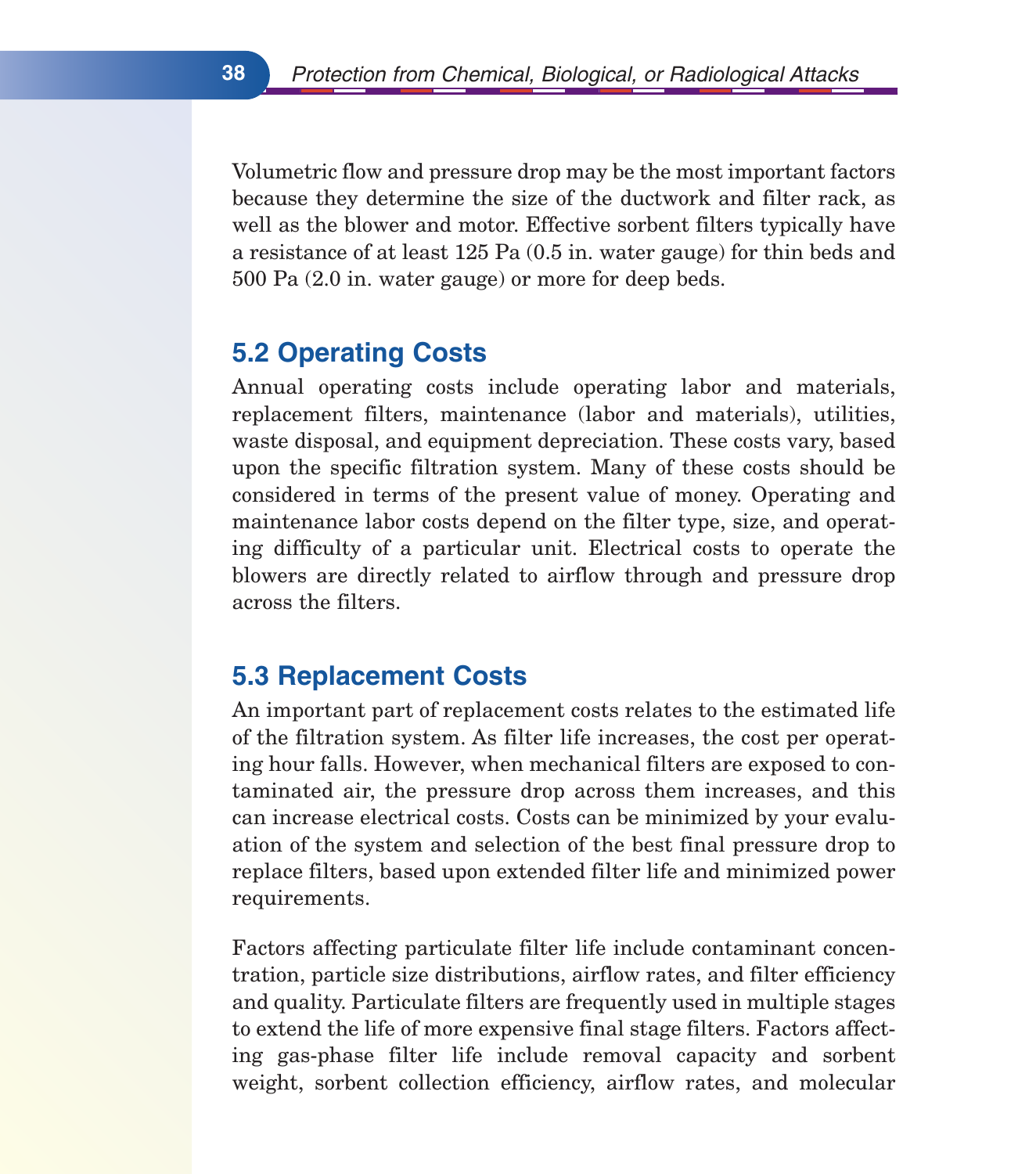weight and concentration of the contaminant. Filter replacement labor costs depend on the number, size, and type of filters, their accessibility, how they are held in the filter rack, and other factors affecting labor.

## **5.4 Cost Data**

The cost of air-filtration and pressurization systems in new construction is about  $$6/ft^2$  of floor area for basic, continuous HEPA and gas-phase V-bed filtration, using activated carbon. Operating costs are on the order of  $$5.40/m^2/yr$  (\$0.50/ft<sup>2</sup>/yr). Adding sensors and on-demand military style radial HEPA or carbon filters can cost up to  $$430/m^2$  (\$40/ft<sup>2</sup>), and operating costs can increase to over  $$16/m^2/yr$  (\$1.50/ft<sup>2</sup>/yr). The cost of renovating an existing system may be up to three times more than the cost of new construction, depending on the amount of demolition, new ductwork, and enlargement of mechanical spaces required.

In most filter applications, the size of the filter bank is determined by the size of the heat transfer coils. The filter is placed upstream of the coils to reduce soiling. The filter bank is sized to the coil because the coil area is the point in the ducted portion of the air distribution system having the lowest velocity. The lower velocity of air through an air filter will result in a lower pressure drop across the filter. A lower pressure drop across the filter leads to a lower system pressure drop, resulting in lower fan horsepower and operating energy. In most cases, sizing a moderately efficient air-filtration system to be larger than the coil area will result in high filter rack costs, which are not offset by a significantly reduced filter pressure drop. However, as the cost of energy increases, the benefit of lower pressure drop filters and larger filter racks becomes apparent.

Required fan horsepower is related to the total system pressure drop. For example, improving filtration to increase the filter pressure drop from 250 to 500 Pa (1.0 to 2.0 in. water gauge) will boost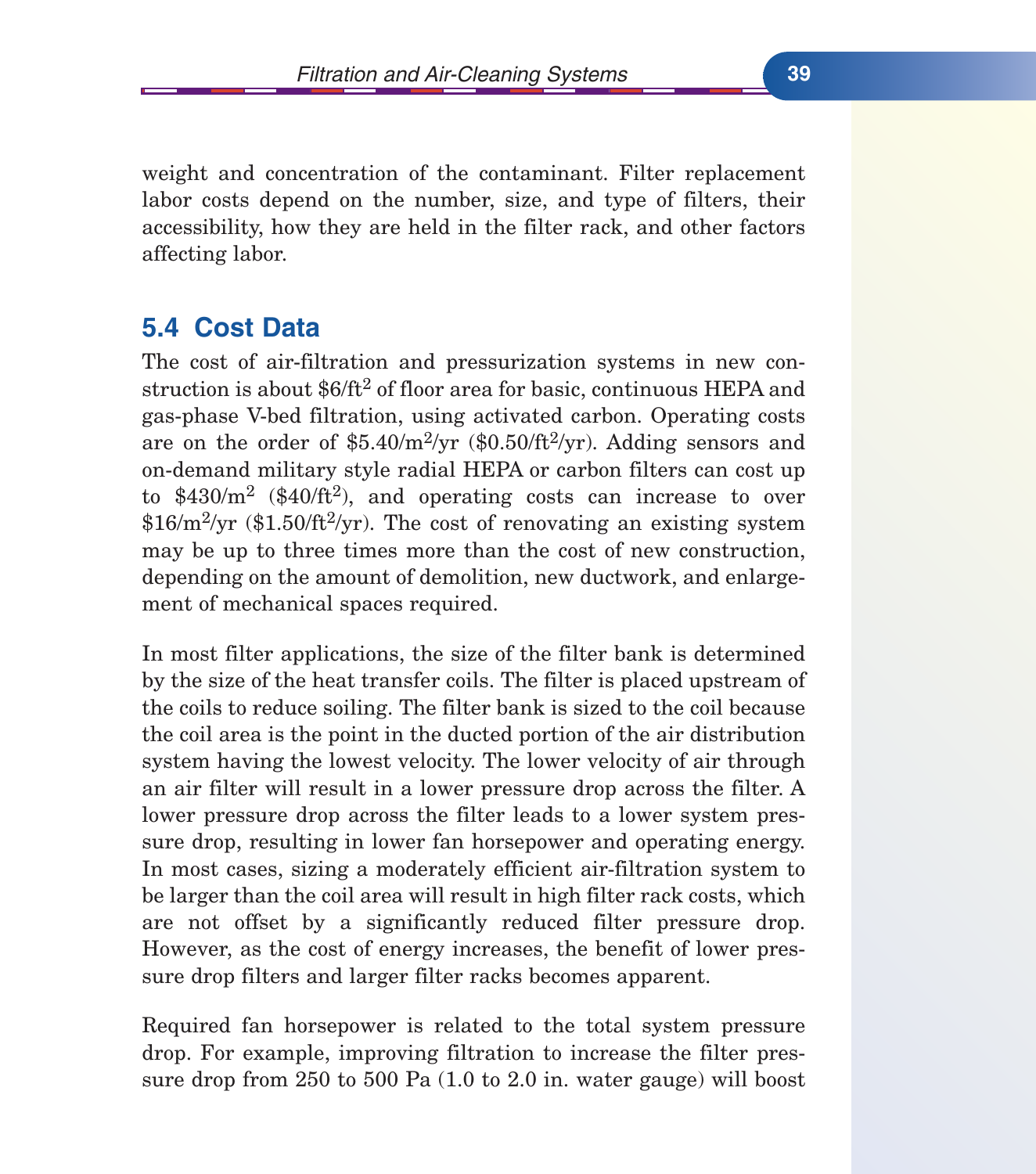the total system pressure drop from 1000 to 1250 Pa (4.0 to 5.0 in. water gauge). However, in this example, the higher pressure drop will increase the required fan horsepower by roughly  $40\%$ .

The costs and benefits of the filters should be considered. A 25% ASHRAE filter (0.61 by 0.61 m [2 by 2 ft]) will cost approximately \$10 to \$20, while an 80% or 90% ASHRAE filter will cost in the range of \$40 to \$75, respectively. For example, if a system uses 60 filters at a cost of \$70 each and they are replaced annually, the present value of the enhanced filters over 25 years will cost approximately \$14,000. The benefits of higher-efficiency filters may include less need for coil cleaning and a reduced pressure drop due to cleaner coils. If these two factors save \$1,000 annually, the present value of the savings is \$17,500, which compensates for the increased filter cost.

A standard HEPA filter  $(0.61 \text{ by } 0.61 \text{ m } [2 \text{ by } 2 \text{ ft}])$  costs approximately \$100 to \$250. Initial HEPA filter pressure drops are around 250 to 325 Pa (1.0–1.5 in. water gauge), depending on the design flow rate, fan performance curve, and related issues. Peak pressure drops can be as high as 750 Pa (3.0 in. water gauge). Analysis has compared the cost efficiency (particle removal rate divided by life cycle costs) of HEPA filters to ASHRAE 25%, 80%, and 90% filters [Kowalski et al. 2002]. This analysis showed that ASHRAE 80% and 90% filters are substantially more cost efficient than HEPA filters.

Filter replacement time must be a trade-off with the energy cost, which is associated with driving the air through the high-pressure drop filter. The higher the cost of energy, the more frequently the building operator should change out the higher-pressure drop filters. The number of filters that should be used in the design is limited by the available space and energy savings from reducing the system pressure drop. If energy is inexpensive, then fewer filters may be used. However, this does not take into account the environmental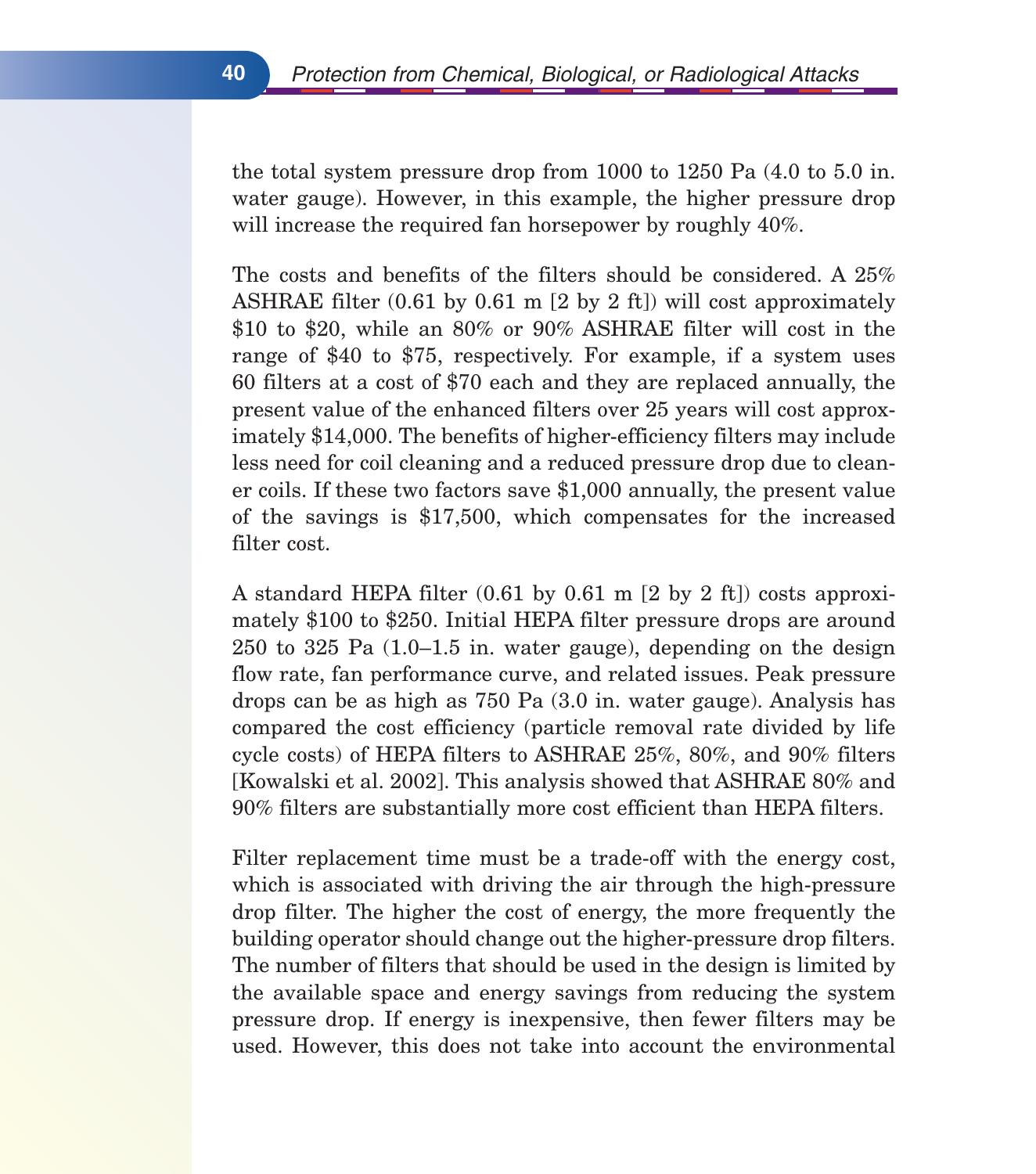impact of wasted energy. If energy costs are high or are expected to increase over the life of the system, then selecting the maximum number of filters for the available space should be considered, along with filter rack costs.

The cost of a standard size (0.61 by 0.61 m [2 by 2 ft]), individual, high-efficiency gas-phase filter is about \$2,000 to \$4,000. These high filter costs drive the design to use as few filters as possible. High energy costs  $> $0.40$  per kilowatt hour  $[kW h]$  are required before it is cost effective to increase the number of filters, thus, reducing the system pressure drop (energy) costs. Lower-efficiency and lower-cost gas-phase filters are available for indoor air quality applications. Less expensive gas-phase filters should be designed using the cost trade-off techniques described for particulate filters. However, you should recognize that these lower-cost options may not have the adequate adsorption capacity needed to provide protection during a CBR event.

# **6. CONCLUSIONS**

Filtration and air-cleaning systems may protect a building and its occupants from the effects of a CBR attack. Although it is impossible to completely eliminate the risk from an attack, filtration and aircleaning systems are important components of a comprehensive plan to reduce the consequences. CBR agents can effectively be removed by properly designed, installed, and well-maintained filtration and air-cleaning systems. These systems have other benefits besides reducing clean-up costs and delays, should a CBR event occur. These benefits include improving building cleanliness, improving HVAC system efficiency, potentially preventing cases of respiratory infection, reducing exacerbations of asthma and allergies, and generally improving building indoor air quality. Poor indoor air quality has also been associated with eye, nose, and throat irritation, headaches, dizziness, difficulty concentrating, and fatigue [Spengler et al. 2000].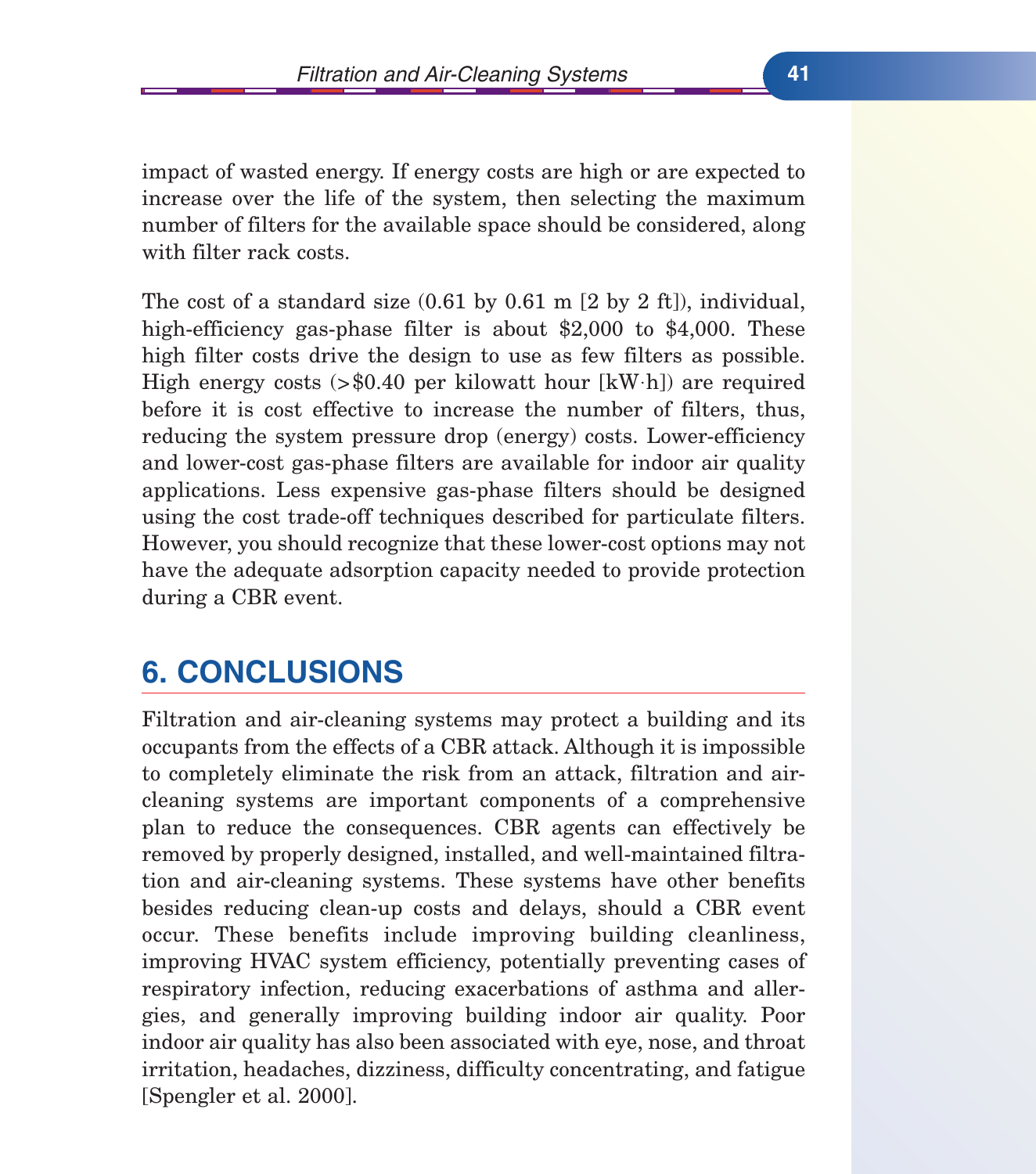Initially, you must fully understand the design and operation of your existing building and HVAC system. Backed with that knowledge, along with an assessment of the current threat and the level of protection you want from your system, you can make an informed decision regarding your building's filtration and air-cleaning needs. In some situations, the existing system may be adequate, while in others major changes or improvements may be merited.

In most buildings, mechanical filtration systems for aerosol removal are more common than sorbents for gas and vapor removal. Decisions regarding collection efficiency levels of particulate filters should be made with respect to ASHRAE Standards 52.1 and 52.2. Selection of the best sorbent or sorbents for gaseous contaminants is more complex. ASZM-TEDA carbon is recommended for classical chemical warfare agents. Other sorbents have been developed to collect specific TICs. To optimize effectiveness, you should minimize air infiltration and eliminate filter bypass. Maintenance plans and operations should ensure that the system works as intended for long periods. Life-cycle analysis will ensure that filtration and air-cleaning options satisfy your building's needs while providing protection to the building occupants.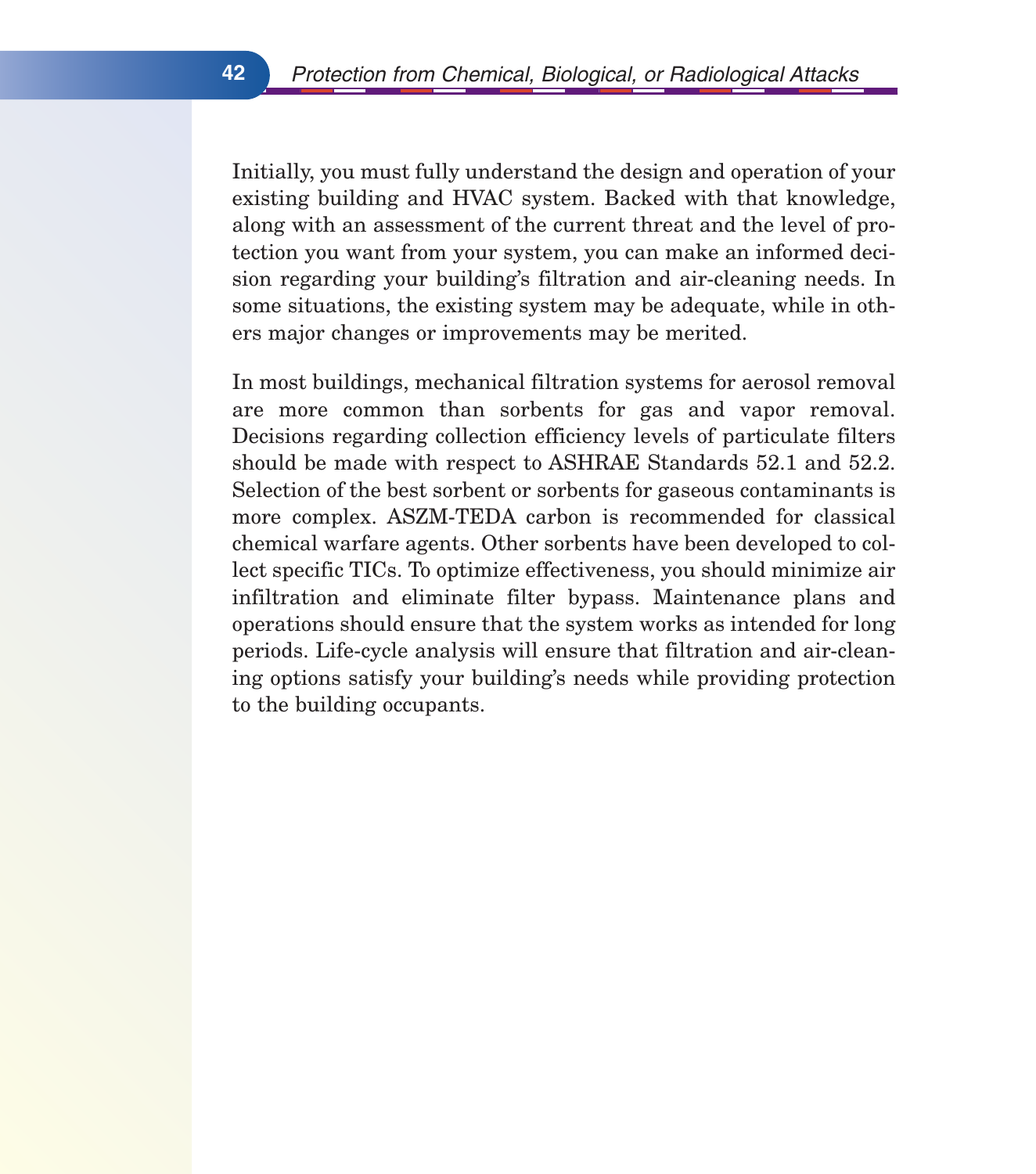# **7. KEY REFERENCES AND BIBLIOGRAPHY**

# **7.1 Key References**

ACGIH [2001]. Industrial ventilation: a manual of recommended practice. Cincinnati, OH: American Conference of Governmental Industrial Hygienists, Inc.

ANSI/ASHRAE [1992]. ASHRAE Standard 52.1: gravimetric and dust-spot procedures for testing air-cleaning devices used in general ventilation for removing particulate matter. Atlanta, GA: American Society of Heating, Refrigerating, and Air-Conditioning Engineers, Inc., p. 32.

ANSI/ASHRAE [2001]. ASHRAE Standard 52.2: method of testing general ventilation air-cleaning devices for removal efficiency by particle size. Atlanta, GA: American Society of Heating, Refrigerating, and Air-Conditioning Engineers, Inc., p. 41.

ASHRAE [2000]. ASHRAE handbook: HVAC systems and equipment. Atlanta, GA: American Society of Heating, Refrigerating, and Air-Conditioning Engineers, Inc.

ASHRAE [2001]. ASHRAE handbook: fundamentals. Atlanta, GA: American Society of Heating, Refrigerating, and Air-Conditioning Engineers, Inc.

ASHRAE [2002]. Risk management guidance for health and safety under extraordinary incidents. Atlanta, GA: American Society of Heating, Refrigerating, and Air-Conditioning Engineers, Inc., pp. 1–8.

Blewett WK [2002]. Fail-safe application and design of air conditioners for NBC collective protection systems. Aberdeen Proving Ground, MD: Edgewood Chemical Biological Center.

Brown RC [1993]. Air filtration: an integrated approach to the theory and application of fibrous filters. Oxford, England: Pergamon Press.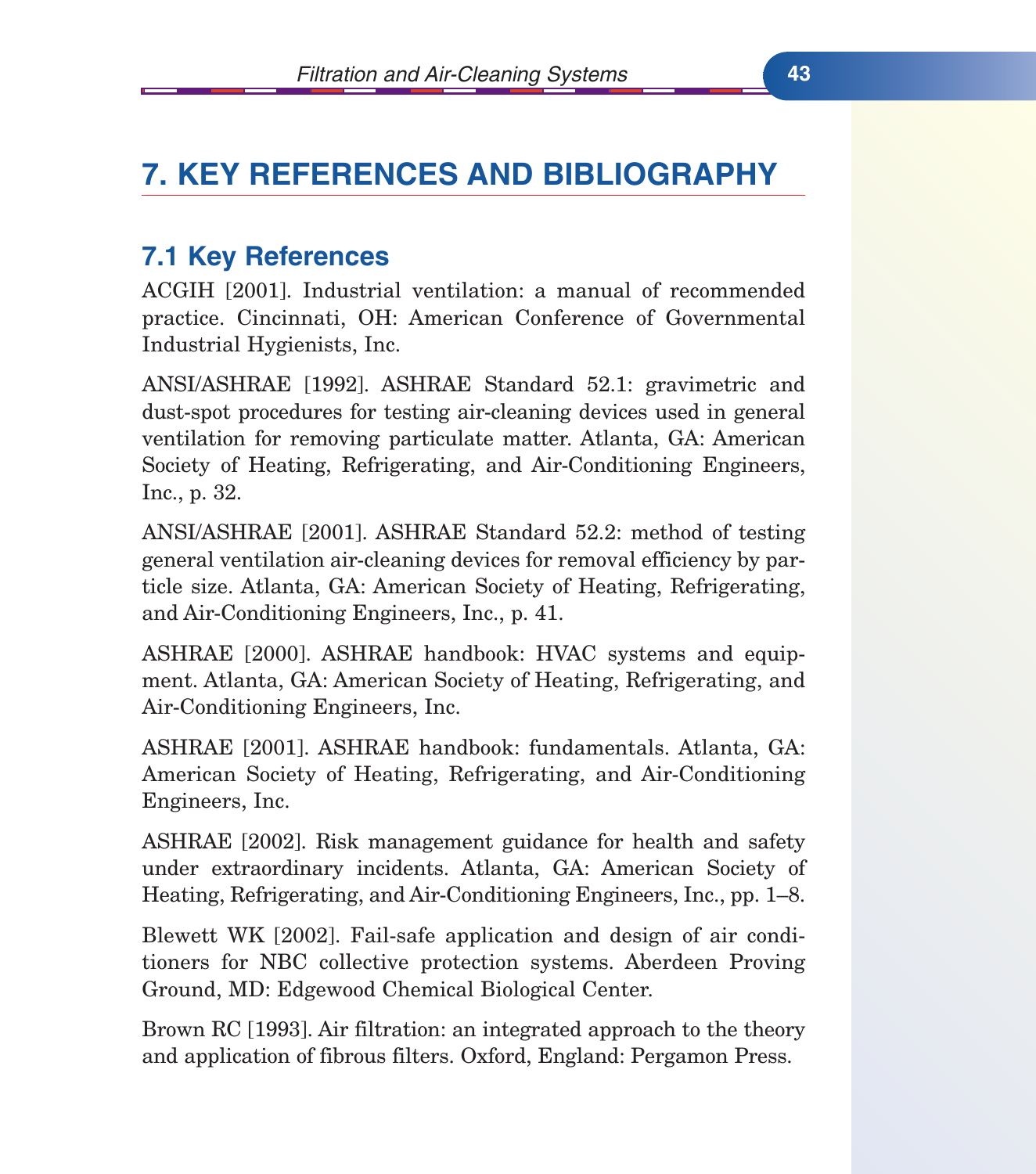CBIAC [1999]. Determination of optimum sorbent material for collection and air desorption of chemical warfare agents. Ft. Belvoir, VA: Chemical Warfare/Chemical and Biological Defense Information Analysis Center, Department of Defense, p. 20.

CBIAC [2001]. Air purification technologies. Ft. Belvoir, VA: Chemical Warfare/Chemical and Biological Defense Information Analysis Center, Department of Defense, p. 21.

Cooper CD, Alley FC [1994]. Air pollution control—a design approach. Prospect Heights, IL: Waveland Press, Inc.

Davies CN [1973]. Air Filtration. New York, NY: Academic Press.

Ensor DS, Hanley JT, Sparks LE [1991]. Particle-size-dependent efficiency of air cleaners. Washington D.C.: IAQ 1991, Healthy Buildings/IAQ, pp. 334–336.

EPA [1998]. Zeolite—a versatile air pollutant adsorber. Research Triangle Park, NC: U.S. Environmental Protection Agency, p. 10.

EPA [1999]. Choosing an adsorption system for VOC: carbon, zeolite, or polymers? Research Triangle Park, NC: U.S. Environmental Protection Agency, p. 24.

Gwangpyo K, Burge HA, Muilenberg M, Rudnick S, First M [1998]. Survival of Mycobacteria on HEPA filter material. J Amer Biol Safety Assoc *3*(2):65–78.

Hinds WC [1982]. Aerosol technology: properties, behavior, and measurement of airborne particles. New York, NY: Wiley.

Kowalski WJ, Bahnfleth WP [2002]. Airborne-microbe filtration in indoor environments. HPAC Engineering *74*(1):57-69.

Kowalski WJ [2002]. Immune Building Systems Technology. New York, NY: McGraw-Hill.

Licht W [1988]. Air pollution control engineering. New York, NY: Marcel Dekker, Inc.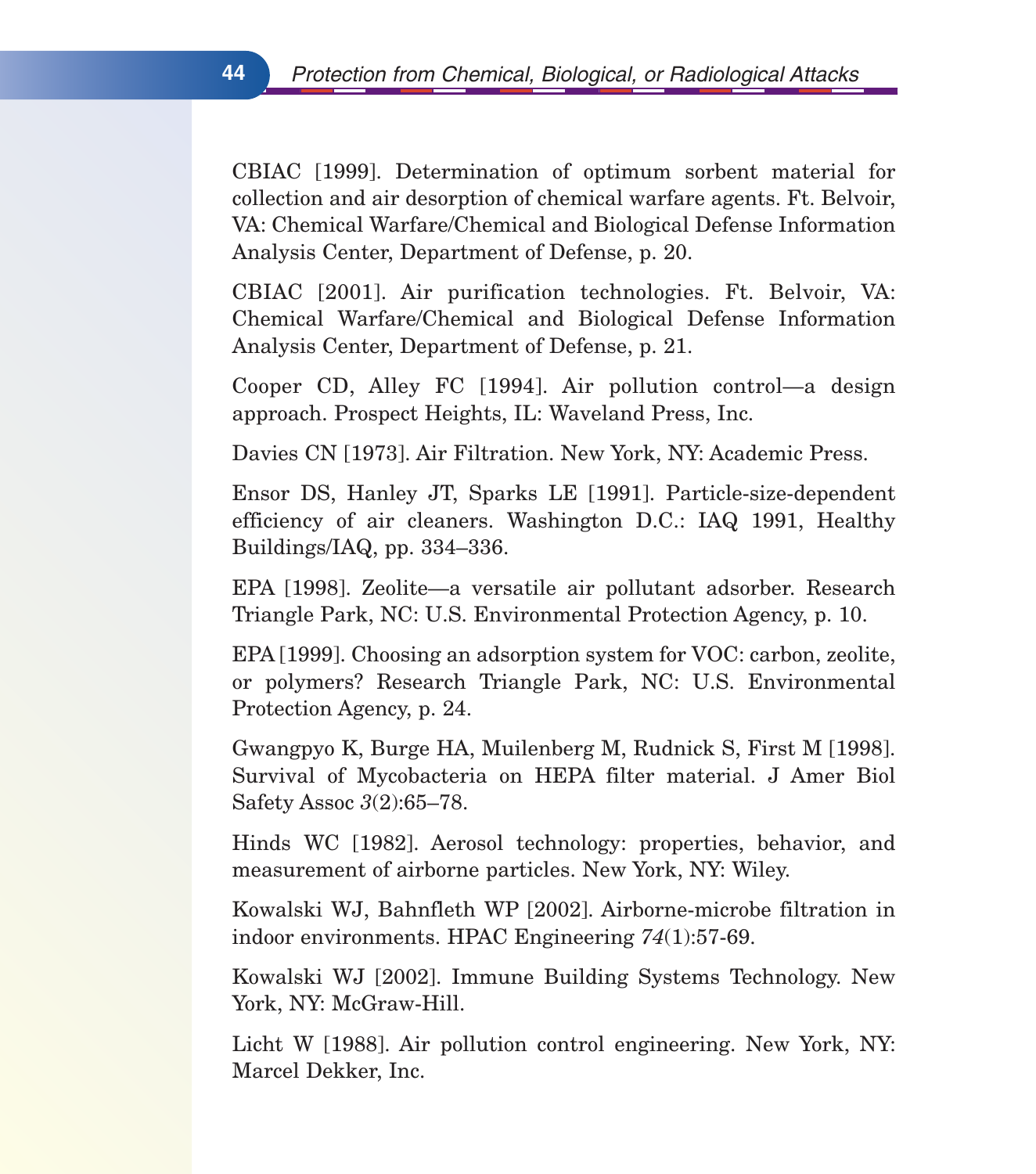Morrison RW [2001]. NBC filter performance. Aberdeen Proving Ground, MD: Edgewood Chemical Biological Center Technical Report.

NAFA [1997]. Installation, operation, and maintenance of air filtration systems. Washington, DC: National Air Filtration Association.

NAFA [2001a]. Guide to air filtration. Washington, DC: National Air Filtration Association.

NIOSH [2002]. Guidance for protecting building environments from airborne chemical, biological, or radiological attacks. Cincinnati, OH: U.S. Department of Health and Human Services, Centers for Disease Control and Prevention, National Institute for Occupational Safety and Health, DHHS (NIOSH) Publication No. 2002–139, p. 28.

Reponen TA, Wang Z, Willeke K, Grinshspun SA [1999]. Survival of Mycobacteria on N95 personal respirators. Infect Control Hosp Epidemiol *20*:237–41.

Spengler JD, Samet JM, McCarthy JF [2000]. Indoor air quality handbook. New York, NY: McGraw-Hill.

Suzuki M [1990]. Adsorption engineering. New York, NY: Elsevier Science Publishing Company.

U. S. Army [1990]. Potential military chemical/biological agents and compounds. U.S. Army Field Manual 3–9. Washington, DC: Department of the Army, Headquarters.

U.S. Army Corps of Engineers [2001]. Draft report: protecting buildings and their occupants from airborne hazards. Washington D.C.: U.S. Army Corps of Engineers, Engineering and Construction Division, p. 22.

Yang RT [1987]. Gas separation by adsorption processes. Boston, MA: Butterworth Publishers.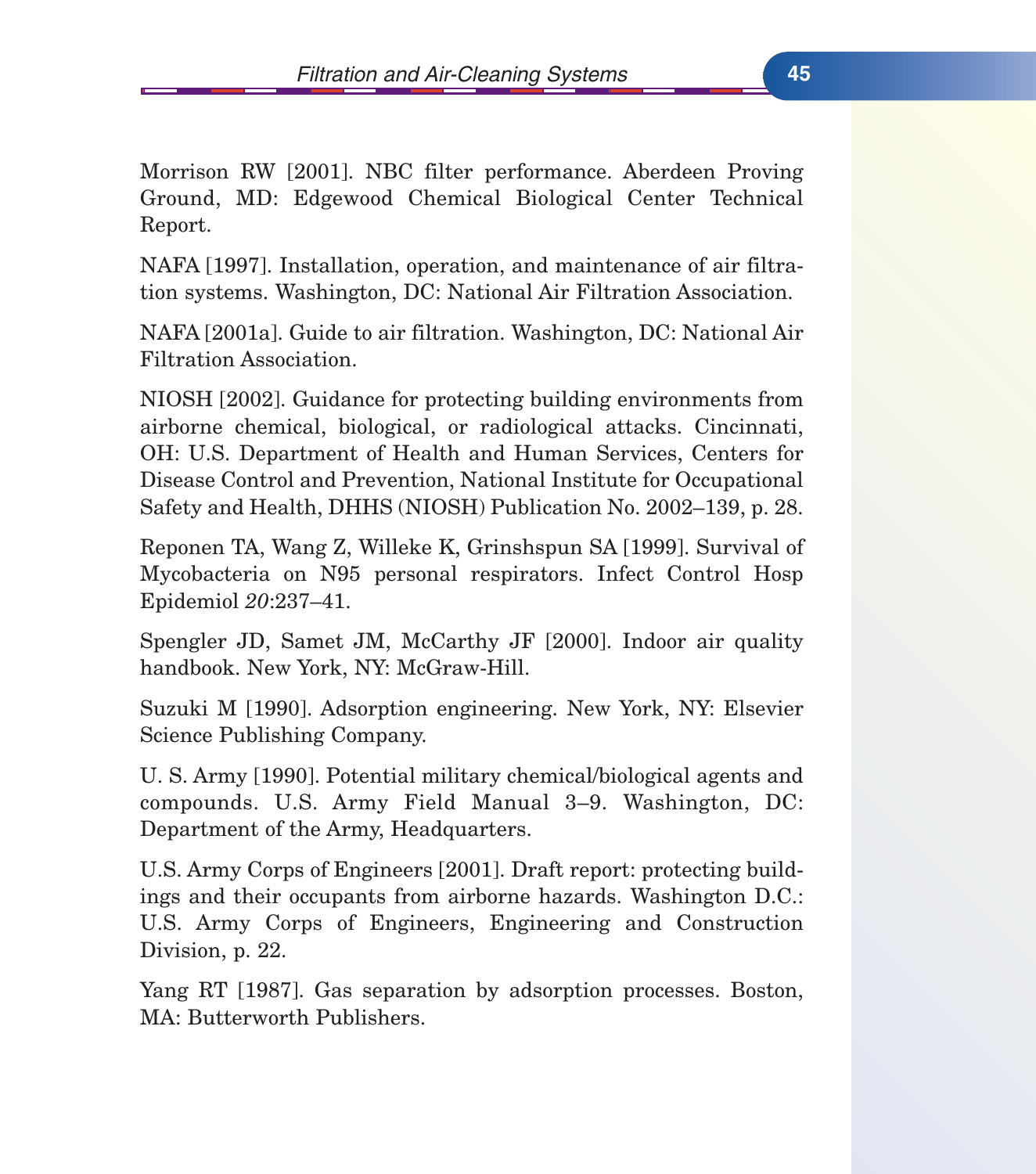# **7.2 Bibliography**

- AIA [2001]. Building security through design. Washington, DC: American Institute of Architects, p.4.
- Alves BR, Clark AJ [1986]. An examination of the products formed on reaction of hydrogen cyanide and cyanogen with copper, chromium  $(6+)$  and copper-chromium  $(6+)$  impregnated activated carbons. Carbon *24*: 287–294.
- ANSI/ASHRAE [2001]. ASHRAE Standard 62: ventilation for acceptable indoor air quality. Atlanta, GA: American Society of Heating, Refrigerating, and Air-Conditioning Engineers Inc., p. 27.
- Avery RH [1978]. Energy effective air filtration. Plant Engineering.
- Barrett LW, Rousseau AD [1998]. Aerosol loading performance of electret filter media. Am Ind Hyg Assoc J *59*:532–539.
- BOMA [2002]. Emergency preparedness. Washington, DC: Building Owners and Managers Association International, p.170.
- Brink JA, Burgrabe WF, Greenwell LE [1968]. Mist eliminators for sulfuric acid plants. Chem Eng Prog *64*(11):82–86.
- Brown PN [1989]. Effect of aging and moisture on the retention of hydrogen cyanide by impregnated charcoals. Carbon *27*:821–833.
- Brown RC, Wake D, Gray R, Blackford DB, Bostock GJ [1988]. Effect of industrial aerosols on the performance of electrically charged filter material. Ann Occup Hyg *32*(3):271–294.
- Burroughs HE [2002]. Taking action against the new threat. Refrigeration Service Eng Soc J (RSES) *74*(1):32–36.
- CDC (Centers for Disease Control and Prevention) [2001]. Update: investigation of anthrax associated with intentional exposure and interim public health guidelines. MMWR *50*(41):889–897.
- Cooper DW [1980]. Mechanisms for electrostatic enhancement of fabric filter performance. Filtration and Separation *17*(6):520–523.
- Davies CN [1970]. The clogging of fibrous aerosol filters. Aerosol Sci *1*:35–39.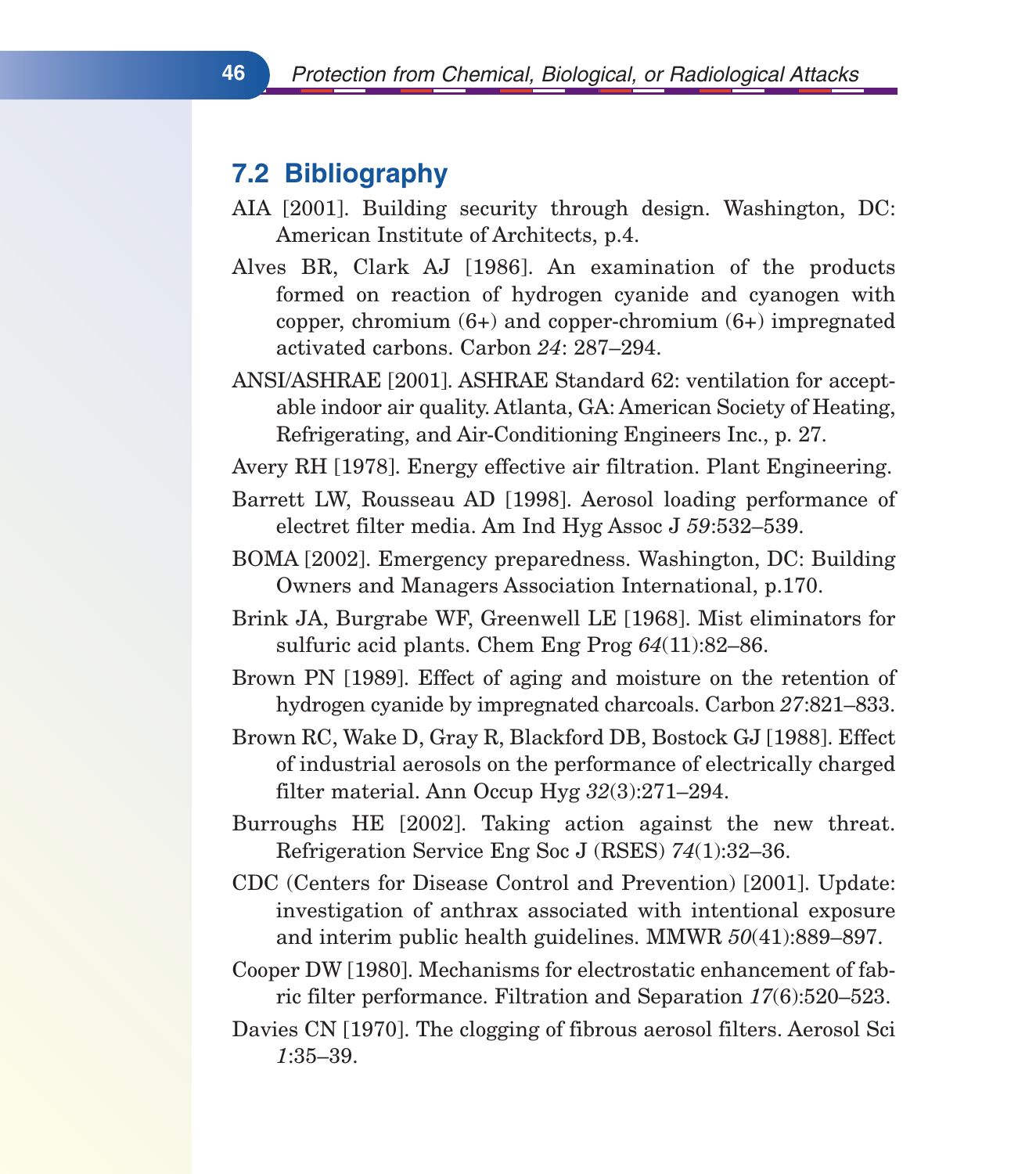- Dennis WL [1973]. Effect of humidity on the efficiency of particulate air filters. Filtration and Separation *10*(2):149–150.
- Dixon TC, Meselson M, Guillemin, J, Hanna PC [1999]. Anthrax. N Engl J Med *341*(11):815–826.
- Doughty DT [1991]. Development of a chromium-free impregnated carbon for adsorption of toxic agents. Pittsburgh, PA: Calgon Carbon Corporation.
- Fisher R, Hormats S [1954]. Charcoal. In: History of research and development of the chemical warfare service in World War II. Army Chemical Center 7.
- Friedlander SK [1977]. Smoke, dust and haze fundamentals of aerosol behavior. New York, NY: John Wiley and Sons.
- GSA [2001]. Security in the workplace—informational material. U.S. General Services Administration.
- Gupta A, Novick VJ, Biswas P, Monson PR [1993]. Effect of humidity and particle hygroscopicity on the mass loading capacity of high efficiency particulate air (HEPA) filters. Aerosol Sci Technol *19*(1):94–107.
- Henderson DA [1998]. Bioterrorism as a public health threat. Emerging Infectious Diseases *4*(3):1–7.
- Henderson DA [1999]. The looming threat of bioterrorism. Science *283*:1279–1282.
- Inglesby TV, Henderson DA, Bartlett JG, Ascher MS [1999]. Anthrax as a biological weapon: medical and public health management. JAMA *281*(18):1735–1745.
- Karwacki CJ, Jones P [2000]. Technical report: toxic industrial chemicals: assessment of NBC filter performance. Aberdeen Proving Ground, MD: Edgewood Chemical Biological Center.
- Karwacki CJ, Tevault DE, Mahle JJ, Buchanan JH, Buettner LC [1999]. Adsorption equilibria of isopropyl methylphosphonofluoridate (GB) on activated carbon at ultralow relative pressures. Langmuir 15.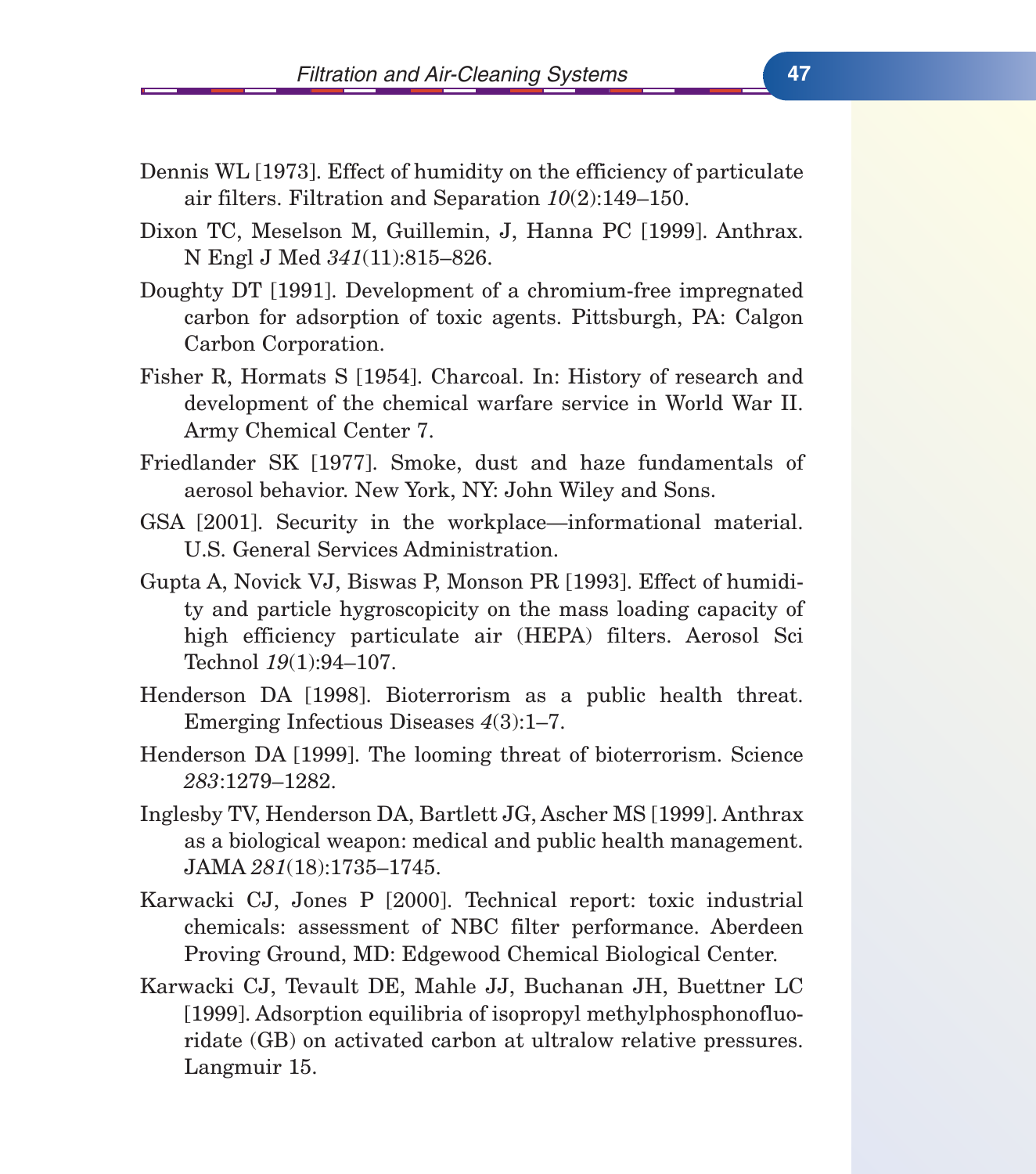- Lee KW, Liu BYH [1980]. On the minimum efficiency and the most penetrating particle size for fibrous filters. J Air Pollut Control Assoc *30*:377–381.
- Lee KW, Liu BYH [1981]. Experimental study of aerosol filtration by fibrous filters. Aerosol Sci Technol *1*(1):35–46.
- Lee KW, Liu BYH [1982]. Theoretical study of aerosol filtration by fibrous filters. Aerosol Sci Technol *1*(2):147–162.
- Liu BYH, Pui DYH, Rubow KL [1983]. Characteristics of air sampling filter media. In: Marple VA, Liu BYH, eds. Aerosols in the mining and industrial work environments. Ann Arbor, MI: Ann Arbor Science *3*:989–1038.
- Miller JD [2002]. Defensive filtration. ASHRAE Journal *44*(12):18–23.
- NAFA [2001b]. NAFA position statement on bio-terrorism. Washington D.C.: National Air Filtration Association.
- NFPA [1991]. Fire protection handbook. Quincy, MA: National Fire Protection Association.
- Noyes WA [1946]. Military problems with aerosols and nonpersistent gases, summary technical report of division 10. Washington, D.C.: National Defense Research Committee.
- NRC [1988]. Protection of Federal office buildings against terrorism. Washington, D.C.: Committee on the Protection of Federal Facilities Against Terrorism, Building Research Board, National Research Council: p. 60.
- Vincent JH [1995]. Aerosol science for industrial hygienists. Oxford, U.K.: Pergamon.
- Willeke K, Baron P, eds. [1993]. Aerosol measurement: principles, techniques, and applications. New York, NY: Van Nostrand Reinhold.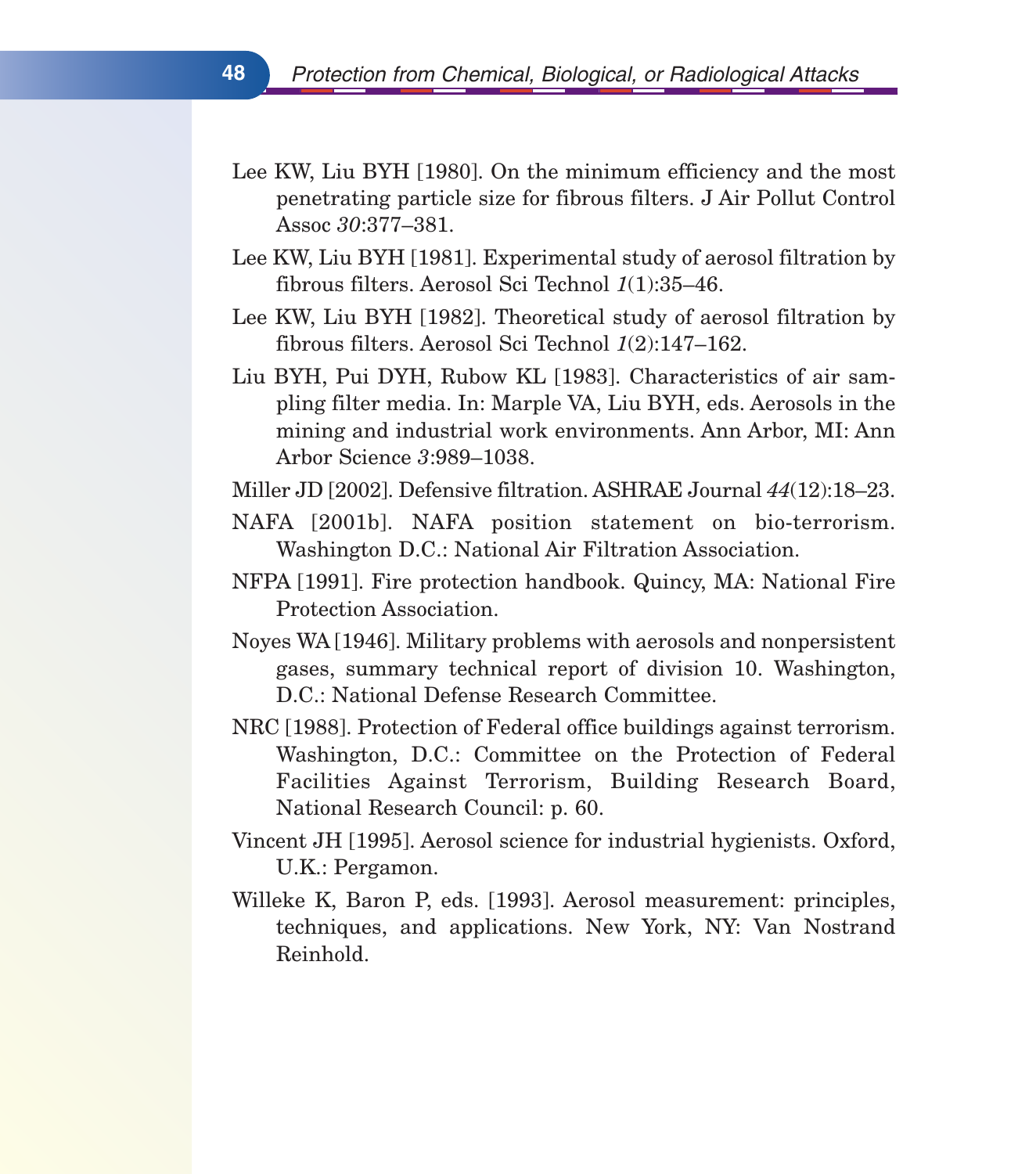# **Appendix A: OHS BUILDING AIR PROTECTION WORKGROUP MEMBERS**

Kenneth Stroech, Chair White House Office of Homeland Security Nancy H. Adams U.S. Environmental Protection Agency Amy Alving Defense Advanced Research Projects Agency Melvin Basye U.S. General Services Administration Wade Belcher U.S. General Services Administration David F. Brown Argonne National Laboratory Wendy Davis-Hoover U.S. Environmental Protection Agency G. Scott Earnest National Institute for Occupational Safety and Health Steven Emmerich National Institute of Standards and Technology Elissa Feldman U.S. Environmental Protection Agency D. Shawn Fenn Federal Emergency Management Agency Scott Filer **Argonne National Laboratory** John Girman U.S. Environmental Protection Agency George Glavis U.S. Department of State Michael G. Gressel National Institute for Occupational Safety and Health David Hansen U.S. Department of Energy Brenda Harris Defense Threat Reduction Agency Jerome Hauer U.S. Department of Health and Human Services Richard Heiden U.S. Army Robert Kehlet Defense Threat Reduction Agency Rebecca Lankey White House Office of Science and Technology Policy William H. Lyerly U.S. Department of Health and Human Services Kenneth R. Mead National Institute for Occupational Safety and Health Rudy Perkey **U.S. Navy** Andrew Persily National Institute of Standards and Technology Wade A. Raines U.S. Postal Service Laurence D. Reed National Institute for Occupational Safety and Health Rich Sextro Lawrence Berkeley National Laboratory Mary Smith U.S. Environmental Protection Agency Patrick F. Spahn U.S. Department of State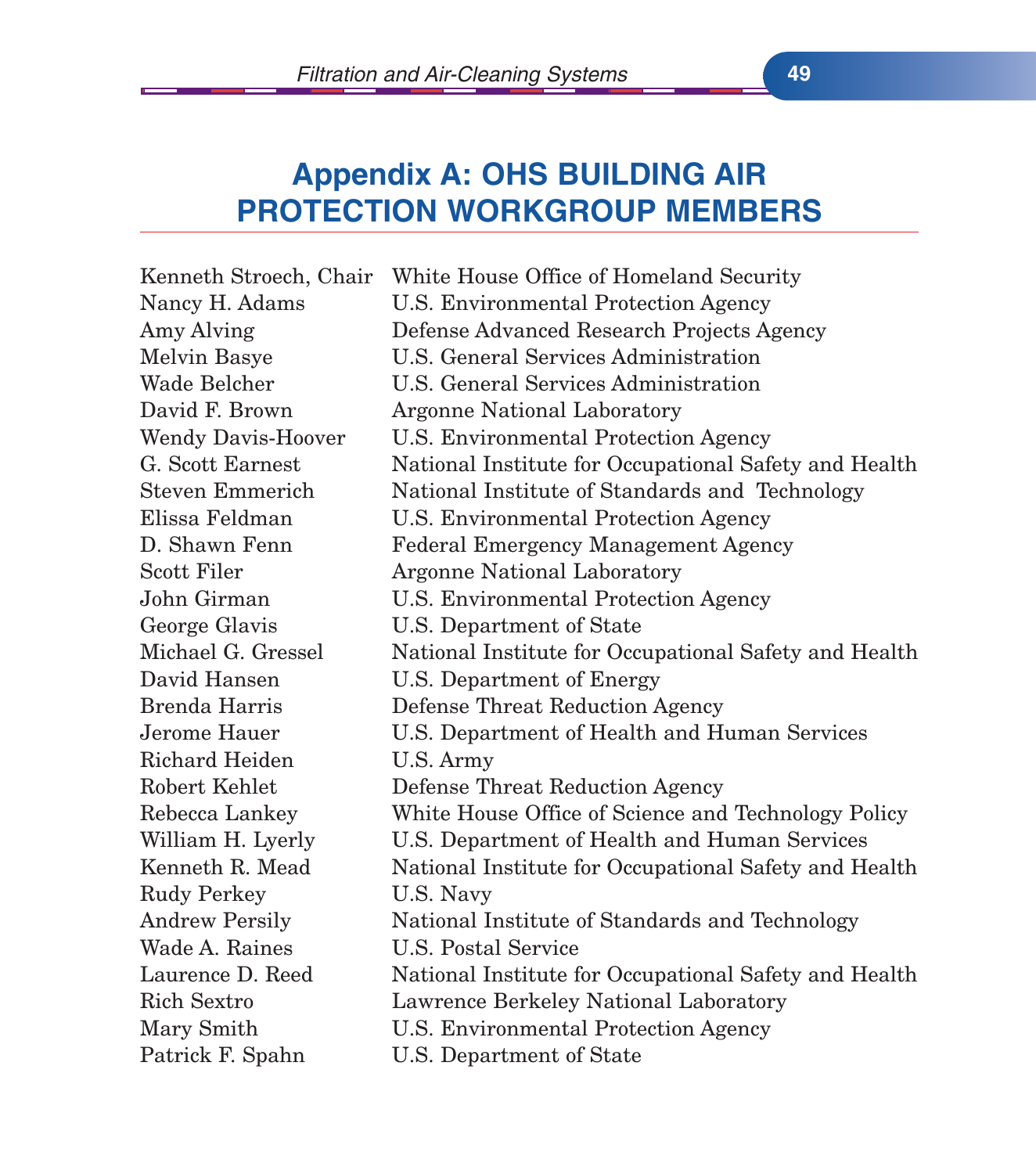Nathan C. Tatum Agency for Toxic Substances and Disease Registry John R. Thompson, Jr. Defense Advanced Research Projects Agency Robert Thompson U.S. Environmental Protection Agency Jeanne Trelogan U.S. General Services Administration Robert C. Williams Agency for Toxic Substances and Disease Registry Debra Yap U.S. General Services Administration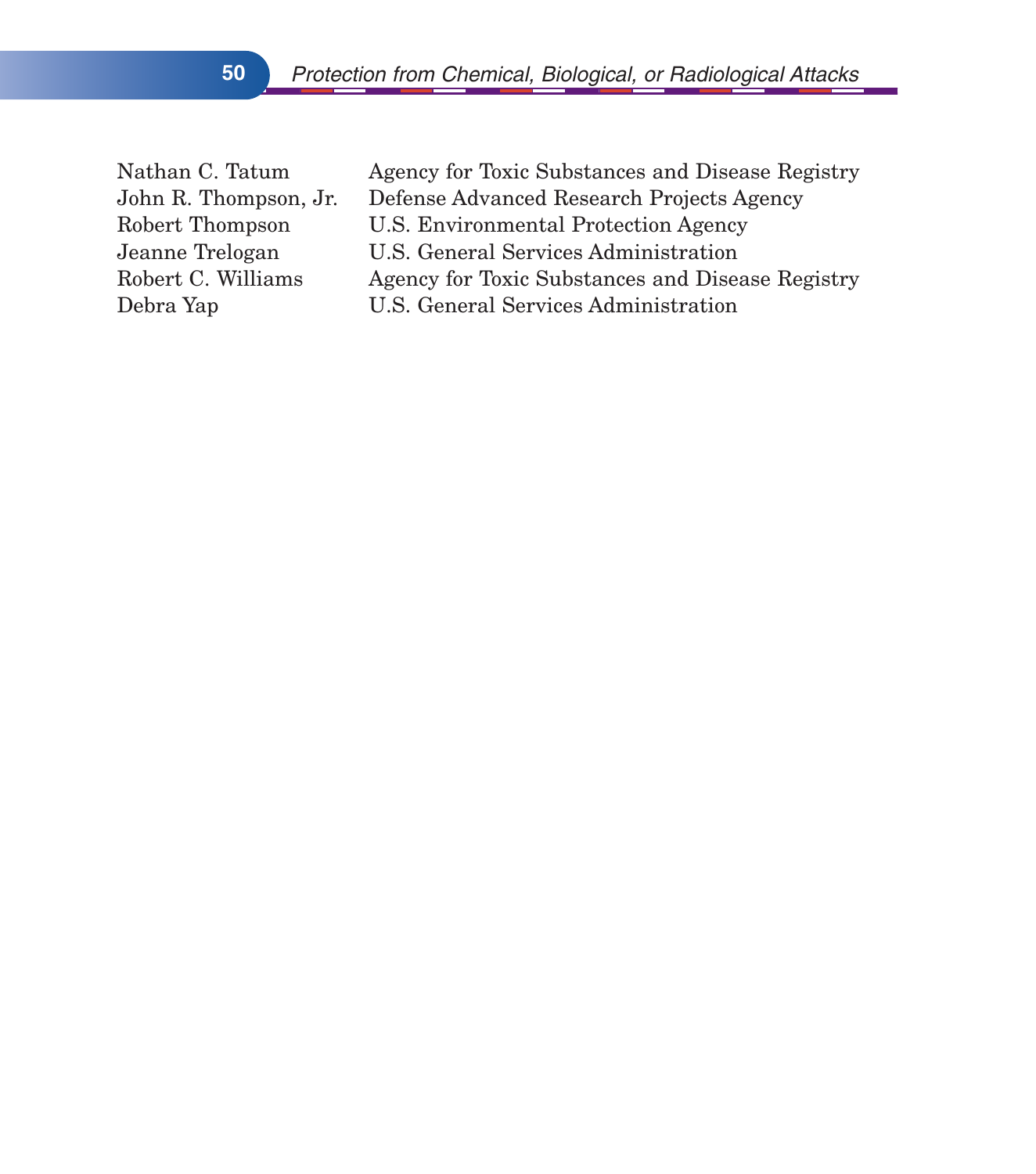# **Appendix B: CBR THREATS**

The effects of the various CBR agents can vary widely. A brief description of the effects of the different classes of agents is provided below. A more detailed discussion on the characteristics and effects of CBR agents can be found in some of the sources listed in the Reference section of this document.

#### **Classical Chemical Warfare Agents**

Classical chemical warfare agents include a wide variety of different compounds that can affect humans in various ways. Chemical warfare agents commonly exist as either a gas or liquid aerosol. Many of the blister and nerve agents, having low vapor pressures, are delivered as a liquid aerosol; while many other higher vapor pressure agents are gaseous. Blister agents, also known as vesicants, include sulfur and nitrogen mustards, as well as a variety of arsenic-containing materials. Blister agents tend to have relatively low volatility and modest acute toxicity, compared to other chemical warfare agents. Blood and choking agents are highly volatile inhalation hazards. Blood agents include hydrogen cyanide (AC), cyanogen chloride (CK), and arsine (SA). Choking agents include phosgene (CG), and diphosgene (DP). Nerve agents are derivatives of organophosphate esters and are among the most toxic chemicals known. This class includes materials such as O-ethyl-S-(2-diisopropyl aminoethyl) methyl phosphonothiolate (VX), ethyl N,N-dimethyl phosphoroamido cyanidate (tabun), isopropyl methylphosphonofluoridate (sarin), and pinacolyl methyl phosphonofluoridate (soman). Nerve agents have a wide range of volatilities and their toxicity is approximately 100 times higher than blood and choking agents. Incapacitating agents are usually distinguished from riot-control agents by their longer period of effectiveness, which may be as long as days after exposure. Examples of incapacitating agents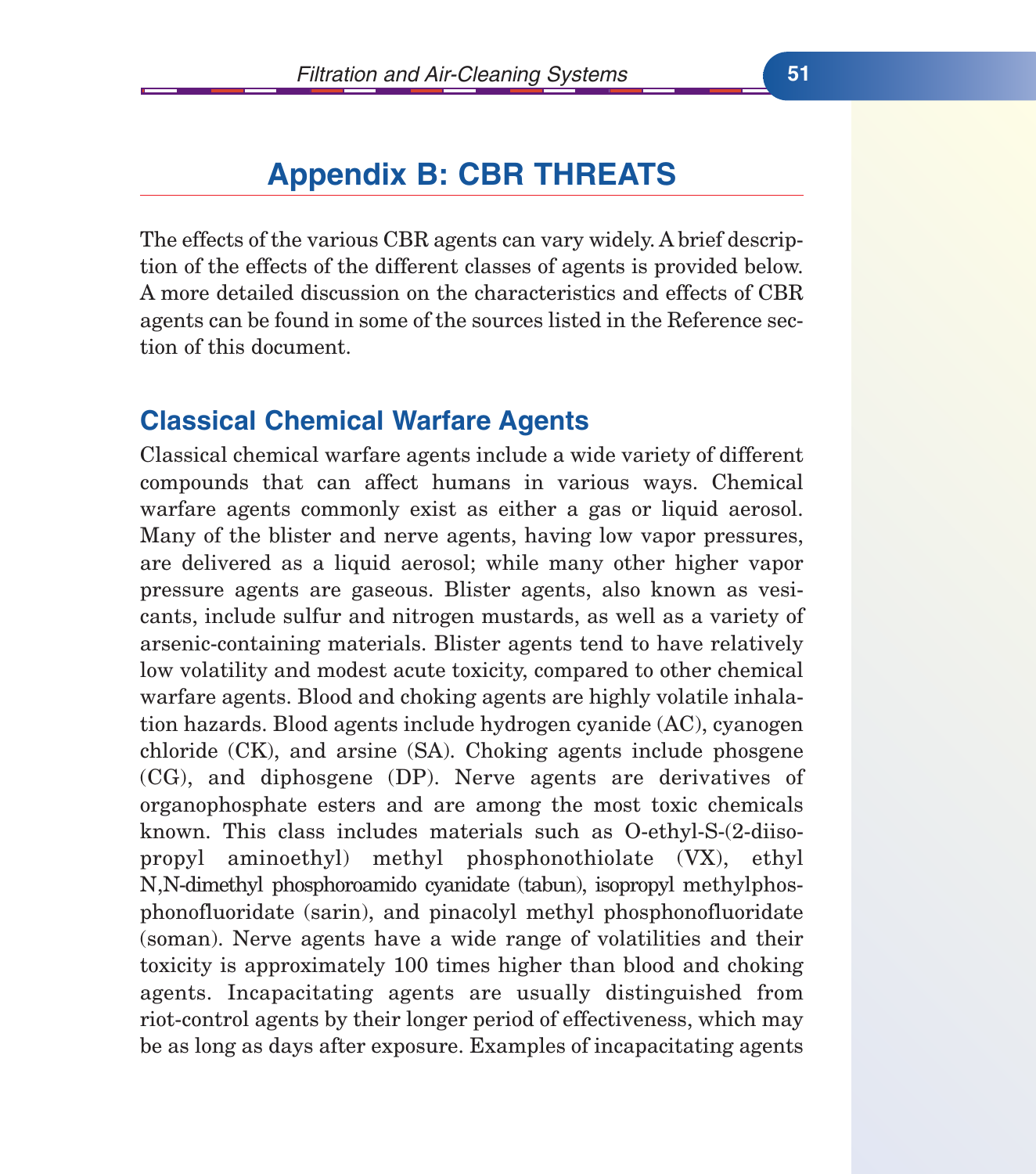include 3-quinuclidinyl benzilate (BZ); cannabinols; phenothiazines; fentanyls; and central nervous system stimulants, i.e., d-lysergic acid diethyl amide (LSD). Blister and nerve agents are strongly adsorbed by activated carbon. Blood and choking agents are not strongly retained by activated carbon, but additives such as metal oxides and other reactants found in the U.S. military carbon ASZM-TEDA (see Table 2) may be used in the sorbent to degrade the hazard.

#### **Toxic Industrial Chemicals and Materials**

Toxic Industrial Chemicals (TICs) and Toxic Industrial Materials (TIMs) are commonly categorized by their hazardous properties, such as reactivity, stability, combustibility, corrosiveness, ability to oxidize other materials, and radioactivity [NFPA 1991]. For the purposes of collection on a sorbent, gaseous agents can be divided into the following categories: organic vapors (i.e., cyclohexane), acid gases (i.e., hydrogen sulfide), base gases (i.e., ammonia), and specialty chemicals (i.e., formaldehyde or phosgene). TICs that have a combination of high toxicity and ready availability are of principal concern. Those having a volatility of less than 10 torr at room temperature are effectively removed by physical adsorption. However, a number of high toxicity TICs, produced industrially on a large scale, have volatilities higher than 10 torr at  $20^{\circ}$ C and are more difficult to collect. Potential approaches in addressing performance shortfalls include (1) development of structured filter beds to deal with specific chemicals and (2) impregnation treatments, developed to address several high-priority TICs. Building owners and managers should take into account the potential threat posed by large quantities of TICs and TIMs that may be found in the vicinity of their building.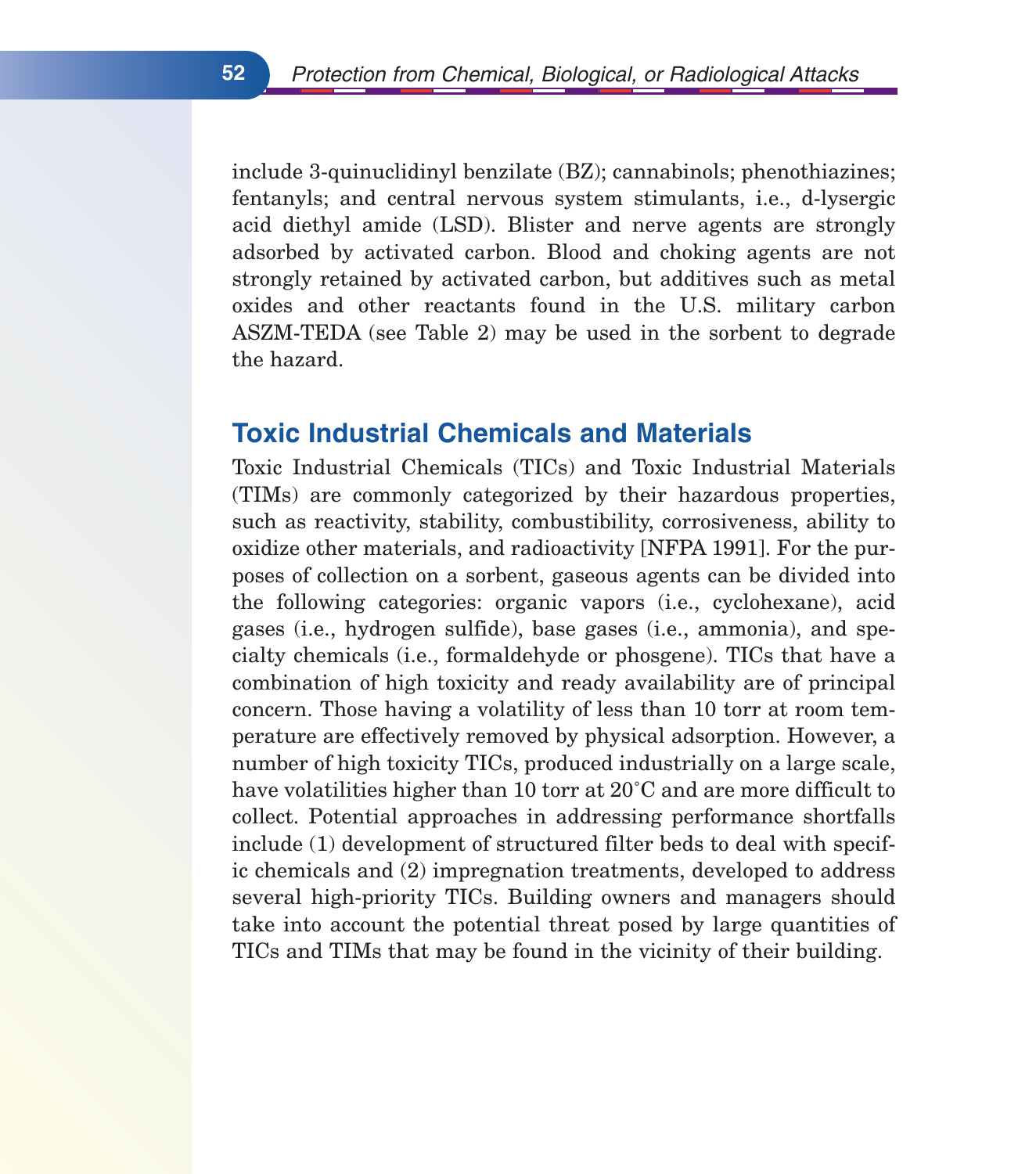| Agent                              | <b>Filtration mechanism</b>                                                                                                                                                                                                                                                                                                                                                                                                                                        |
|------------------------------------|--------------------------------------------------------------------------------------------------------------------------------------------------------------------------------------------------------------------------------------------------------------------------------------------------------------------------------------------------------------------------------------------------------------------------------------------------------------------|
| <b>Nerve</b>                       | Strong physical adsorption, generally followed by slow hydrolysis of<br>the adsorbed agent.                                                                                                                                                                                                                                                                                                                                                                        |
| <b>Blister</b>                     | Strong physical adsorption, generally followed by slow hydrolysis of<br>the adsorbed agent.                                                                                                                                                                                                                                                                                                                                                                        |
| Phosgene<br>(choking agent)        | Weak physical adsorption combined with agent decomposition, affected<br>by the impregnates. Phosgene hydrolysis to form hydrogen chloride<br>and carbon dioxide. The hydrogen chloride reacts with the copper and<br>zinc carbonate impregnates to form copper and zinc chlorides.                                                                                                                                                                                 |
| Cyanogen chloride<br>(blood agent) | Weak physical adsorption combined with agent decomposition, affected<br>by the impregnates. Cyanogen chloride very likely undergoes hydroly-<br>sis catalyzed by the triethylenediamine impregnate, followed by<br>removal of the acid breakdown products (hydrogen chloride and cyanic<br>acid) by the copper and zinc carbonate impregnates. Cyanic acid very<br>likely hydrolyzes to form carbon dioxide and ammonia.                                           |
| Hydrogen cyanide<br>(blood agent)  | Weak physical adsorption combined with agent decomposition affected<br>by the impregnates. Hydrogen cyanide reacts with the copper $(+2)$ and<br>zinc carbonate impregnates to form copper $(+2)$ and zinc cyanides. The<br>copper $(+2)$ cyanide converts to cuprous cyanide and cyanogen. The<br>cyanogen reacts with the ammonium dimolybdate impregnate, very<br>likely forming oxamide, which is strongly and physically adsorbed by<br>the activated carbon. |
| Arsine<br>(blood agent)            | Weak physical adsorption combined with agent decomposition,<br>affected by the impregnates. At low relative humidity, arsine is oxi-<br>dized by copper (+2) to form arsenic trioxide and arsenic pentoxide. At<br>high relative humidity, arsine is catalytically oxidized by the silver<br>impregnate to form arsenic oxides.                                                                                                                                    |

## **Table 2. Mechanisms of agent vapor filtration by ASZM-TEDA carbon**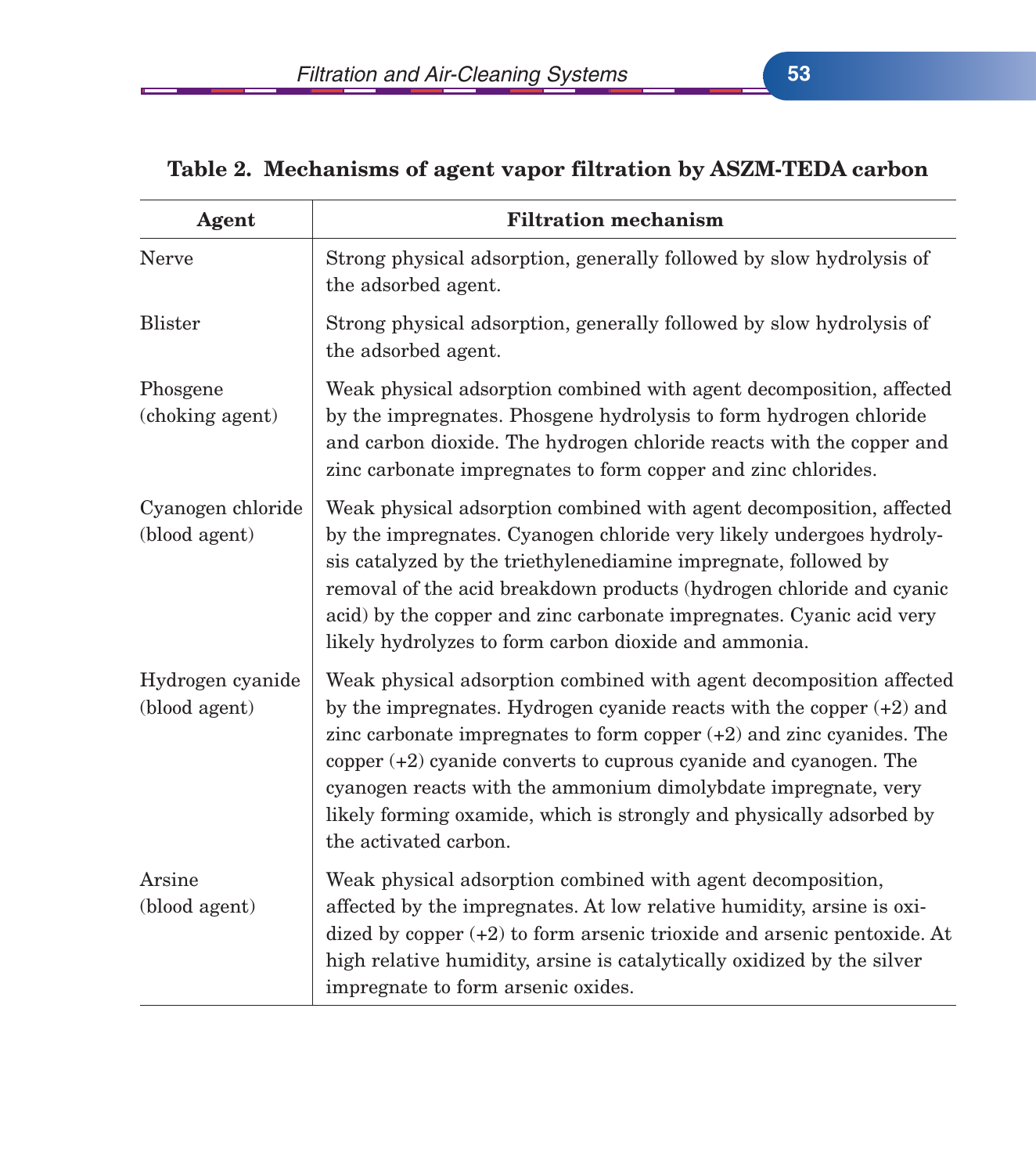# **Biological Agents**

Biological Agents such as *Bacillus anthracis* (anthrax), *Variola major* (smallpox), *Yersinia pestis* (bubonic plague), *Brucella suis* (brucellosis), *Francisella tularensis* (tularemia), *Coxiella burnetti* (Q fever), *Clostridium botulinum* (botulism toxin), viral hemorrhagic fever agents, and others have the potential for use in a terrorist attack and may present the greatest hazard. Each of these biological agents may travel through the air as an aerosol. Generally, viruses are the smallest, while bacteria and spores are larger. Figure 1 shows the relative sizes of viruses, bacteria, spores, and other common air contaminants [Hinds 1982]. In nature, biological agents and other aerosols often collide to form larger particles; however, terrorists or other groups may modify these agents in ways that reduce the occurrence of this phenomenon, thus, increasing the number of biological agents that may potentially be inhaled. There are significant differences from one agent to another in their adverse public health impact and the mass casualties they can inflict. An agent's infectivity, toxicity, stability as an aerosol, ability to be dispersed, and concentration all influence the extent of the hazard. Other important factors include person-to-person agent communicability and treatment difficulty. Biological agents have many entry routes and physiological effects. They generally are nonvolatile and can normally be removed by appropriately selected particulate filters, as described in the Recommendations section of this document.

## **Toxins**

Toxin categories include bacterial (exotoxins and endotoxins), algae (blue-green algae and dinoflagellates), mycotoxins (tricothocenes and aflatoxins), botulinum, and plant- and animal-derived toxins. Toxins form an extremely diverse category of materials and are typically most effectively introduced into the body by inhalation of an aerosol. They are much more toxic than chemical agents. Their persistency is determined by their stability in water and exposure to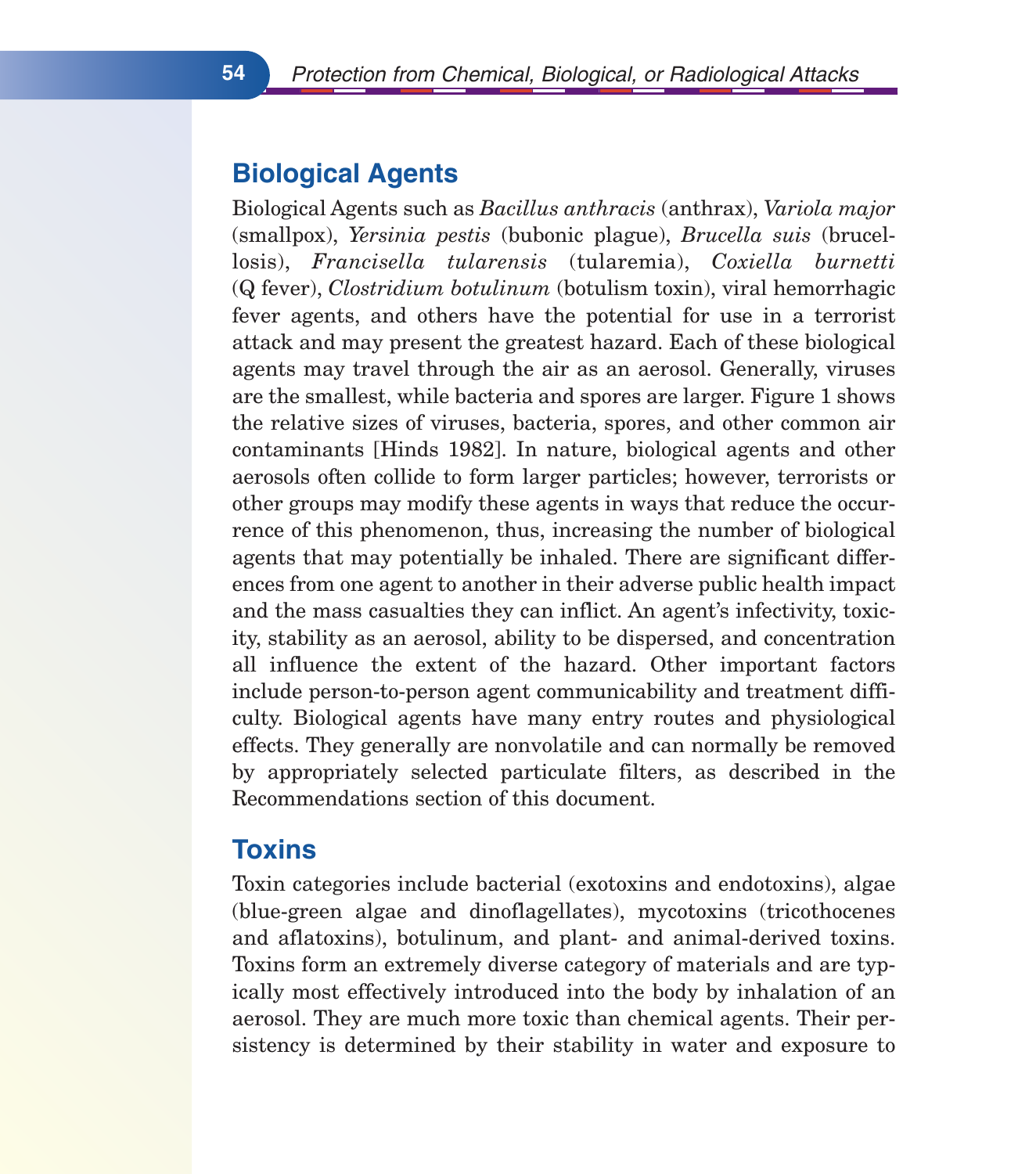heat or direct solar radiation. Under normal circumstances toxins can be collected using appropriately selected particulate filters as described in the Recommendations section of this document.

## **Radiological Hazards**

Radiological hazards can be divided into three general forms: alpha, beta, and gamma radiation. These three forms of radiation are emitted by radioisotopes that may occur as an aerosol, be carried on particulate matter, or occur in a gaseous state. Alpha particles, consisting of two neutrons and two protons, are the least penetrating and the most ionizing form. Alpha particles are emitted from the nucleus of radioactive atoms and transfer their energy at very short distances. Alpha particles are readily shielded by paper or skin and are most dangerous when inhaled and deposited in the respiratory tract. Beta particles are negatively charged particles emitted from the nucleus of radioactive atoms. Beta particles are more penetrating than alpha particles, presenting an internal exposure hazard. They can penetrate the skin and cause burns. If they contact a high density material, they may generate Xrays, also, known as Bremmstrahlung radiation. Gamma rays are emitted from the nucleus of an atom during radioactive decay. Gamma radiation can cause ionization in materials and biological damage to human tissues, presenting an external radiation hazard.

There are three primary scenarios in which radioactive materials could potentially be dispersed by a terrorist: (1) conventional explosives or other means to spread radioactive materials (a dirty bomb), (2) attack on a fixed nuclear facility, and (3) nuclear weapon. In any of these events, filtration and air-cleaning devices would be ineffective at stopping the blast and radiation itself; however, they would be useful in collecting the material from which the radiation is being emitted. Micrometer-sized aerosols from a radiological event are effectively removed from air streams by HEPA filters. This collection could prevent distribution throughout a building; however, subsequent decontamination of the HVAC system would be required.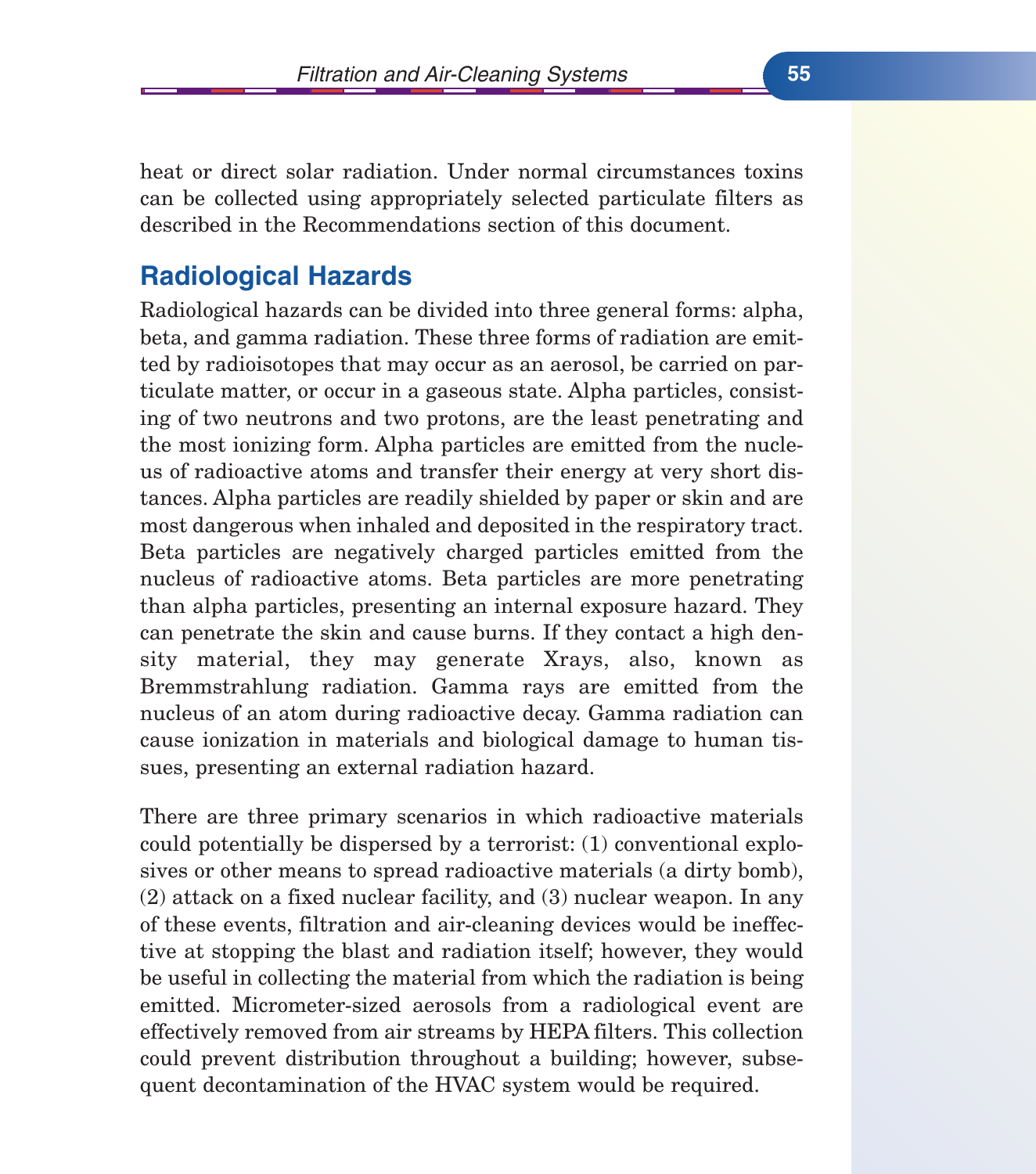# **Appendix C: GAS-PHASE AIR-CLEANING PRINCIPLES**

The principles of gas-phase air cleaning are presented here to give additional information on important factors to consider when you evaluate whether or not this type of system is appropriate for your building.

# **Gas-Phase Air Cleaning**

Sorbents capture gas-phase air contaminants by physical adsorption or chemisorption. Physical adsorption results from the electrostatic interaction between a molecule of gas or vapor and a surface. Solid adsorbents—such as activated carbon, silica gel, activated alumina, zeolites, porous clay minerals, and molecular sieves—are useful because of their large internal surface area, stability, and low cost. Many of these sorbents can be regenerated by application of heat or other processes.

#### *• Chemisorption, adsorption, and breakthrough concentration*

In chemisorption the gas or vapor molecules react with the sorbent material or with reactive agents impregnated into the sorbent. The sorbent forms a chemical bond with the contaminant or converts it into more benign chemical compounds. Potassium permanganate is a common chemisorbent, impregnated into an alumina or silica substrate and used to oxidize formaldehyde into water and carbon dioxide. Other more complex reactions bind the contaminants to the sorbent substrate where they are chemically altered. Chemisorption is usually slower than physical adsorption and is not reversible.

A number of very toxic vapors (e.g., hydrogen cyanide [AC]) are not retained on activated carbon by physical adsorption due to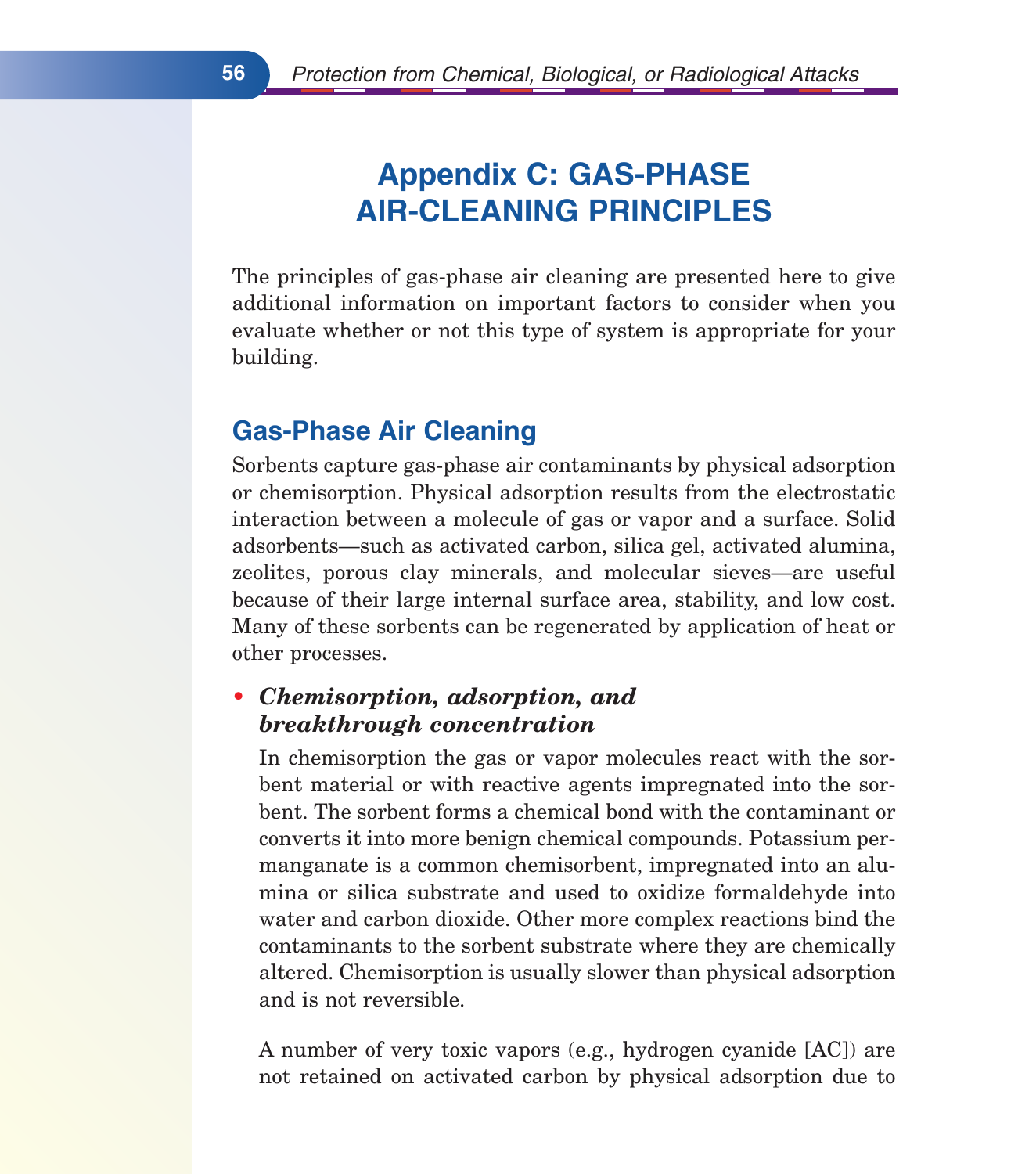their high volatility. The traditional approach to provide protection against such materials is to impregnate the adsorbent material with a reactive component to decompose the vapor. Usually, the vapor is converted to an acid gas byproduct, which must also be removed by reaction with adsorbent impregnation.

Adsorbent impregnation may potentially lose reactivity over time. Weathering of the impregnate is a particular concern for blood agents, such as AC and cyanogen chloride (CK). Filter replacement schedules have been developed by the U.S. military, based on measurements of CK and AC breakthrough time as a function of environmental conditions, including the most unfavorable (hot and humid conditions).

A typical breakthrough curve for CK at various filter bed depths, using military carbon ASZM-TEDA, is depicted in Figure 10. Table 3 provides a list of chemical agent categories and the mechanism believed to remove the respective toxic vapors.

## *• Types of sorbent materials*

There are many different sorbents available for various applications. These materials include both adsorbent and chemisorbent materials. Some of the more commonly used materials are described below.

Activated carbon is the most common sorbent used in HVAC systems, and it is excellent for most organic chemicals. Activated carbon is prepared from carbonaceous materials, such as wood, coal, bark, or coconut shells. Activation partially oxidizes the carbon to produce sub-micrometer pores and channels, which give the high surface area-to-volume ratio needed for a good sorbent (Figure 6).

Activated carbon often has surface areas in the range of  $1000 \text{ m}^2$ per gram  $(m^2/g)$ , but higher porosity materials, i.e., super-activated carbon, are well known. Because activated carbon is nonpolar (does not favorably adsorb water vapor), organic vapors can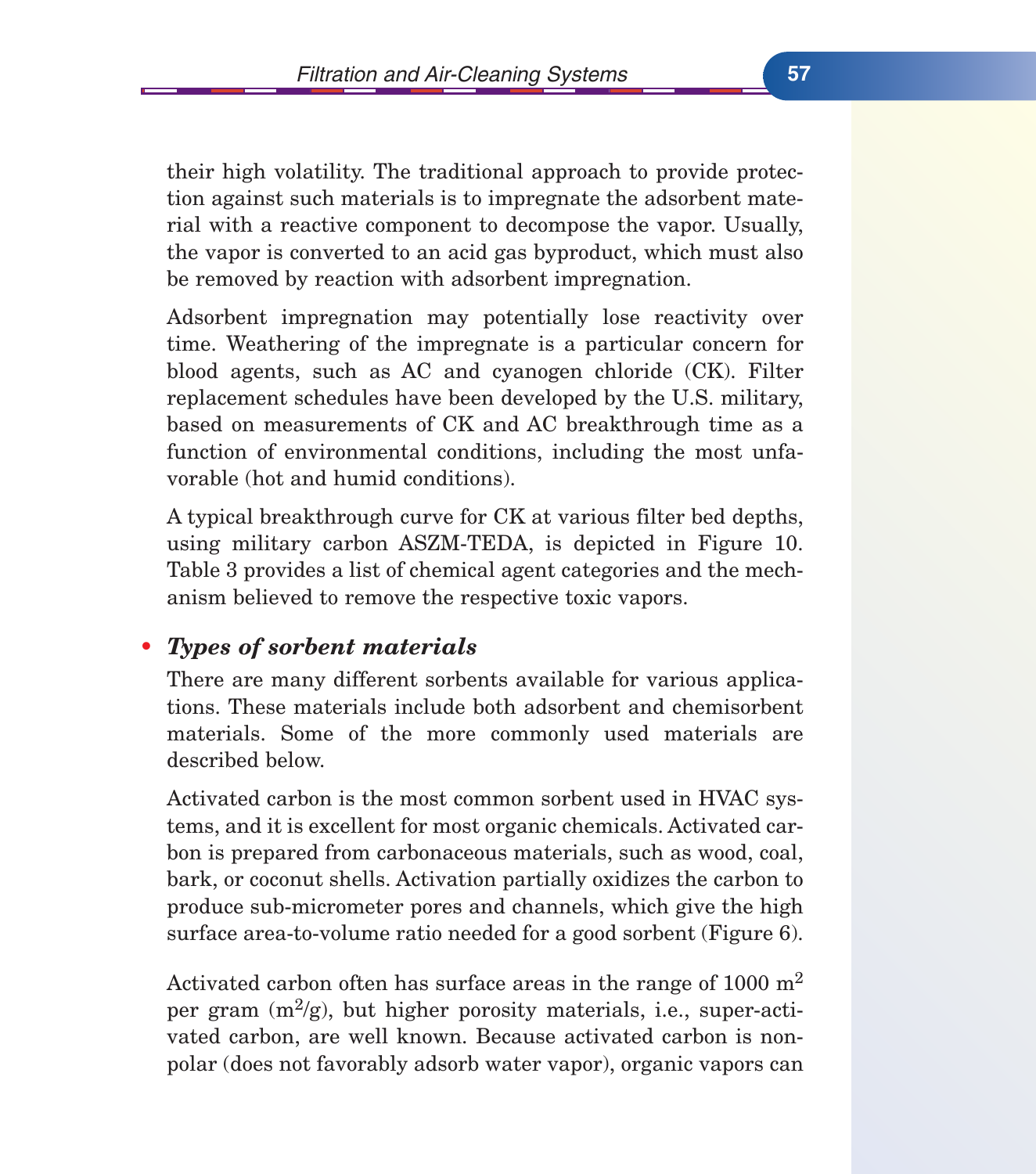| Impregnate                   | <b>Chemical contaminant</b>                                                |
|------------------------------|----------------------------------------------------------------------------|
| Copper/silver salts          | Phosgene, chlorine, arsine                                                 |
| Iron oxide                   | Hydrogen sulfide, mercaptans                                               |
| Manganese IV oxide           | Aldehydes                                                                  |
| Phosphoric acid              | Ammonia                                                                    |
| Potassium carbonate          | Acid gases, carbon disulfide                                               |
| Potassium iodide             | Hydrogen sulfide, phosphine, mercury,<br>arsine, radioactive methyl iodide |
| Potassium permanganate       | Hydrogen sulfide                                                           |
| Silver                       | Arsine, phosphine                                                          |
| Sulfur                       | Mercury                                                                    |
| Sulfuric acid                | Ammonia, amine, mercury                                                    |
| Triethylenediamine<br>(TEDA) | Radioactive methyl iodide                                                  |
| Zinc oxide                   | Hydrogen cyanide                                                           |

## **Table 3. Application of activated carbon impregnates [CBIAC 2001]**

be captured at relatively high humidity. Activated carbon does not efficiently adsorb volatile, low-molecular-weight gases, such as formaldehyde and ammonia. However, activated carbon is relatively inexpensive and can retain a significant fraction (50%) of its weight in adsorbed material [EPA 1999].

The surface of activated carbon is highly irregular, and pore sizes range from 0.5 to 50 nm, enabling adsorption of many substances. Carbons with smaller pore sizes have a greater affinity for smaller high-volatility vapors. Typically, activated carbon prepared from coconut shells has smaller pore sizes, while carbon produced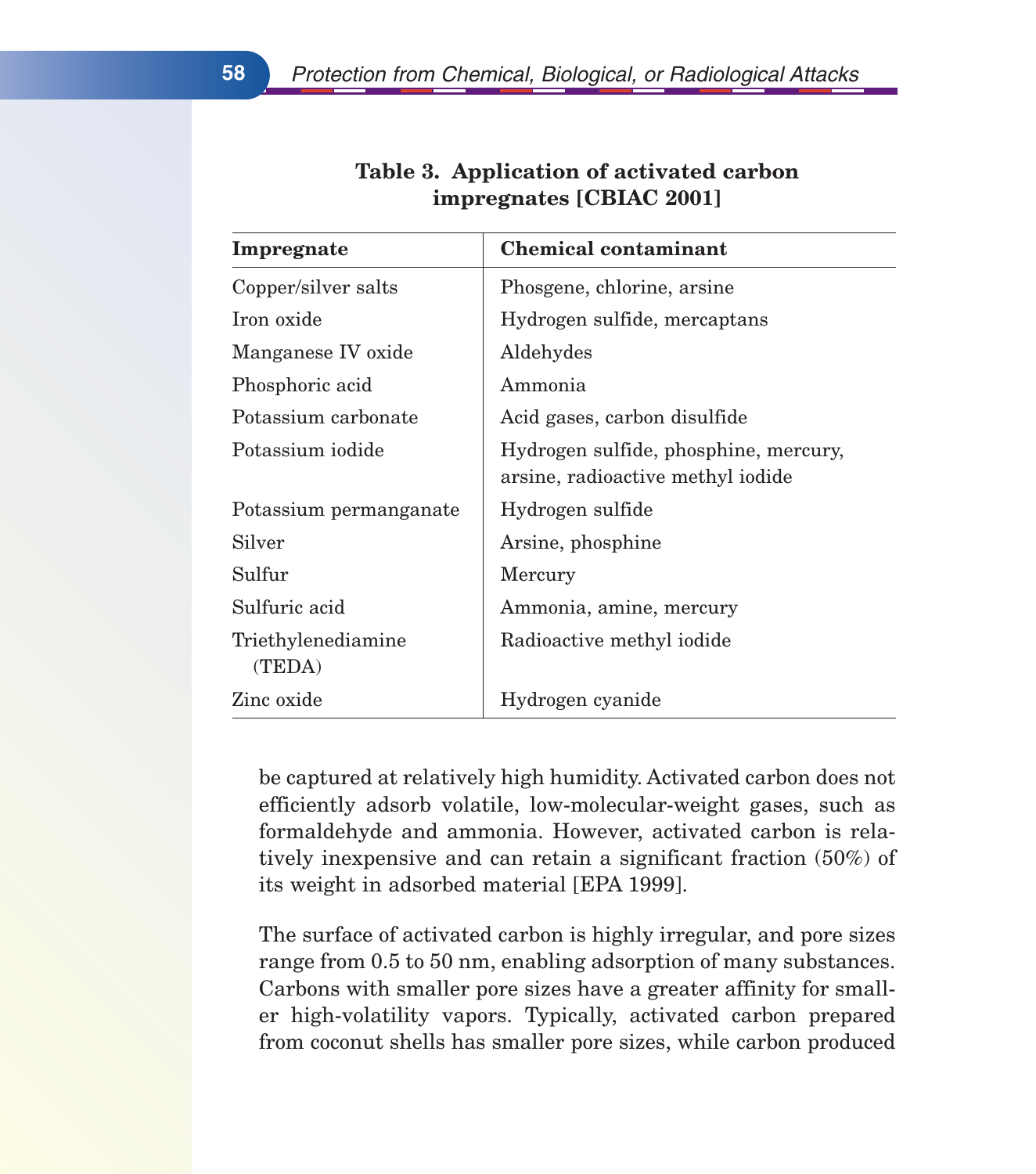

**Figure 10.** Breakthrough curves for cyanogen chloride (CK) at various filter bed depths. Broken line indicates breakthrough concentration. CK feed concentration is  $2,000$  mg/m<sup>3</sup>. Filter face velocity is 6 cm/sec, and relative humidity is 80%.

from bituminous coal has larger pores. When the activated carbon has been spent, it may be regenerated thermally or by using solvent extraction. The American Society for Testing and Materials (ASTM) has established standards for determining the quality of activated carbon and addressed issues such as apparent density, particle size distribution, total ash content, moisture, activated carbon activity, and resistance to attrition.

You can enhance the range of vapors that activated carbon will adsorb by using chemical impregnates, which supplement physical adsorption by an added chemical reaction. Impregnated activated carbon as a removal mechanism has been used since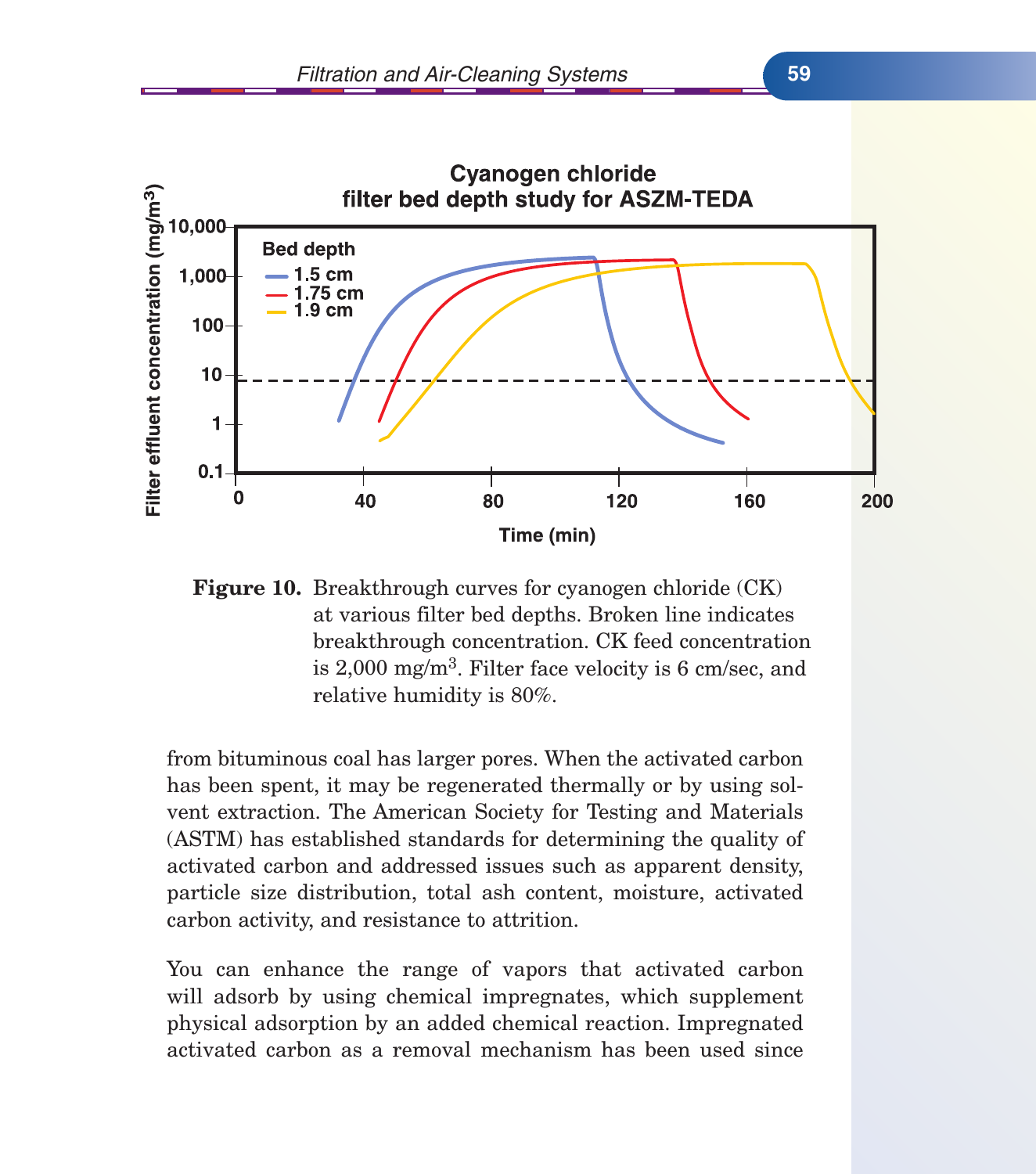World War I to protect soldiers from chemical warfare agents, such as mustard gas and phosgene. Chemical impregnates aid activated carbon to remove high-volatility vapors and nonpolar contaminants. Low vapor-pressure chemicals—such as isopropyl methylphosphonofluoridate (GB), which is a nerve gas (sarin); and bis-(2-chloroethyl) sulfide (HD), which is a vesicant—are effectively removed by physical adsorption. Reactive chemicals have been successfully impregnated into activated carbon to decompose chemically high-vapor pressure agents, such as the blood agents CK and AC.

One type of impregnated activated carbon, ASZM-TEDA carbon, has been used in U.S. military nuclear, biological, and chemical (NBC) filters since 1993. This material is a coal-based activated carbon that has been impregnated with copper, zinc, silver, and molybdenum compounds, in addition to triethylenediamine. ASZM-TEDA carbon provides a high level of protection against a wide range of chemical warfare agents. Table 3 provides a list of chemical impregnates and the air contaminants against which they are effective.

Silica gel and alumina are common inorganic sorbents that are used to trap polar compounds. Sorption takes place when the polar functional group of a contaminant molecule is attracted by hydrogen bonding or electron cloud interaction with oxygen atoms in the silica or alumina. Silica gels are inorganic polymers having a variety of pore sizes and surface areas. Silica Gel 100 has a pore size of 10 nm and a surface area of 300 m<sup>2</sup>/g. Silica gel 40 has a pore size of 4 nm and surface area of 750  $\mathrm{m}^2/\mathrm{g}$ . Silica gel adsorbs water in preference to hydrocarbons, and wet silica gels do not effectively adsorb hydrocarbons. This property makes silica gel a poor sorbent for humid atmospheres; however, amines and other inorganic compounds can be collected on silica gel. Alumina has pore sizes of approximately 5.8 nm and surface areas as high as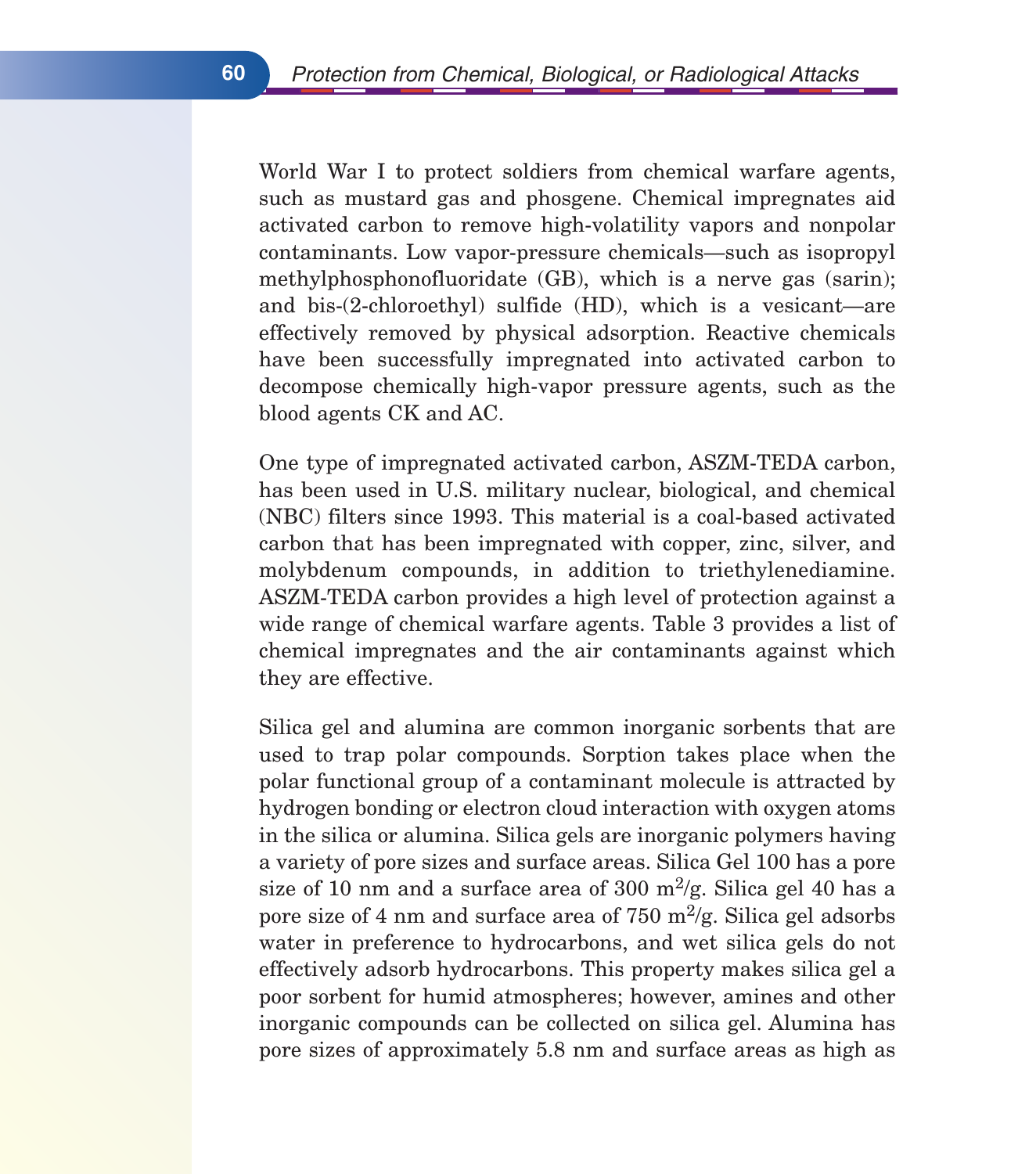155 m<sup>2</sup>/g. By changing the surface pH from acidic to basic, alumina can be modified to sorb a wider polarity range than silica gel.

Zeolites are a large group of naturally occurring aluminosilicate minerals, which form crystalline structures having uniform pore sizes. Zeolites occur in fibrous and non-fibrous forms and may go through reversible selective adsorption. Different molecular structures of zeolites result in pore sizes ranging from 3 to 30 angstroms. Zeolites are hydrophilic and may be chemically impregnated to improve their performance. They are used for organic solvents and for volatile, low molecular weight halides, such as chlorinated fluorocarbons (CFCs). A primary issue related to the effective use of zeolites is the molecular size of the vapor compared to the pore size. Zeolites will not adsorb molecules larger than their pore sizes, nor will they capture compounds for which they have no affinity.

Synthetic zeolites are made in crystals from 1 um to 1 mm and are bonded to large granules, reducing airflow resistance. They can be manufactured to have large pore sizes and to be hydrophobic for use in high relative humidity. Synthetic zeolites can be designed to adsorb specific contaminants by modification of pore sizes. Alumina-rich zeolites have a high affinity for water and other polar molecules while silica-rich zeolites have an affinity for non-polar molecules [EPA 1998].

Synthetic polymeric sorbents are designed to collect specific chemical classes based upon their backbone structure and functional groups. Depending on the chemistry, polymeric sorbents can reversibly sorb compounds while others can capture and destroy contaminants. Some commercially available synthetic polymeric sorbents include the following: Ambersorb®, Amberlite®, Carboxen®, Chromosorb®, Hayesep®, and Tenax®. Chemically impregnated fibers (CIF) are a recently developed